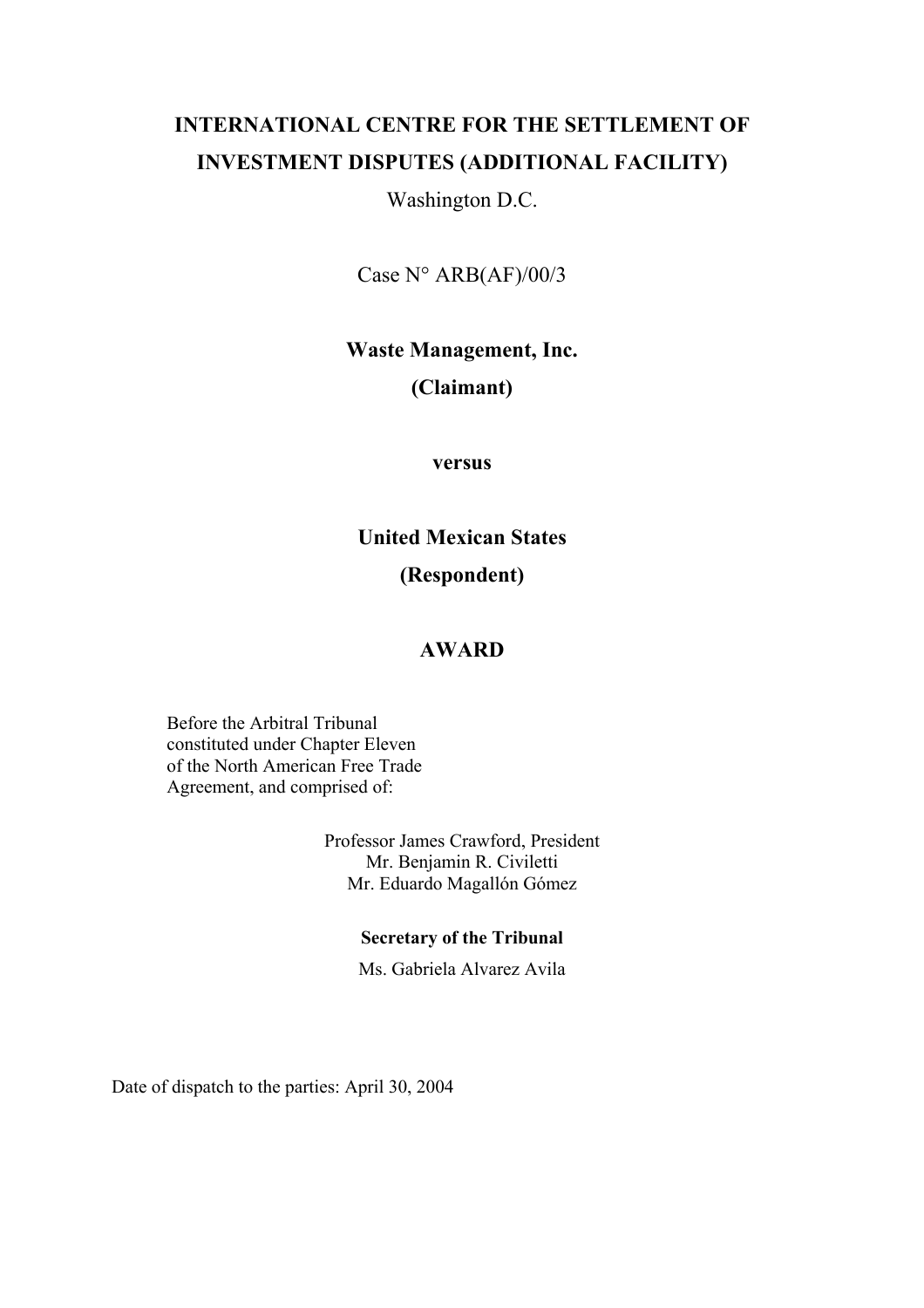### **TABLE OF CONTENTS**

| A.        | Procedural History             | $1-39$                          |                                                                                    |                                |         |
|-----------|--------------------------------|---------------------------------|------------------------------------------------------------------------------------|--------------------------------|---------|
| <b>B.</b> |                                | The Dispute between the Parties | 40-72                                                                              |                                |         |
| $C$ .     | The Bases of Claim under NAFTA | 73-162                          |                                                                                    |                                |         |
|           | (1)                            | Overview                        |                                                                                    | 73-76                          |         |
|           | (2)                            |                                 | The status of Claimant as an "investor"                                            |                                |         |
|           | (3)                            |                                 | The claim for breach of NAFTA Article 1105                                         |                                |         |
|           |                                | (i)                             | The scope and interpretation of Article $1105(1)$                                  |                                |         |
|           |                                | (ii)                            | The allegations of breach of Article $1105(1)$                                     |                                | 100-139 |
|           |                                |                                 | (a)                                                                                | The conduct of Banobras        | 102-105 |
|           |                                |                                 | (b)                                                                                | The conduct of Guerrero        | 106-107 |
|           |                                |                                 | (c)                                                                                | The conduct of the City        | 108-117 |
|           |                                |                                 | (d)                                                                                | The Mexican legal proceedings  | 118-127 |
|           |                                |                                 | (e)                                                                                | Was there a denial of justice? | 128-132 |
|           |                                |                                 | (f)                                                                                | The termination phase          | 133-136 |
|           |                                |                                 | (g)                                                                                | The allegation of conspiracy   | 137-139 |
|           |                                | (iii)                           | Conclusions as to Article $1105(1)$                                                |                                | 140     |
|           | (4)                            |                                 | The claim for expropriation: NAFTA Article 1110                                    |                                |         |
|           |                                | (i)                             | The Article 1110 standard                                                          |                                | 142-155 |
|           |                                | (ii)                            | The Article 1110 standard applied to the enterprise                                |                                | 156-162 |
|           |                                | (iii)                           | Was there conduct tantamount to expropriation<br>of Acaverde's contractual rights? |                                | 163-176 |
|           |                                | (iv)                            |                                                                                    | Conclusion as to Article 1110  | 177-178 |
| D.        |                                | The Issue of Costs              |                                                                                    |                                |         |

AWARD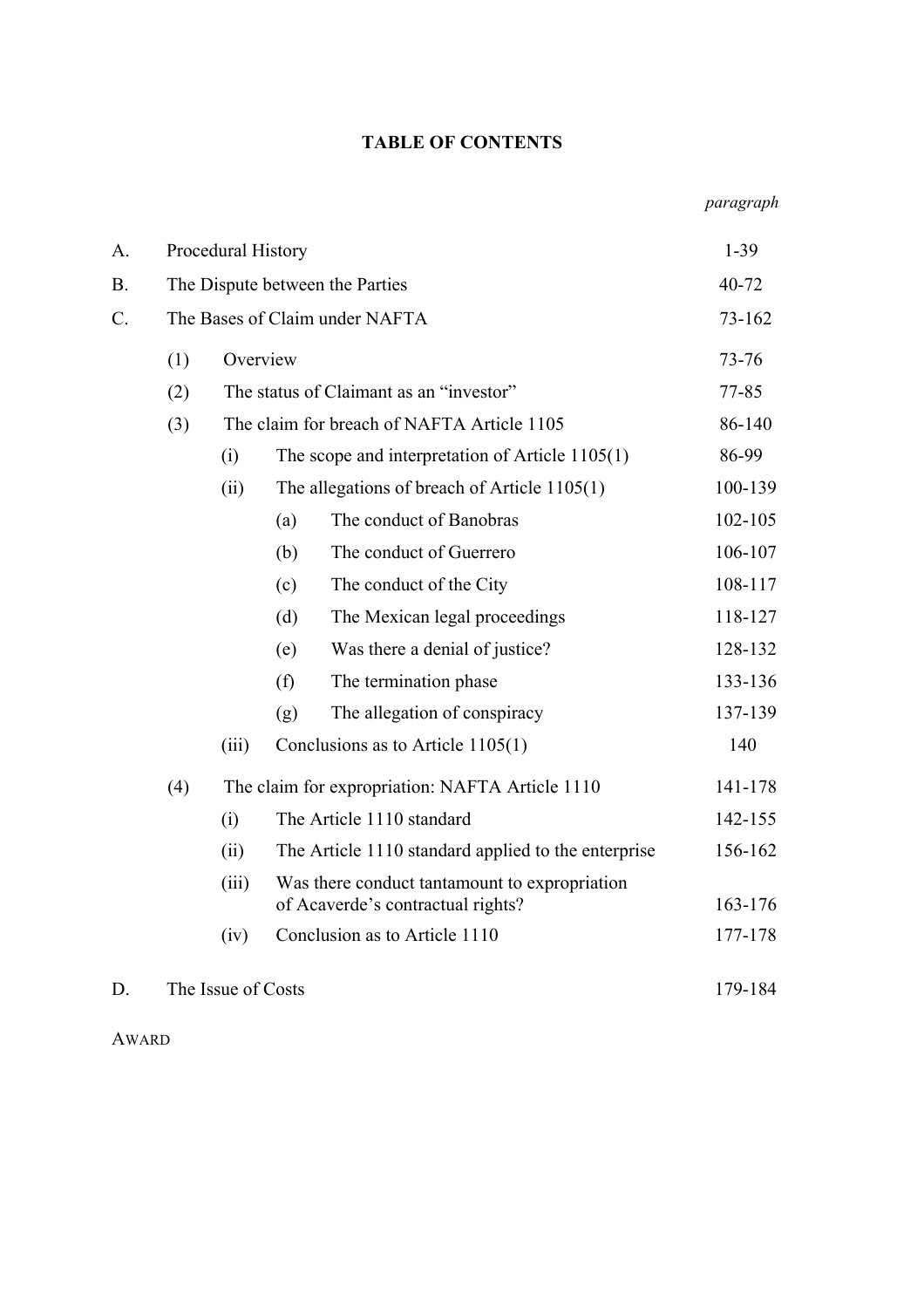# **WASTE MANAGEMENT, INC. Claimant**

**v.** 

# **UNITED MEXICAN STATES Respondent**

# **AWARD**

### **A. PROCEDURAL HISTORY**

1. On 27 September 2000, the Acting Secretary-General of ICSID registered a notice for the institution of arbitration proceedings, lodged by Waste Management Inc. ("Claimant") under the ICSID Arbitration Additional Facility Rules ("the Rules") against the United Mexican States ("Respondent"). The Claimant alleged that the Respondent is liable under Articles 1110 and 1105 of NAFTA for the actions of various state organs concerning the Claimant's investment in an enterprise to provide waste management services to the City of Acapulco in the State of Guerrero.

2. In accordance with Article 1123 of NAFTA and Article 6 of the Rules, the parties proceeded to constitute the Arbitral Tribunal. The Claimant appointed Mr. Benjamin R. Civiletti, a United States national. The Respondent appointed Mr. Guillermo Aguilar Alvarez, a Mexican national. Pursuant to Article 1124(2), the Claimant requested the Secretary-General to appoint the President of the Tribunal. The Secretary-General, following consultations with the parties, appointed Professor James Crawford, an Australian national, to serve as President of the Tribunal. Pursuant to Article 1125 of NAFTA, the Claimant had previously agreed, by letter of 19 June 2000 accompanying its request for arbitration, to the appointment of each individual member of the Tribunal.

3. On 30 April 2001, pursuant to Article 14 of the Rules, the Secretary-General of ICSID informed the parties that all the arbitrators had accepted their appointment and that the Tribunal was deemed to have been constituted, and the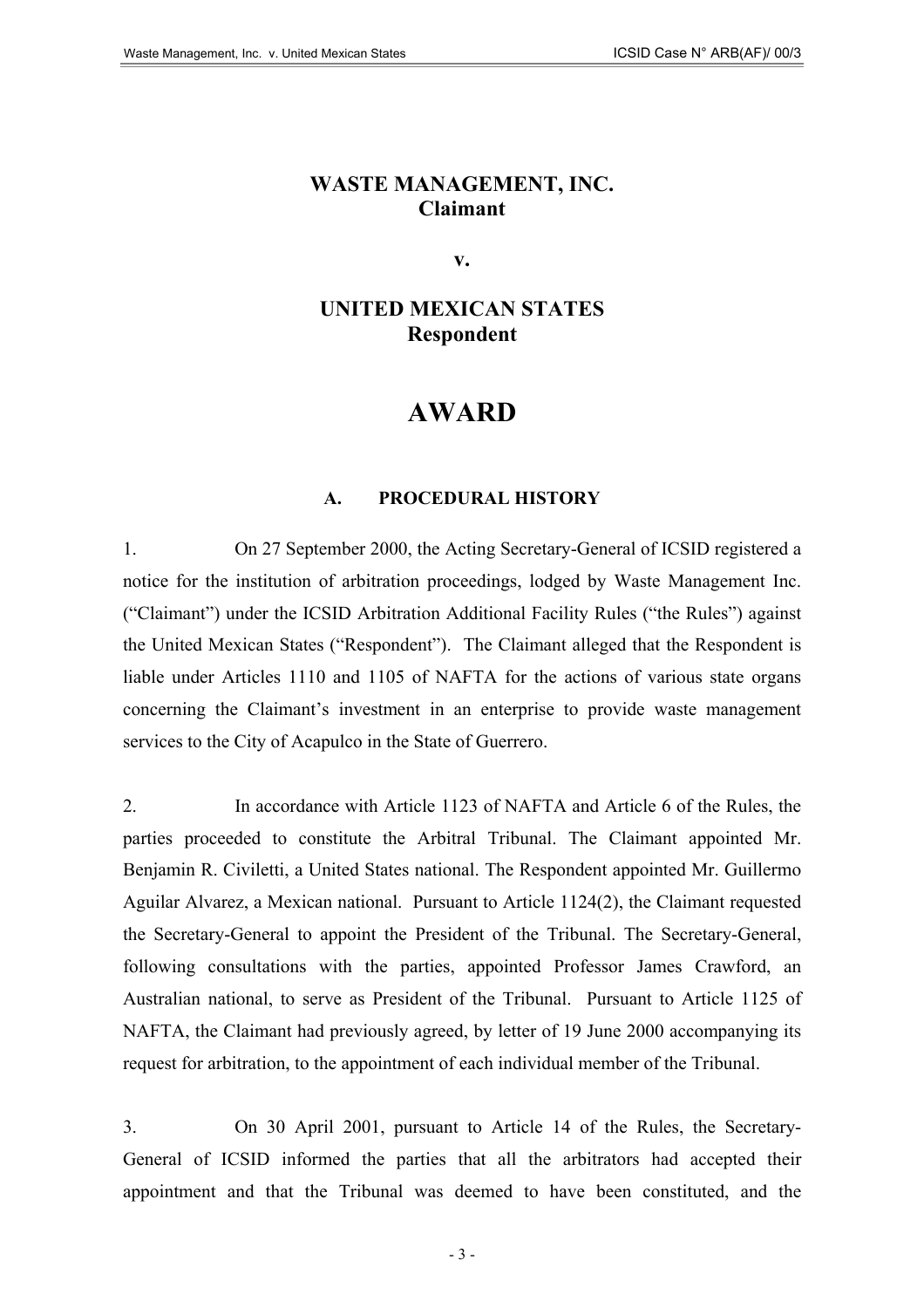proceeding to have begun, on that date. By that same letter, the Secretary-General informed the parties that Ms. Gabriela Alvarez Avila, Senior Counsel, ICSID, would serve as Secretary of the Tribunal. All subsequent written communications between the Arbitral Tribunal and the parties were made through the ICSID Secretariat.

4. On 1 June 2001, the Respondent informed the Centre that it objected to the competence of the Tribunal. This was the second occasion on which the Claimant had brought proceedings in respect of its claim. In the first proceeding, ICSID Case No. ARB/(AF)/98/2, a Tribunal constituted by Mr. Bernardo M. Cremades (President), Mr. Keith Highet and Mr. Eduardo Siqueiros (hereinafter the "First Tribunal") rendered an award declining jurisdiction on the ground that the Claimant had not validly waived its right to pursue domestic remedies, a waiver required by NAFTA Article 1121 as a condition precedent to the submission of a claim to arbitration. Moreover this failure could not be remedied by any act of the Claimant, with the result that the Tribunal lacked jurisdiction over the claim.<sup>[1](#page-3-0)</sup> The Respondent argued that the effect of the first unsuccessful proceedings was to debar the Claimant from bringing any further claim with respect to the measure alleged to be a breach of NAFTA.

5. On 8 June 2001, the first session of the Tribunal with the parties was held at the seat of the World Bank in Washington, DC. During the course of the session, the parties acknowledged that the Tribunal had been duly constituted pursuant to Article 1120 of NAFTA and the Rules. An exchange of views took place on the venue of the arbitration and on the procedure for dealing with the Respondent's objection to jurisdiction based on the previous proceedings, and in particular on the decision of the previous Tribunal.

6. In its Procedural Order No. 1 of 8 June 2001, the Tribunal laid down timetables for written observations on the question of venue and on the preliminary objection. The parties filed their observations on the question of venue on 18 June 2001. On 6 August 2001, the Tribunal gave the parties an opportunity to make further observations on the question of venue in light of the possible relevance of the Panama

<span id="page-3-0"></span>For the Award of 2 June 2000 see 5 ICSID Reports 443.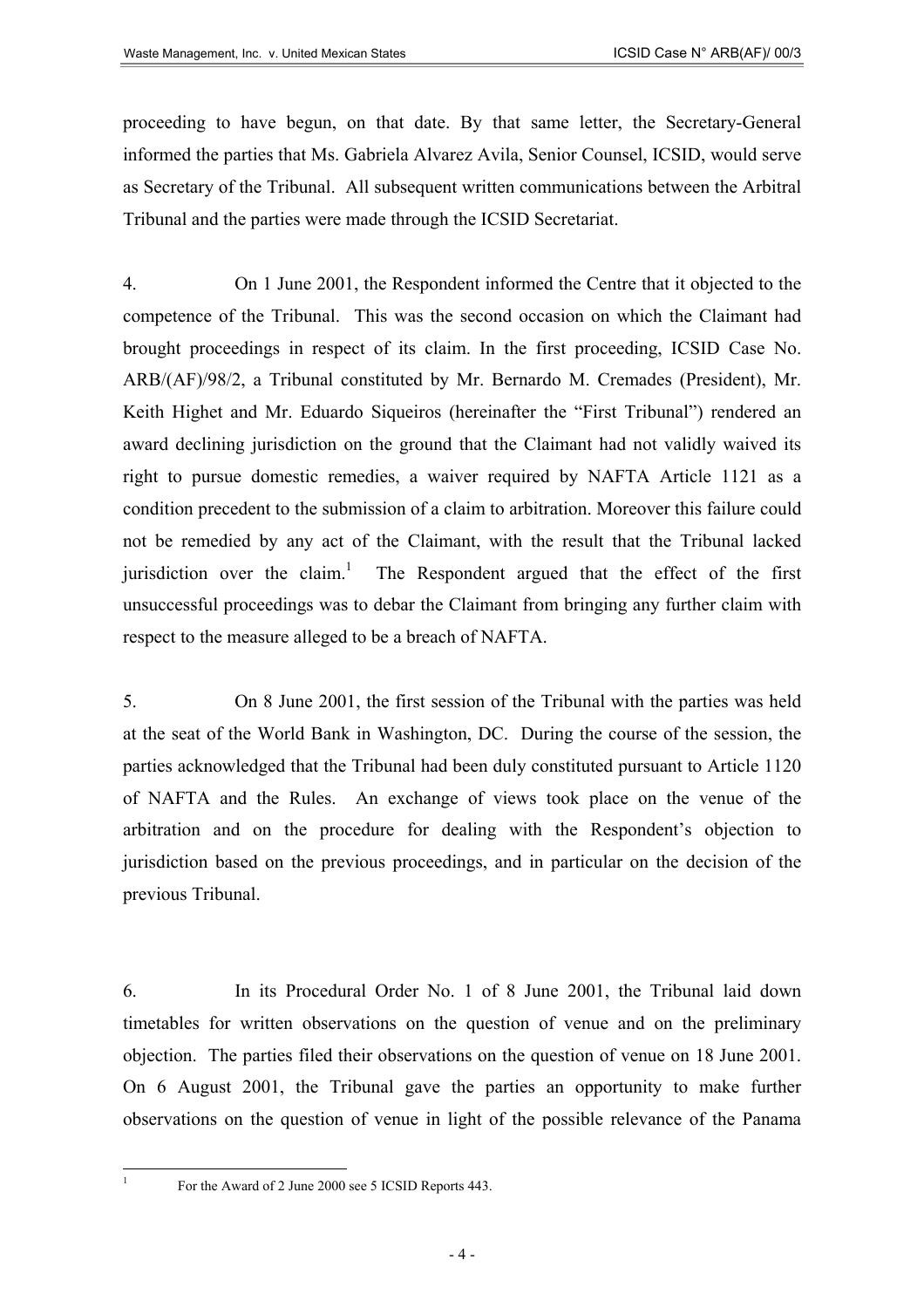Convention.<sup>[2](#page-4-0)</sup> The parties filed their further observations on venue on 28 August 2001. Subsequently, by a Decision on Venue of the Arbitration dated 26 September 2001, the Tribunal decided that the venue of the present proceedings would be the same as those of the first proceedings, viz., Washington,  $DC<sup>3</sup>$  $DC<sup>3</sup>$  $DC<sup>3</sup>$ 

7. Following a communication from the Respondent dated 16 November 2001 which did not, however, amount to a challenge, one of the Arbitrators, Mr. Guillermo Aguilar Alvarez, tendered his resignation from the Tribunal. Pursuant to Article 15(3) of the Rules, the Tribunal accepted his resignation. Pursuant to Article 18(1) of the Rules, Mexico thereupon nominated Mr. Eduardo Magallón Gómez to fill the vacancy so created. The Tribunal was reconstituted on December 14, 2001, following Mr. Magallón's acceptance of his appointment.

8. Pursuant to Procedural Order No. 1, Respondent lodged a Memorial on Jurisdiction of 8 August 2001. Claimant lodged a Counter-Memorial on jurisdiction on 9 October 2001. The hearing initially scheduled for 3 December 2001 having been postponed in order to allow the vacancy on the Tribunal to be filled, the Tribunal convened at the premises of the World Bank, Washington, DC, on 2 February 2002 to hear the parties' oral arguments on jurisdiction. The parties were represented as follows:

Attending on behalf of the Claimant:

Mr. J. Patrick Berry, Baker & Botts LLP Mr. Richard King, Baker & Botts LLP Ms. Lorena Perez, Baker & Botts LLP

Mr. Jay L. Alexander, Baker & Botts LLP Mr. Bob Craig, Assistant General Counsel, Waste Management, Inc.

Attending on behalf of the Respondent:

Mr. Hugo Perezcano Díaz, Lead Counsel, Ministry of Economy, Government of Mexico Mr. Salvador Behar Lavalle, Ministry of Economy, Government of Mexico Ms. Adriana González Arce Brilanti, Ministry of Economy, Government of Mexico Mr. Cameron Mowatt, Thomas & Partners

<span id="page-4-0"></span> $\overline{2}$ <sup>2</sup> Inter-American Convention on International Commercial Arbitration, Panama City, 30 January 1975, 1438 UNTS 249.

<span id="page-4-1"></span><sup>&</sup>lt;sup>3</sup> The Tribunal's Decision is reported at 6 ICSID Reports 541.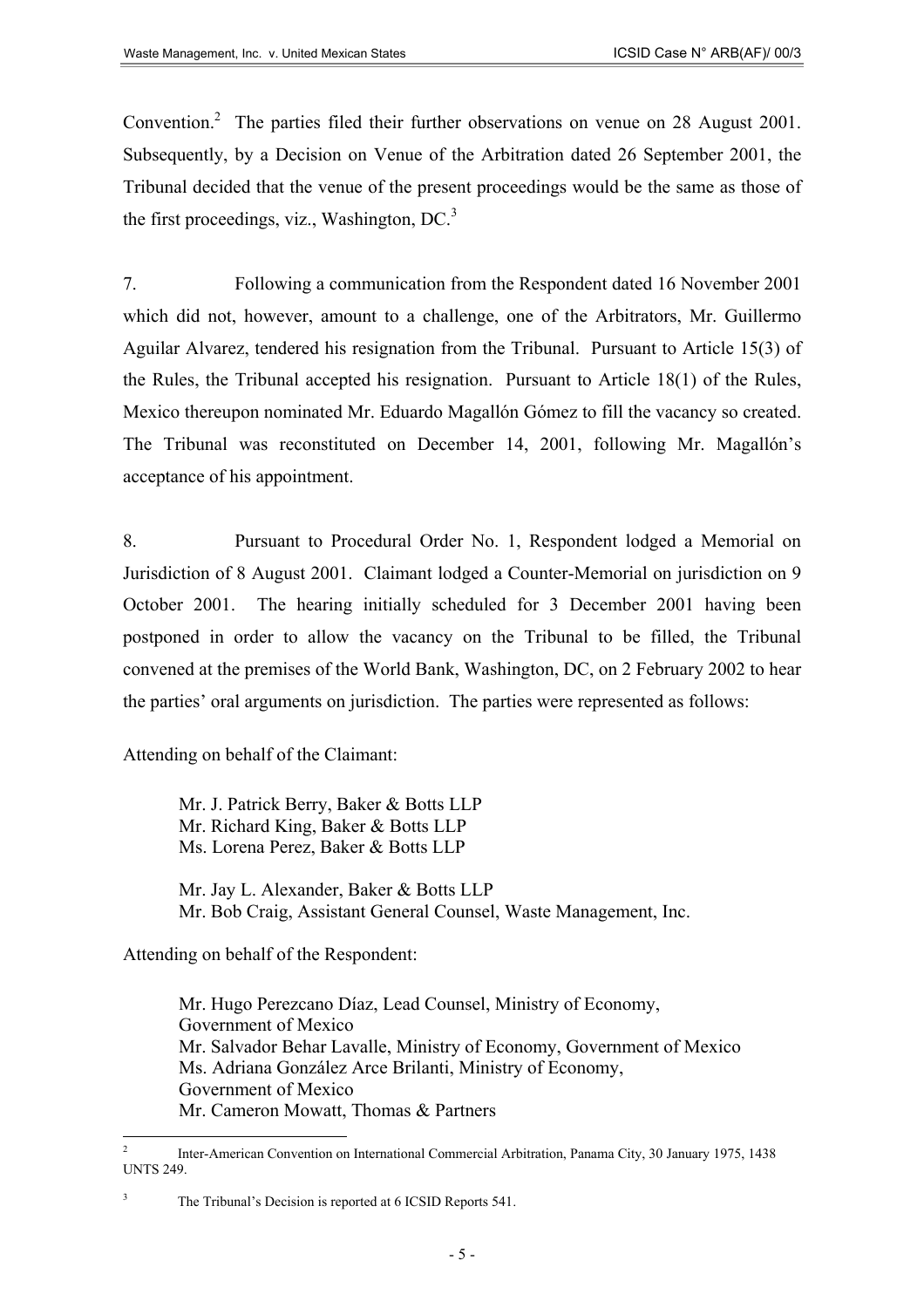Mr. Carlos García, Thomas & Partners Mr. Robert Deane, Thomas & Partners Mr. Stephan E. Becker, Shaw Pittman Mr. Sanjay Mullick, Shaw Pittman Ms. Brooke Bentley, Shaw Pittman.

The Tribunal heard, on behalf of the Respondent, Mr. Hugo Perezcano Díaz, and on behalf of the Claimant, Mr. Jay Alexander.

9. Representatives of the other two NAFTA parties attended the hearing on 2 February 2002:

Attending on behalf of the United States of America:

Mr. Barton Legum, Chief of the NAFTA Arbitration Division, Office of Legal Adviser, Office of International Claims, Department of State Mr. David A. Pawlak, Attorney-Adviser, Office of Legal Adviser, Office of International Claims, Department of State.

Attending on behalf of the Government of Canada:

Mr. Douglas Heath, Embassy of Canada in Washington, DC.

10. In response to certain questions from the Tribunal concerning both the case as argued before the previous Tribunal and the proceedings brought by the Claimant in Mexico, the parties provided certain additional information and argument by letters both dated 19 February 2002.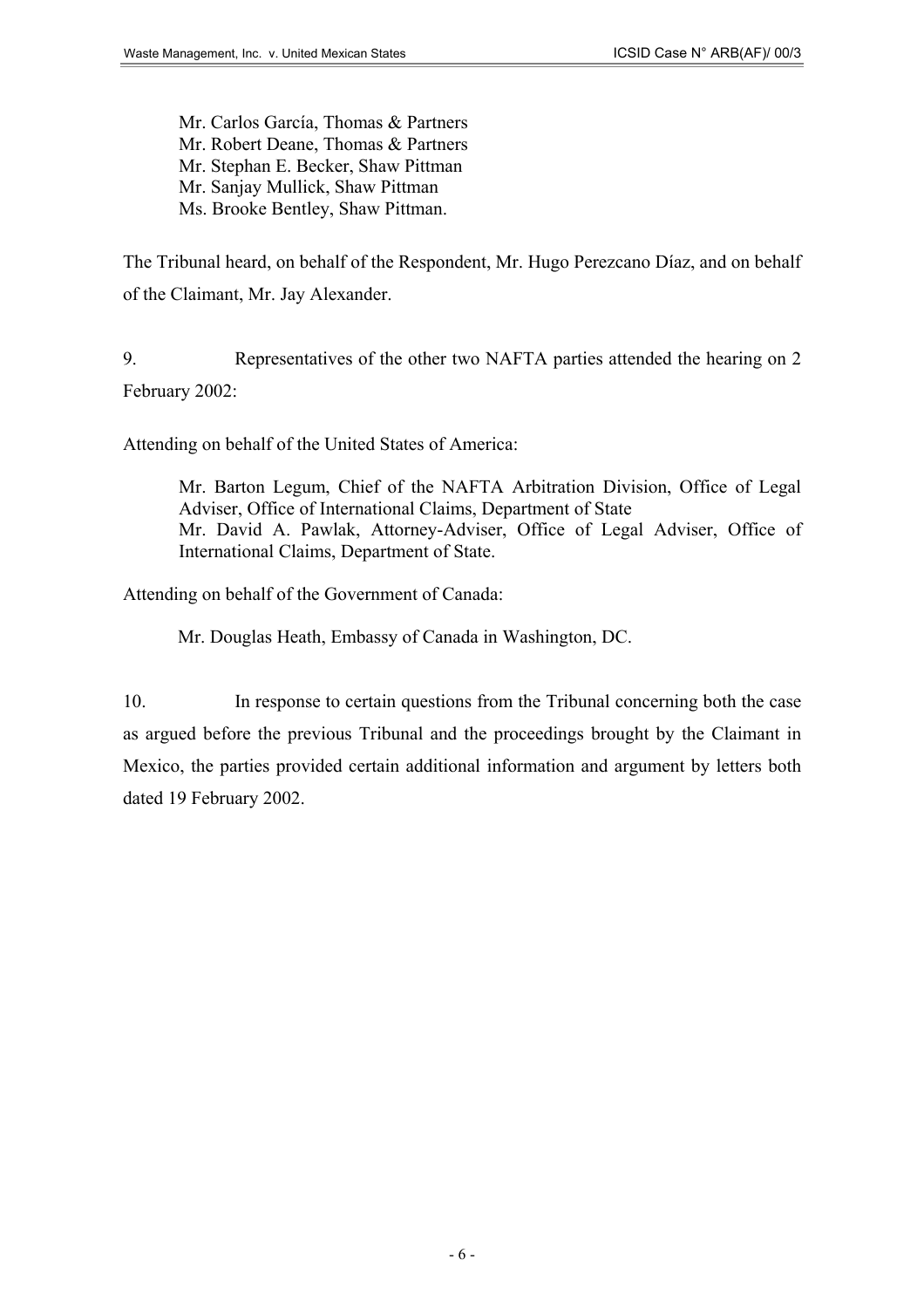11. On 28 June 2002, the Secretary of the Tribunal notified to the parties the Tribunal's Decision on Mexico's Preliminary Objection concerning the Previous Proceedings. A copy of the decision is attached as Annex 1. The Tribunal decided that the Claimant was not prevented from bringing its claim and reserved to a later stage the issue of the costs and expenses of the jurisdictional phase of the proceedings. $4$  By the same letter, the Secretary of the Tribunal informed the parties that the Tribunal understood that the claim submitted by the Claimant was identical to that previously submitted to arbitration under NAFTA, and that the Memorial submitted as Appendix D to its Request of June 19, 2000 stood as the Claimant's Memorial in the present Arbitration. The Secretary of the Tribunal further invited the parties to consult with a view to agreeing on the time limits for the remaining written pleadings.

12. On the basis of the Claimant's observations of 5 and 13 August 2002 and of the Respondent's observations of 6 and 12 August 2002, and in view of the fact that the parties failed to agree in a schedule for the filing of the remaining pleadings, the Tribunal set up a schedule for the filing of pleadings by the parties, submissions by the NAFTA Parties and fixed a date for a hearing on the merits.

13. By letter of 12 August 2002, the Respondent submitted a request for interpretation and correction of certain translation errors into Spanish regarding the Tribunal's Decision of 26 June 2002, invoking Articles 56 and 57 of the Rules. On 13 August 2002, the Secretary of the Tribunal replied to Mexico, explaining that Articles 56 and 57 were only applicable to awards. The Secretary noted that Mexico's request would, however, be referred to the Tribunal for consideration pursuant to Article 35 of the Rules.

14. On 14 August 2002, the Secretary on behalf of the Tribunal invited the Claimant to file by 23 August 2002 any observations it might have in connection with Mexico's request of 12 August 2002.

<span id="page-6-0"></span>The Tribunal's Decision is reported at 6 ICSID Reports 541.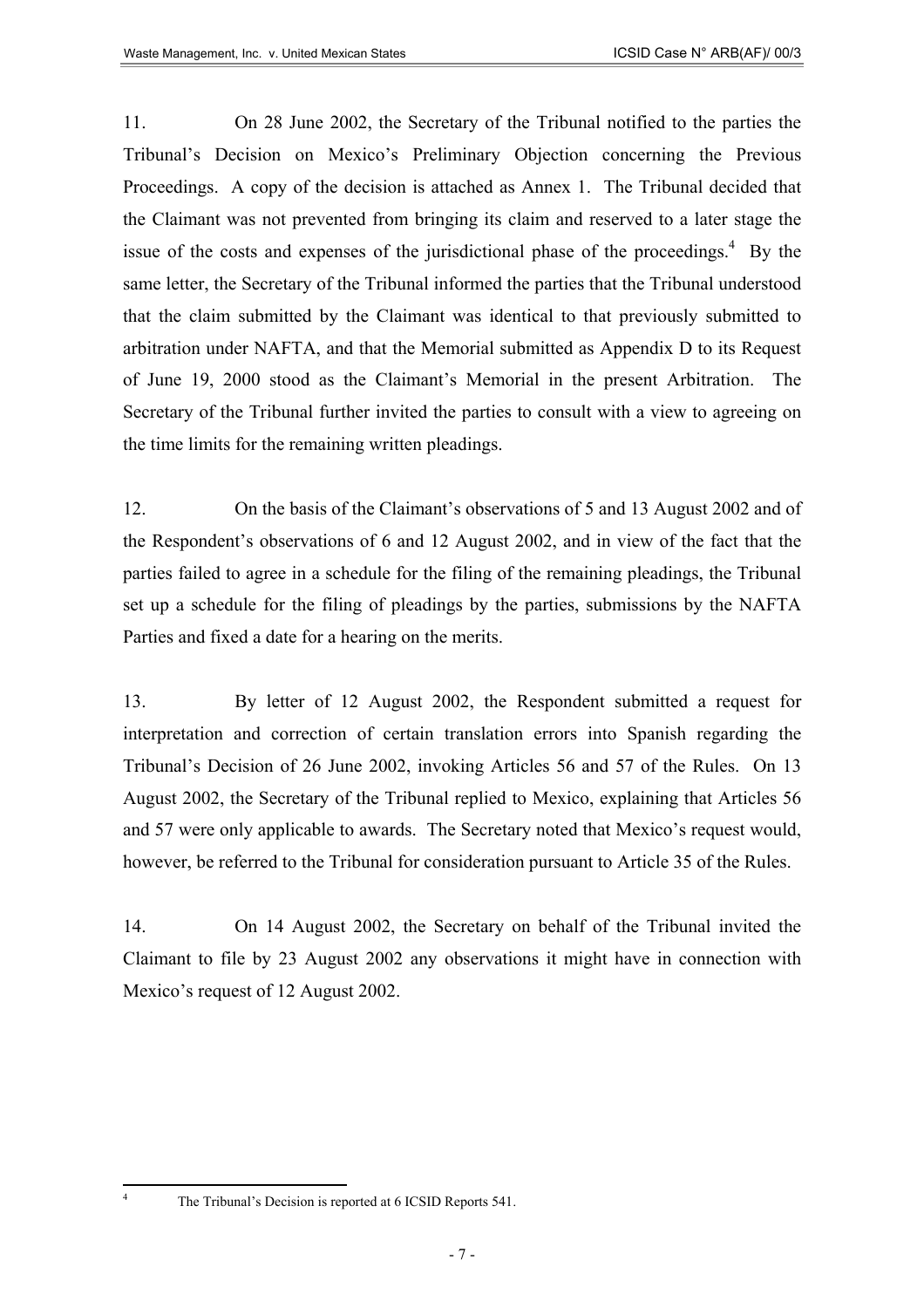15. On 22 August 2002, in a further letter to the Secretary-General, Mexico asserted that the Tribunal's Decision should be treated as an award. On 23 August 2002, the Acting Secretary-General responded to Mexico's letter of 22 August 2002, confirming that the term "award" in the ICSID Convention and Rules refers only to the final award which disposes of the case. With respect to the Additional Facility Rules, the Acting Secretary-General noted that these, being based on the Convention, were to the same effect. He further observed that a party could immediately ask the Tribunal to clarify, correct or supplement a preliminary or interim decision and that such question would be a matter for the Tribunal to decide under Article 35 of the Rules.

16. On 23 August 2002, the Claimant replied to the Tribunal's invitation to comment. It supported the Secretariat's interpretation of the term "award" in Articles 56 and 57 of the Rules, and argued that the Mexican request was accordingly inadmissible.

17. In a letter of 30 September 2002, the Secretary incorporated the Tribunal's observations to Mexico's request of 12 August 2002. The Tribunal affirmed that there was no request before it for interpretation or correction in accordance with Articles 56 and 57 of the Rules. It pointed out, however, that it had the power, while still exercising its functions and prior to the closure of the proceedings, to give any necessary interpretation of any of its decisions, to make any necessary supplementary decision, and to correct any error in the translation of a decision. The Tribunal further indicated that it could exercise such powers of its own motion or on the request of a party. The Tribunal, however, rejected Mexico's request, indicating that the two reasons given by Mexico for requesting interpretation were not relevant to the further proceedings before the Tribunal and that the Decision itself was clear. Regarding the correction of the Decision, the Tribunal stated that the points raised by Mexico did not reveal any inaccuracy in the translation of the Decision from English to Spanish or any inconsistency between the two versions.

18. By a letter of 23 September 2002, the Respondent requested an order from the Tribunal requiring disclosure of a series of documents which were said to be "relevant and necessary for the defense of this case". The request concerned two issues which were open at the merits phase, (A) damages and (B) ownership and control of the investment at issue, the Mexican company, Acaverde, S.A. de C.V., which was the actual concessionaire ("Acaverde").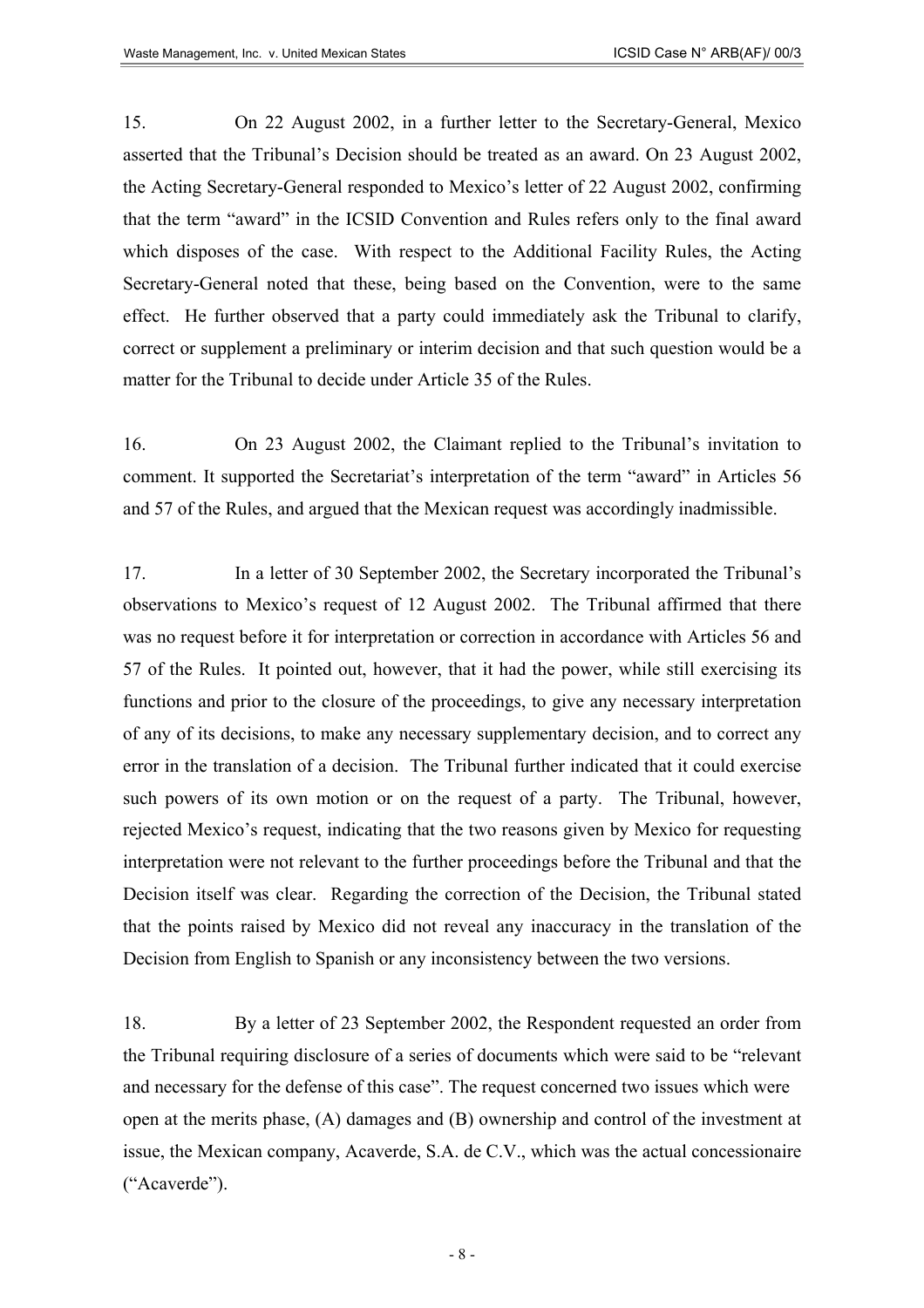19. By a letter of 30 September 2002, the Claimant noted that it was on the point of delivering to the Respondent's counsel in Washington, DC, a series of documents related to an opinion given by the Claimant's expert witness, Dr. Slottje, indicating that "most, if not all, of the financial information requested by the Respondent regarding the issue of damages will be contained in one form or another in those documents". However, it declined without an order from the Tribunal to provide documents in Category B, indicating that the Respondent appeared to be bringing an additional preliminary objection on the issue of standing. In the Claimant's view, the procedure followed by the First Tribunal had ensured that "all arguments of fact and law relating to jurisdiction" were disclosed; these did not include questions of standing.

20. By a further letter of 30 September 2002, the Respondent stressed that it had at no stage waived any right to raise other objections to the claim. In any event, it noted that the Claimant's ownership and control of Acaverde was relevant to the merits, including, eventually, to the quantum of damages.

21. On 1 October 2002, the Tribunal issued a Procedural Order concerning Disclosure of Documents, giving a certain number of indications regarding disclosure. The Tribunal expressed the view that documents concerning Acaverde's finances and operations in relation to the concession might be sought, provided they were sufficiently identified. The Tribunal further indicated that the Respondent's request for "copies of all the invoices issued in the period 1994-1998" was *prima facie* too burdensome, since it was likely to include large numbers of documents which were not in dispute as such. The Tribunal agreed that documents clarifying the extent of the Claimant's ownership and control of the investment were relevant. Finally, the Tribunal indicated that any remaining issues concerning specific documents could be referred back to the Tribunal by either party for a prompt ruling.

22. After an exchange of correspondence between the Respondent and the Claimant in connection with the production of documents, by a letter of 12 November 2002, the Respondent called on the Tribunal to order that it had access to information regarding Acaverde in possession of Servicios de Tecnología Ambiental, S.A. de C.V.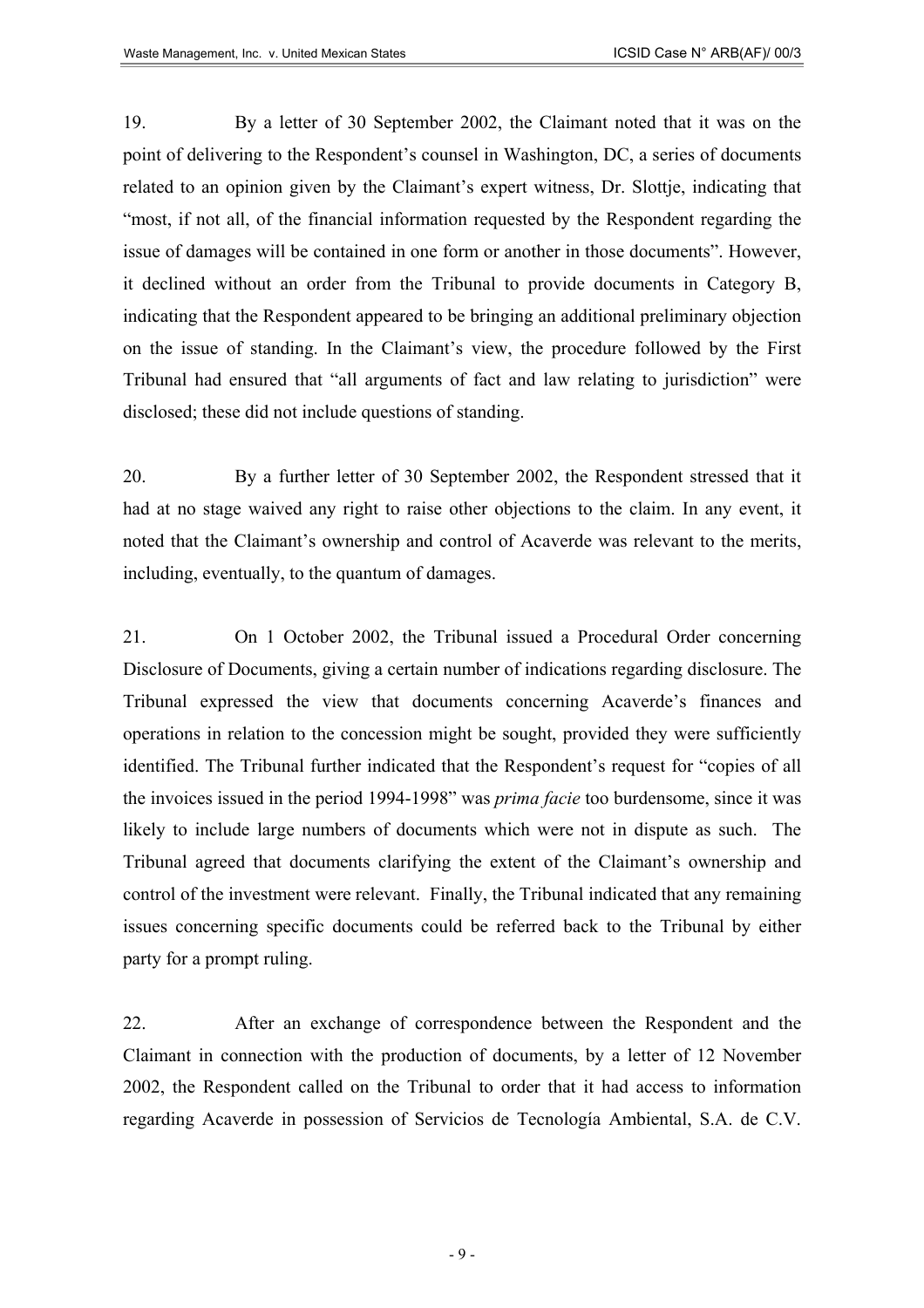("Setasa").<sup>[5](#page-9-0)</sup> The Respondent explained the reasons for its request of the Claimant's consent to the hand-over by Setasa of documents that had been provided by a predecessor of the Claimant under cover of a confidentiality agreement, to enable Setasa to assess the value of Acaverde.

23. By a letter of 15 November 2002, the Claimant outlined aspects of the history of its relations with Setasa, underlining that Setasa did not return the documents provided to it and there had been earlier litigation between Setasa and the Claimant regarding Setasa's compliance with the confidentiality agreement. It offered to disclose directly to the Respondent any responsive documents which were returned to it by Setasa. The Claimant also called on the Tribunal to order immediate disclosure by the Respondent of nine classes of documents previously requested to the Respondent.

24. By a letter of 15 November 2002 to the Tribunal, the Respondent sought directions from the Tribunal as to what it characterized as "the Claimant's substantial failure to comply with the Tribunal's order". In particular, it sought directions as to two classes of documents not disclosed. The first concerned Claimant's conveyance of its Mexico operations in 1997. The second concerned alleged discrepancies as to the effective date on which the Claimant's predecessor acquired Acaverde.

25. By a letter of 20 November 2002 to the Tribunal, the Respondent summarized the disclosure so far made by the Claimant. It set out in further detail reasons why the Respondent should be given access to documents in the control of Setasa. It argued that any disclosure request by the Claimant should be entertained only after the deposit of the Counter-Memorial, when it could be considered in the light of the arguments and documents contained in that filing.

26. By letter of 21 November 2002 to the Tribunal, the Claimant commented on the Respondent's 15 November 2002 requests for orders. As to the 1997 conveyance, it offered to make available to the Respondent a redacted version of the agreement, or to file with the Tribunal an unredacted copy, which the Tribunal could confirm did indeed

<span id="page-9-0"></span><sup>5</sup> Setasa negotiated with Acaverde's principal shareholder, Sanifill, for the purchase of Acaverde in 1997 and accordingly received confidential information about the company as part of the due diligence process. It is this information which was the subject of the Respondent's letter to the Tribunal of 12 November 2002. See further para. 66.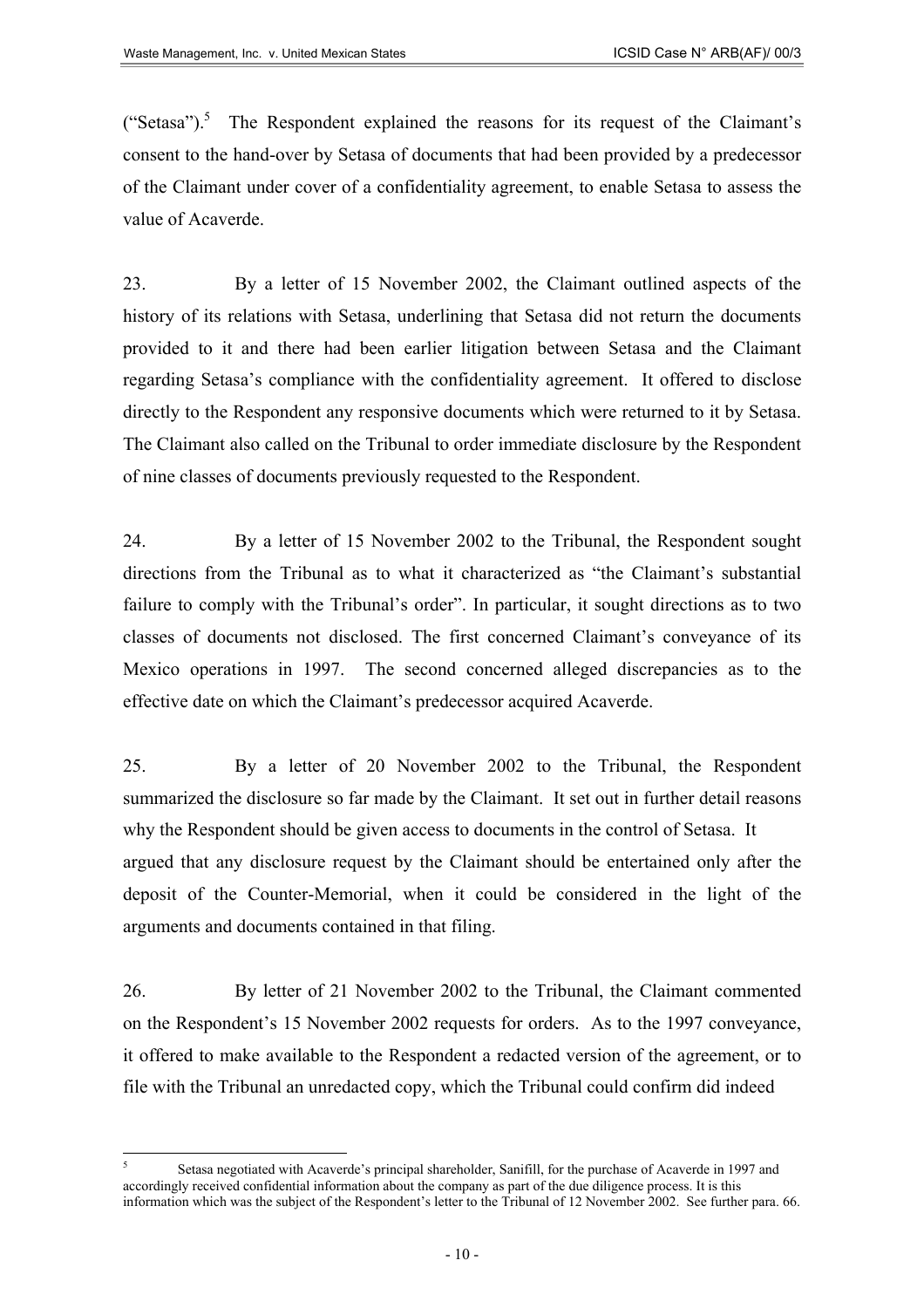exclude Acaverde from the sale. As to the Respondent's second request, the Claimant noted that the difference between October 1994 and June 1995 in terms of the completed acquisition of Acaverde was irrelevant to standing under NAFTA Chapter 11.

27. By a letter of 21 November 2002 to the Tribunal, the Respondent rejected both proposals the Claimant had made as to the Agreement of 1997. The Respondent further rejected the Claimant's argument regarding the information requested in connection with the Cayman Islands transactions.

28. By a letter of 22 November 2002 to the Tribunal, the Claimant attached a redacted version of the 1997 Agreement.

29. On 25 November 2002, the Respondent requested an extension to file its Counter-Memorial. The Secretary informed the parties by a letter of 26 November 2002, that the Tribunal granted the extension requested by the Respondent and indicated the new schedule for the filing of pleadings.

30. On 27 November 2002, the Tribunal issued Procedural Order No. 2 concerning Disclosure of Documents. The Tribunal indicated that to the extent that documents identified by the Respondent were relevant to the question of ownership or control but the Claimant had neither disclosed them nor explained why they were not available, the Tribunal could draw corresponding inferences. It further stated that the Tribunal did not believe that any additional order was required as to documents pertaining to control over Acaverde in the period 1994-1995. The Tribunal also decided that the 1997 Agreement did not appear to be relevant to the present dispute, and accordingly did not order further disclosure. Regarding the documents in possession of Setasa, the Tribunal found it appropriate that the Claimant disclose promptly to the Respondent all relevant documents that Setasa might provide to the Claimant. The Tribunal asked the Claimant to provide the Tribunal with an explanation of the situation within 7 days of the date of the order.

31. In its Procedural Order No. 2, the Tribunal also addressed the Claimant's request for production of 9 categories of documents. The Tribunal granted in part the Claimant's request, in particular the documents related to Mexico's financial expert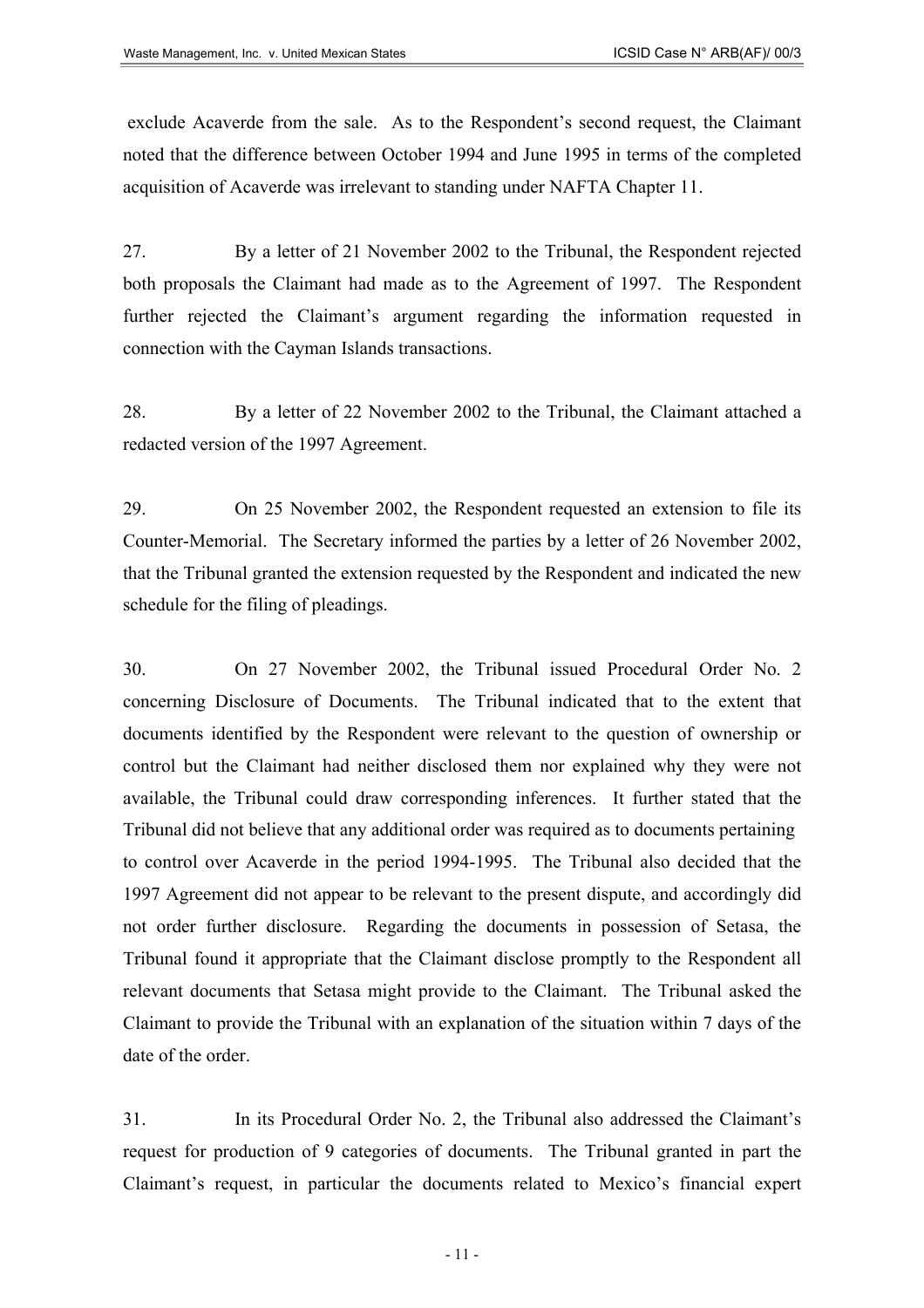evidence, and denied or found not relevant other categories of documents. The Tribunal directed that the Respondent should disclose the documents concerned at the same time as the Counter-Memorial or at the latest within 7 days of the filing of the Counter-Memorial.

32. The Respondent lodged its Counter-Memorial on the merits on 6 December 2002. On 13 January 2003, the Claimant requested an extension to lodge its Reply. The Secretary informed the parties by a letter of 15 January 2003 that the Tribunal had granted the extension requested by the Claimant and indicated the new schedule for the filing of pleadings, including the filing of submissions by the NAFTA Parties under NAFTA Article 1128.

33. The Claimant filed its Reply on the merits on 22 January 2003. The Respondent filed its Rejoinder on the merits on 7 March 2003.

34. Pursuant to a request of the Tribunal, the parties submitted a joint letter of 12 March 2003 regarding the organization of the hearing on the merits. The parties further expressed their views by a letter submitted by each party on 13 March 2003. The Tribunal, having considered the above correspondence, issued directions regarding the hearing on the merits which were communicated by the Secretary's letter of 14 March 2003.

35. On 19 March 2003, the Government of Canada filed a submission under Article 1128 of NAFTA and the United States of America advised the Tribunal on the same date that it did not intend to make a submission.

36. The hearing on the merits was hold from 7 April until 10 April 2003 at the premises of the World Bank in Washington DC to hear the parties' oral arguments and the witnesses and experts called by them. The parties were represented as follows:

Attending on behalf of the Claimant:

- Mr. Bob Craig, Assistant General Counsel, Waste Management, Inc.
- Mr. Kemp Sawyers, Baker & Botts LLP
- Mr. J. Patrick Berry, Baker & Botts LLP
- Ms. Clara Poffenberger, Baker & Botts LLP
- Ms. Guillermina Calles, Baker & Botts LLP
- Ms. Lila Pankey, Baker & Botts LLP
- Ms. Sharon Katz, Baker & Botts LLP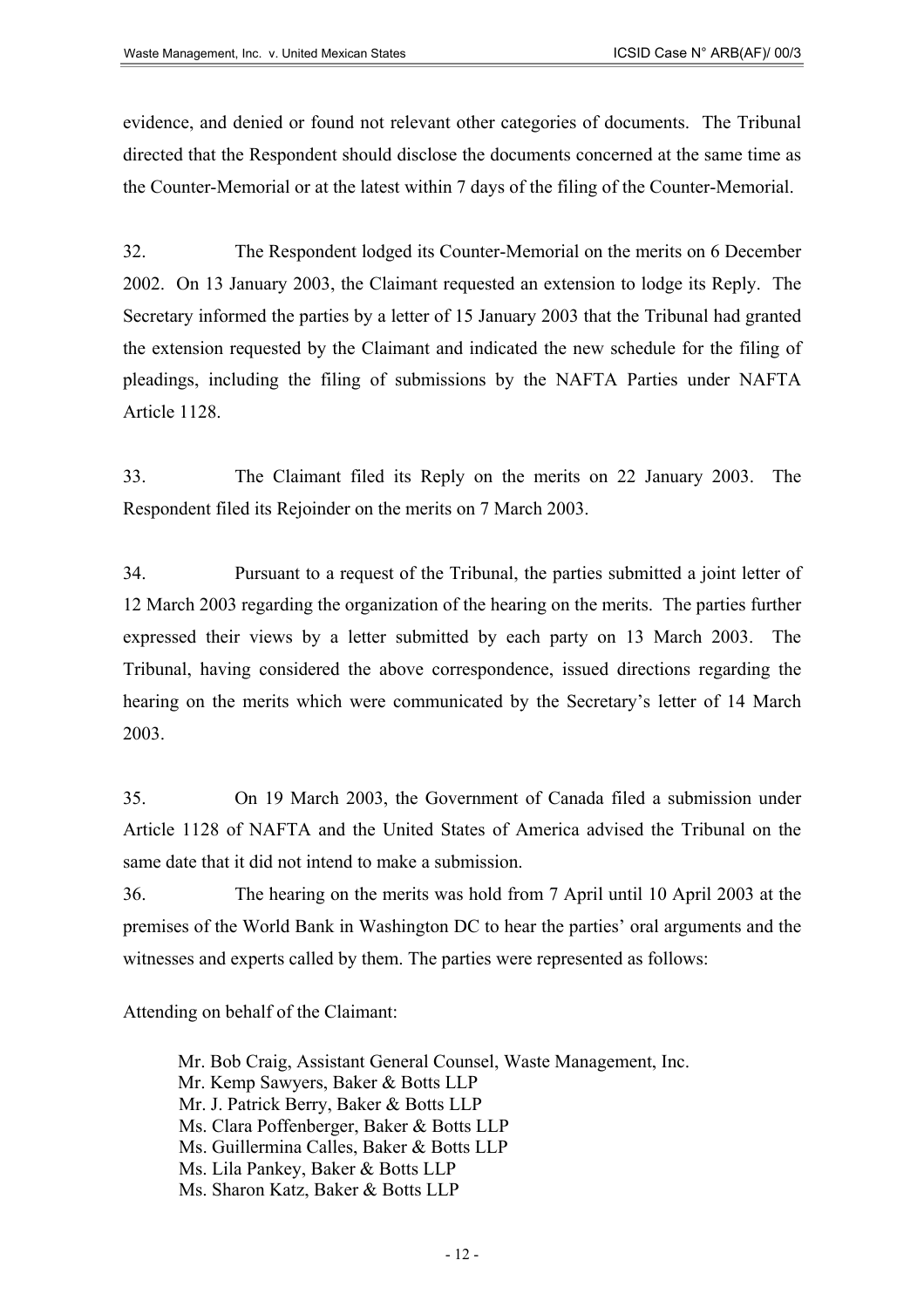Mr. Ulrich Brunnhuber. Attending on behalf of the Respondent:

> Mr. Hugo Perezcano Díaz, Lead Counsel, Ministry of Economy Mr. J. Christopher Thomas QC, Thomas & Partners Mr. Cameron Mowatt, Thomas & Partners Mr. Stephan E. Becker, Shaw Pittman Ms. Adriana González Arce Brilanti, Ministry of Economy, Mr. Salvador Behar Lavalle, Ministry of Economy Ms. Alejandra Galaxia Treviño Solís, Ministry of Economy Mr. Sanjay Mullick, Shaw Pittman Mr. Rolando García, Thomas & Partners Mr. Carlos García, Thomas & Partners Mr. Humberto Guerrero Shaw Pittman.

The following witnesses and experts were heard at the hearing:

*Witnesses of the Claimant:*  Mr. Rodney Proto Mr. H. Steven Walton Mr. Jaime Eduardo Herrera Gutiérrez de Velasco

*Witnesses of the Respondent:* Mr. Mario Alcaráz Alarcón

*Experts of the Claimant:*  Dr. Daniel Slottje

*Experts of the Respondent:*  Mr. Carlos de Rivas Ibañez Mr. Carlos de Rivas Oest.

37. Representatives of the other two NAFTA parties attended the hearing:

Attending on behalf of the United States of America:

Mr. David A. Pawlak, Office of International Claims, Department of State Ms. Jennifer Gehr, Department of Commerce.

Attending on behalf of the Government of Canada:

Mr. Douglas Heath, Embassy of Canada in Washington, DC.

38. Transcripts in English and Spanish of the hearing on the merits were prepared and distributed to the parties and the members of the Tribunal.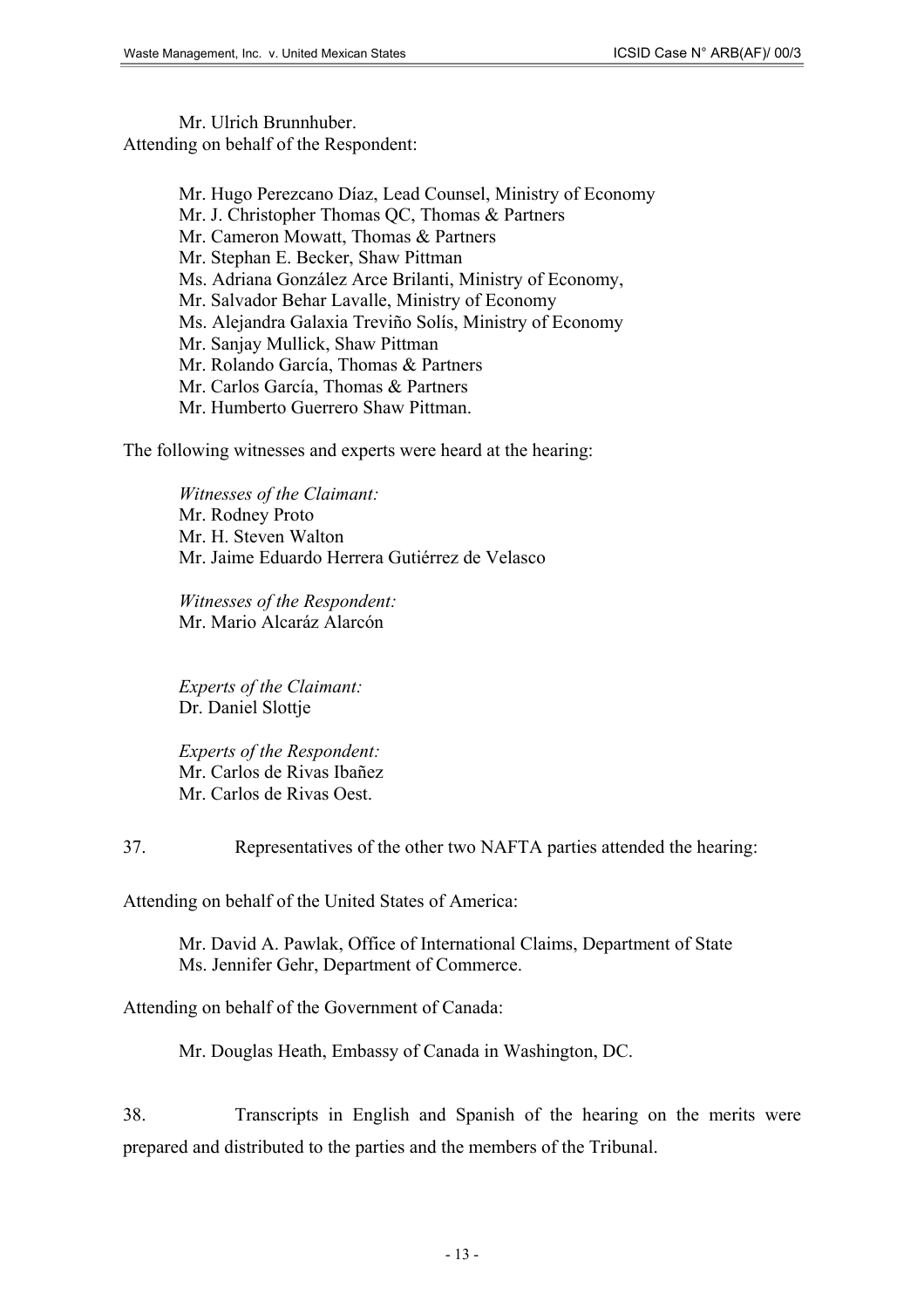39. By letter of 14 April 2003, the Secretary distributed copies of certain questions from the Tribunal to both parties as made at the end of the hearing on the merits. The Secretary also informed the parties, following the Tribunal's instructions, of the schedule for submitting their answers. The parties submitted their answers to the Tribunal's questions on 28 April 2003.

#### **B. THE DISPUTE BETWEEN THE PARTIES**

40. The present dispute arises from a concession for the provision of waste disposal services in the Mexican City of Acapulco in the State of Guerrero, one of the component states of Mexico. The agreed terms for this operation were laid down in a Concession Agreement (*Título de Concesion*), the parties to which were the City through its Council (*Ayuntamiento*) ("the City") and Acaverde. Acaverde was a Mexican company created in 1994. It is said at all relevant times to have been a wholly owned subsidiary of the Claimant, Waste Management Inc. ("Waste Management"), a Delaware corporation with substantial interests in municipal waste disposal services in the United States and elsewhere.<sup>[6](#page-13-0)</sup> The question of Waste Management's entitlement to claim under Articles 1116 or 1117 of NAFTA in respect of the present dispute involving Acaverde is an issue in the case. In this section of the Award, the Tribunal will refer to Acaverde as the actual contracting party and provider of services under the Concession Agreement.<sup>[7](#page-13-1)</sup>

41. The Concession Agreement was concluded on 9 February 1995. It was amended in significant respects by a further agreement of 12 May 1995. Under the Concession Agreement as so amended ("the Concession Agreement"), Acaverde undertook to provide on an exclusive basis certain municipal waste disposal and street cleaning services in a specified area of Acapulco. The area concerned, containing approximately 9000 residential and commercial addresses, covered the principal tourist and beachfront area of the City, which is a fraction of the total area of Acapulco, a city of approximately 1.5 million people. Tourism is the most important service industry in Acapulco, and there is no doubt that the waste collection system in the tourist area needed attention.

<span id="page-13-1"></span>

<span id="page-13-0"></span><sup>6</sup> USA Waste Services Inc. merged with Acaverde's principal shareholder, Sanifill, in 1996. The merged company was subsequently renamed Waste Management, Inc.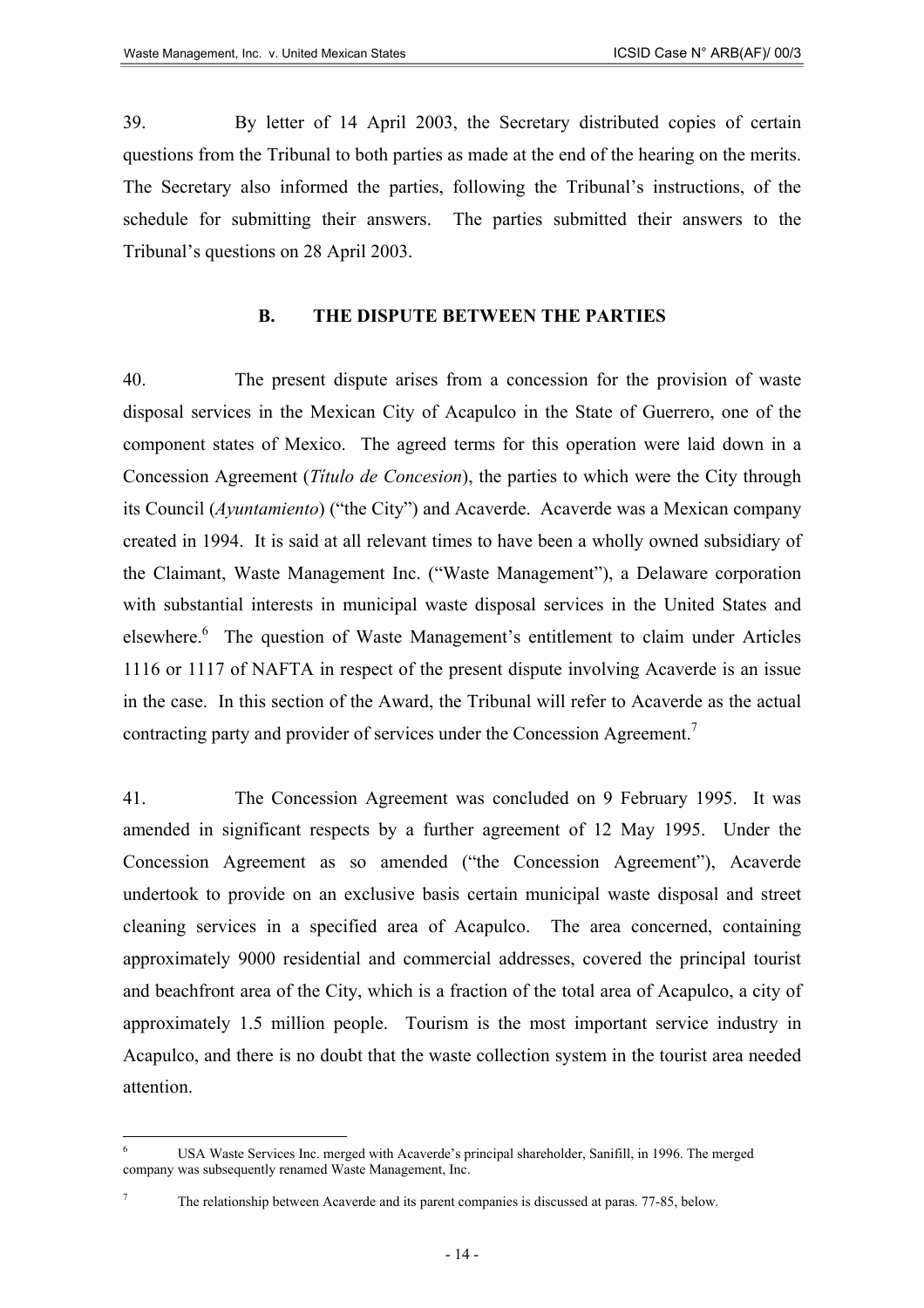42. Clause 15 of the Concession Agreement provided that the City would not grant to any other company or person "any right or concession inconsistent with the rights of the Concessionaire under this Concession Agreement". Under the Program of Operations, the City undertook to enact "such ordinances and local statutes as may be necessary to forbid manual street sweeping, the collection, transportation, use, recycling or disposal by any person or entity other than the Concessionaire of any Waste generated within the Concession Area". These ordinances and statutes were to be fully and promptly enforced, both for residential and commercial waste collection. The Parties agreed that the enactment of the relevant ordinances would be a condition precedent to the commencement of operations and that Acaverde could "treat as a default any failure of the City to enforce these ordinances fully".

43. On 30 June 1995, before Acaverde commenced services under the Concession Agreement, the City passed and subsequently promulgated a Regulation regulating the Rendering of the Public Cleaning Service Concession ("the Cleaning Services Ordinance"). The Cleaning Services Ordinance established exclusivity of waste collection services, prohibited dumping of rubbish in the area and provided for enforcement by way of fines. A schedule of rates was attached.

44. Article 8 of the Cleaning Services Ordinance provided that residents or businesses located in the concession area "must request" the public cleaning service within 90 days of commencement of operations. The Respondent argued that this provision did not correspond to any substantive obligation in the Concession Agreement, and noted that the obligation to pay scheduled rates was not imposed on residents as such. Formally this is true. Only persons who had signed a service contract with Acaverde were obliged to pay, and owners of holiday apartments in the concession area might not have any incentive to do so. Furthermore the terms of service contracts were a matter for agreement; the Ordinance established maximum but not minimum rates and Acaverde could (and did) enter into contracts at less than the scheduled rate. It is true that the Concession Agreement clearly contemplated that Acaverde would enjoy exclusivity within the concession area, and the City would not undermine this exclusivity by granting others the right to collect waste. But this did not necessarily translate into a situation where Acaverde's market penetration in the concession area was sufficient to maintain its profitability.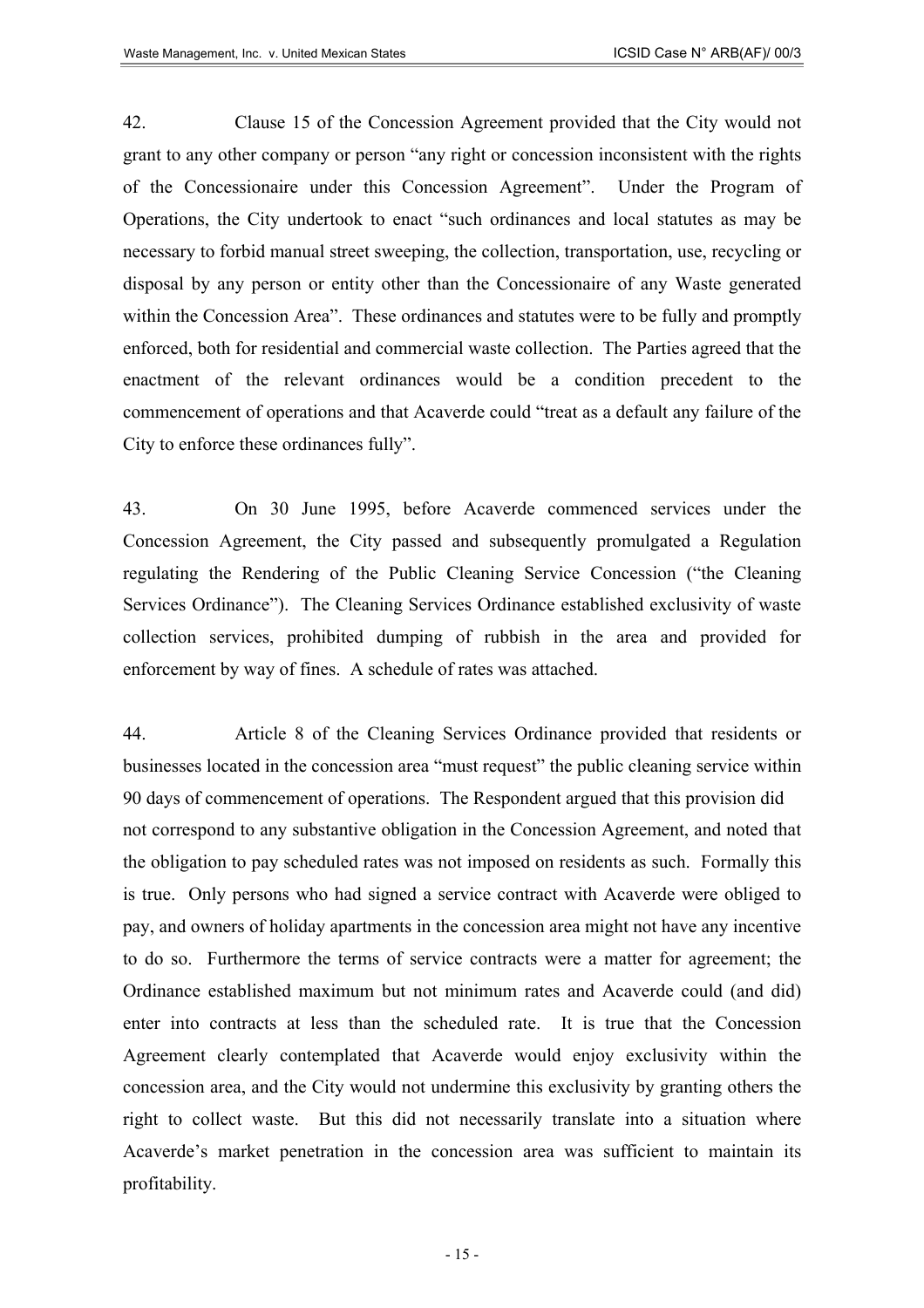45. In addition to providing collection services, Acaverde undertook under the Concession Agreement to build and operate a permanent solid waste landfill for the City as a whole, which would enable the closure of two existing temporary sites. The City would provide a site for the landfill "as [a] gratuitous loan for the term of the concession". Fees for use of the landfill could be charged, at approved rates, to commercial customers. Pending the construction of the permanent landfill Acaverde would be given, free of charge, access to one of the existing sites.

46. The term of the Concession Agreement was to be 15 years from the date of commencement of services.

47. Under the Concession Agreement, Acaverde undertook to make an initial investment of up to US\$12.8 million. Its charges were to be in accordance with the agreed schedule, which was an integral part of the Concession Agreement and was subject to indexation. In return the City would pay Acaverde a monthly fee for services which, after 1January 1996 would be NP1 million<sup>8</sup> (approximately equivalent to US\$170,000 at thencurrent exchange rates), and which was also indexed. Acaverde would pay the City a bonus calculated on the basis of its "success rate" in obtaining payment from customers in the concession area. The bonus payable was only 3% of certain revenues if the success rate was between .80 and .849, but rose to 30% with a success rate above .95. This gave the City some incentive to seek to ensure exclusivity and completeness of coverage. On the other hand it implicitly acknowledged that such coverage would not necessarily be achieved. In fact, the success rate never rose as high as .60, and no bonuses were ever paid to the City under these provisions.

48. Under the Concession Agreement, payments due to Acaverde by the City would bear interest at a specified rate if unpaid after 60 days. The City undertook to negotiate with a development bank established by the federal government of Mexico, Banco Nacional de Obras y Servicios Publicos, S.N.C. ("Banobras"), "an irrevocable, contingent and revolving line [of credit]" to guarantee "all payment obligations" of the City for the term of the Concession Agreement (Article 11).

<span id="page-15-0"></span><sup>&</sup>quot;NP" refers to Mexican New Pesos.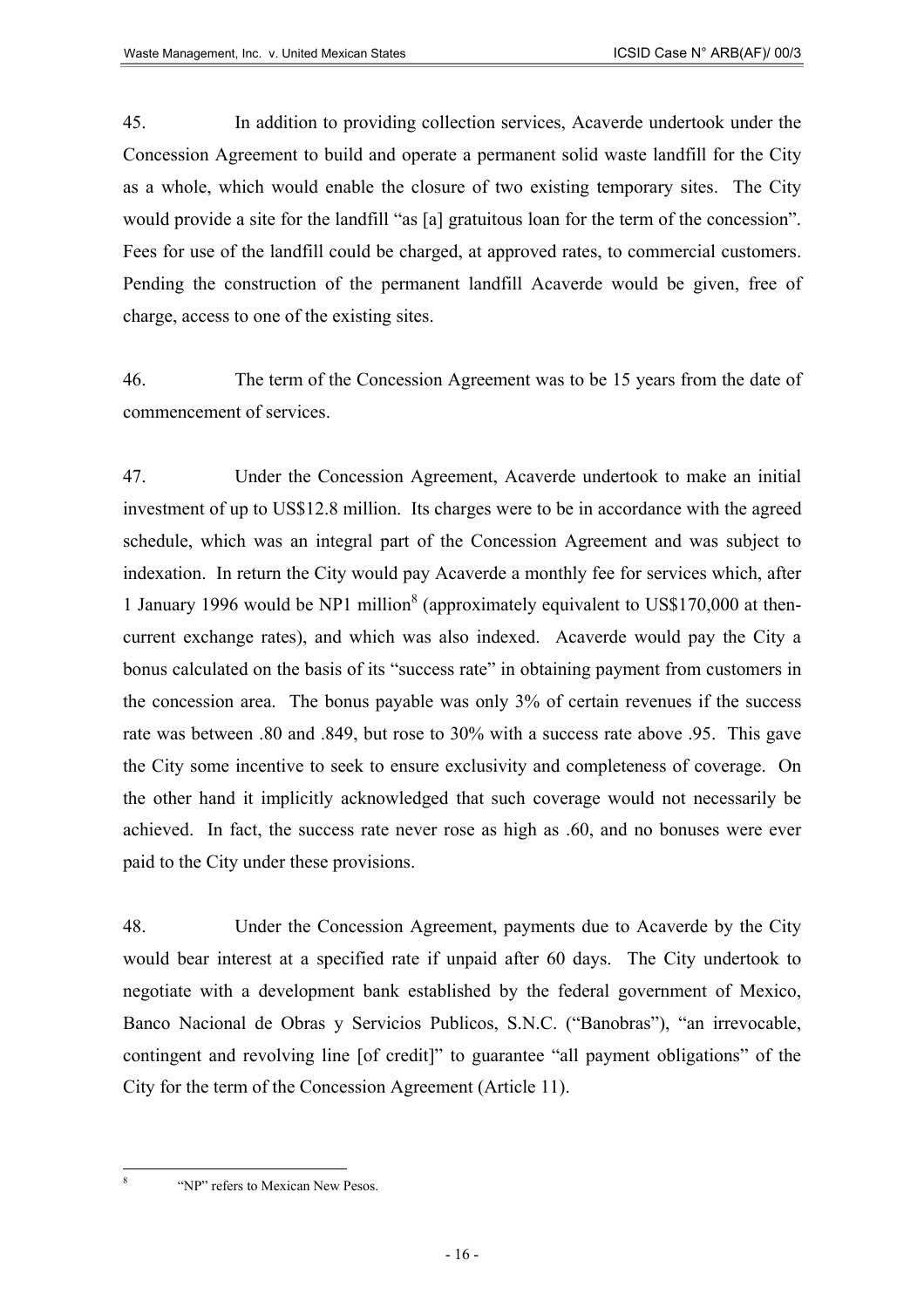49. The Line of Credit Agreement was issued on 9 June 1995. As envisaged by the Concession Agreement, the parties to the Line of Credit Agreement were the Government of the State of Guerrero ("Guerrero"), the City and Banobras. It recited the need to guarantee payment obligations under the Concession Agreement "in the event the City faces temporary cash flow problems that prevent the City to comply with such obligations" (Recitals, cl. III). Despite the reference in Article 11 of the Concession Agreement to "all payment obligations" of the City, the Line of Credit Agreement only covered "an amount equal to six monthly payments agreed to for the services rendered", i.e. NP6,000,000 (Recitals, cl. XI). Demands for payment under the Line of Credit Agreement could be made by the City or by Acaverde. Disputes under the Line of Credit Agreement were referred to the federal courts of Mexico to the exclusion of "any other jurisdiction that might be available to them by reason of their present or future domiciles" (Clause 14, as translated by the Tribunal).

50. Although the Line of Credit Agreement was clear in limiting the total amount of credit available at any time to NP6 million, Banobras had the right to divert federal payments to Guerrero by way of reimbursement. In this regard Clause 6 provided:

"In the event that one or more requisitions made against the line [of credit] are not paid within 90 days, the Bank will proceed without delay to give effect to the guarantee corresponding to the present and future entitlements

due from federal income to the State Government of Guerrero, thereby recovering the amounts paid to 'Acaverde, S.A. de C.V.' against this credit."<sup>[9](#page-16-0)</sup>

Interpreted literally, this provision was directed at the question of replenishment for Banobras from the federal funds of Guerrero in respect of payments already made to Acaverde and not repaid by the City. It was not expressed in terms of a right of recourse by Acaverde against federal funds in the hands of Guerrero.

51. Before the Tribunal there was some discussion as to Acaverde's role in the conclusion of the Line of Credit Agreement, and whether it had accepted the limitation of

<span id="page-16-0"></span> $\overline{Q}$ Translation by the Tribunal. The original reads:

<sup>&</sup>quot;En caso que una o más disposiciones hechas contra la línea no se paguen en el plazo de 90 días, el Banco procederá sin demora a hacer efectiva la garantía correspondiente al las participaciones presentes y futuras que le correspondan en ingresos federales al Gobierno del Estado de Guerrero, recuperando así las cantidades pagadas a 'Acaverde, S.A. de C.V.', con cargo a este crédito."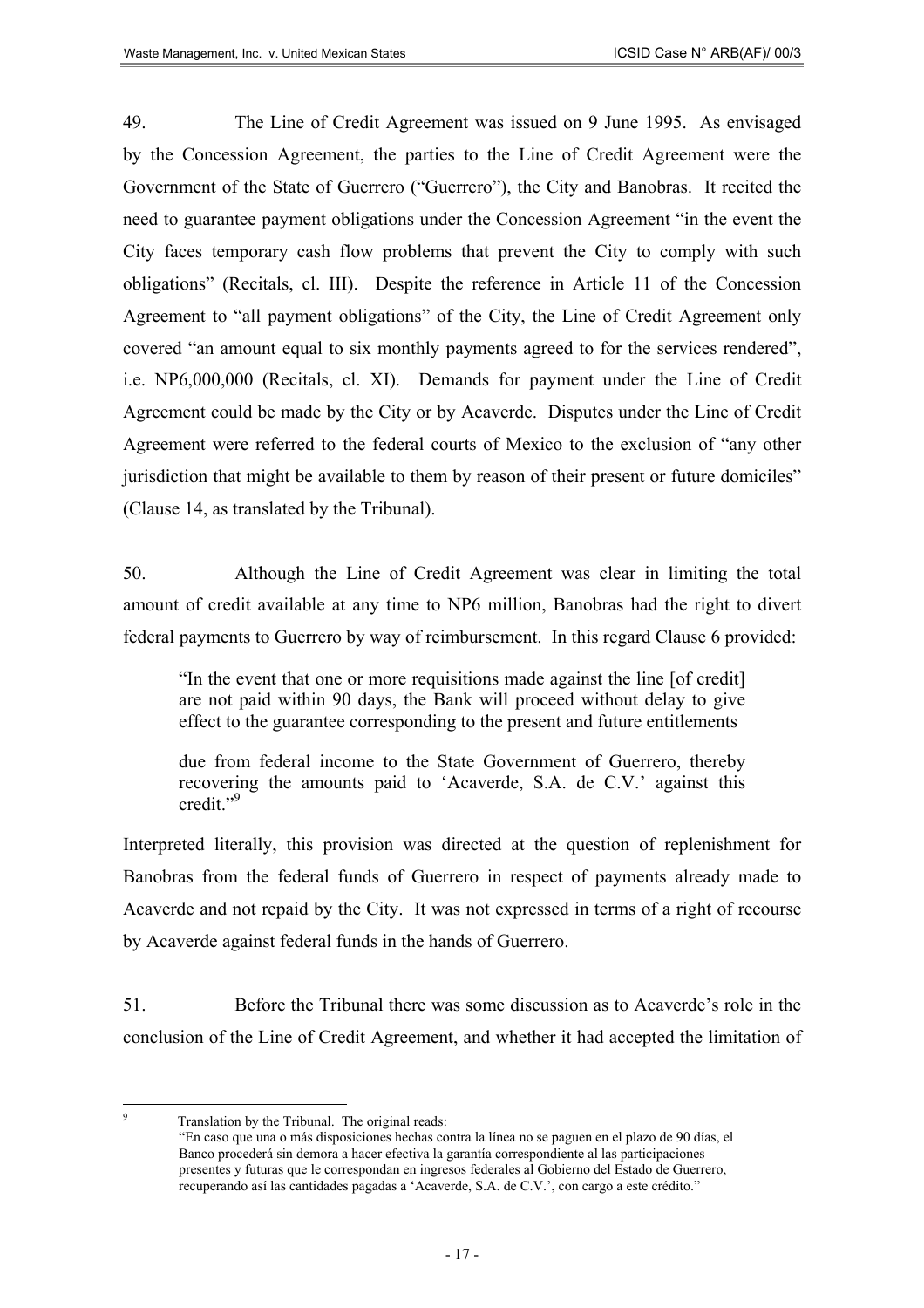the Banobras guarantee contained in that Agreement.<sup>10</sup> In the Tribunal's view, although Acaverde may not have played any role in the negotiation or drafting of the Line of Credit Agreement, and although it was no doubt unhappy about the limitation of the guarantee insisted on by Banobras, it nonetheless accepted the resulting situation and went ahead with its investment. In other words, in the Tribunal's view, Acaverde accepted that the Line of Credit Agreement concluded in June 1995 was sufficient to meet the requirements of the amended Concession Agreement.<sup>[11](#page-17-1)</sup>

52. As required by Mexican law, the grant of the Concession for a period of 15 years was approved by Decree of the State Congress in December 1994.<sup>[12](#page-17-2)</sup>

53. Disputes under the Concession Agreement were to be submitted to arbitration in accordance with Clause 17, which provided that:

"Any dispute arising from, or related to, this Concession, shall be submitted to Arbitration by one Arbitrator jointly appointed by the CONCESSIONAIRE and the MUNICIPAL COUNCIL. In the event the parties fail to reach an agreement on such appointment, the Arbitration shall be conducted by three Arbitrators, one of whom shall be an independent expert on Mexican Law. In the latter case, the Arbitrators appointed by the Parties shall jointly select a third Arbitrator, who shall be designated as President."

The arbitration was to take place in Acapulco under the rules of Conciliation and Arbitration of the National Chamber of Commerce of Mexico City.

54. On 15 August 1995, Acaverde began providing services under the Agreement. Difficulties were encountered almost immediately in enforcing the exclusivity arrangements contained in the Concession Agreement, and there was strong customer resistance to paying for waste disposal services, either at all or at the published

<span id="page-17-0"></span> $10$ <sup>10</sup> Mr. Rodney Proto, transcript, 7 April 2003, 102; Mr. Steven Walton, ibid., 282-7. Acaverde's Mexican lawyer, Mr. Jaime Herrera stated that Acaverde did not participate in the drafting of the Line of Credit Agreement and that its suggestions in that regard were rejected by Banobras (Herrera Statement, para. 9; see also Banobras' letter to Sanifill of 19 June 1995). But it is clear that Acaverde, which had agreed to the amended Concession Agreement at Banobras' insistence, had notice of the precise terms of the Line of Credit Agreement when it commenced operations in August 1995: ibid., para. 8.

<span id="page-17-1"></span><sup>&</sup>lt;sup>11</sup> In the correspondence preceding the Line of Credit Agreement, its limitations are consistently spelled out: e.g. in the letter of the State Delegate, Banobras to Acaverde, 26 May 1995. Subsequently (but before operations commenced), Banobras made it clear that the terms of the Agreement could not be changed: State Delegate, Banobras to Acaverde, 19 June 1995.

<span id="page-17-2"></span><sup>12</sup> Decree No. 127, 15 December 1994, published in the Guerrero *Official Gazette*, 3 January 1995.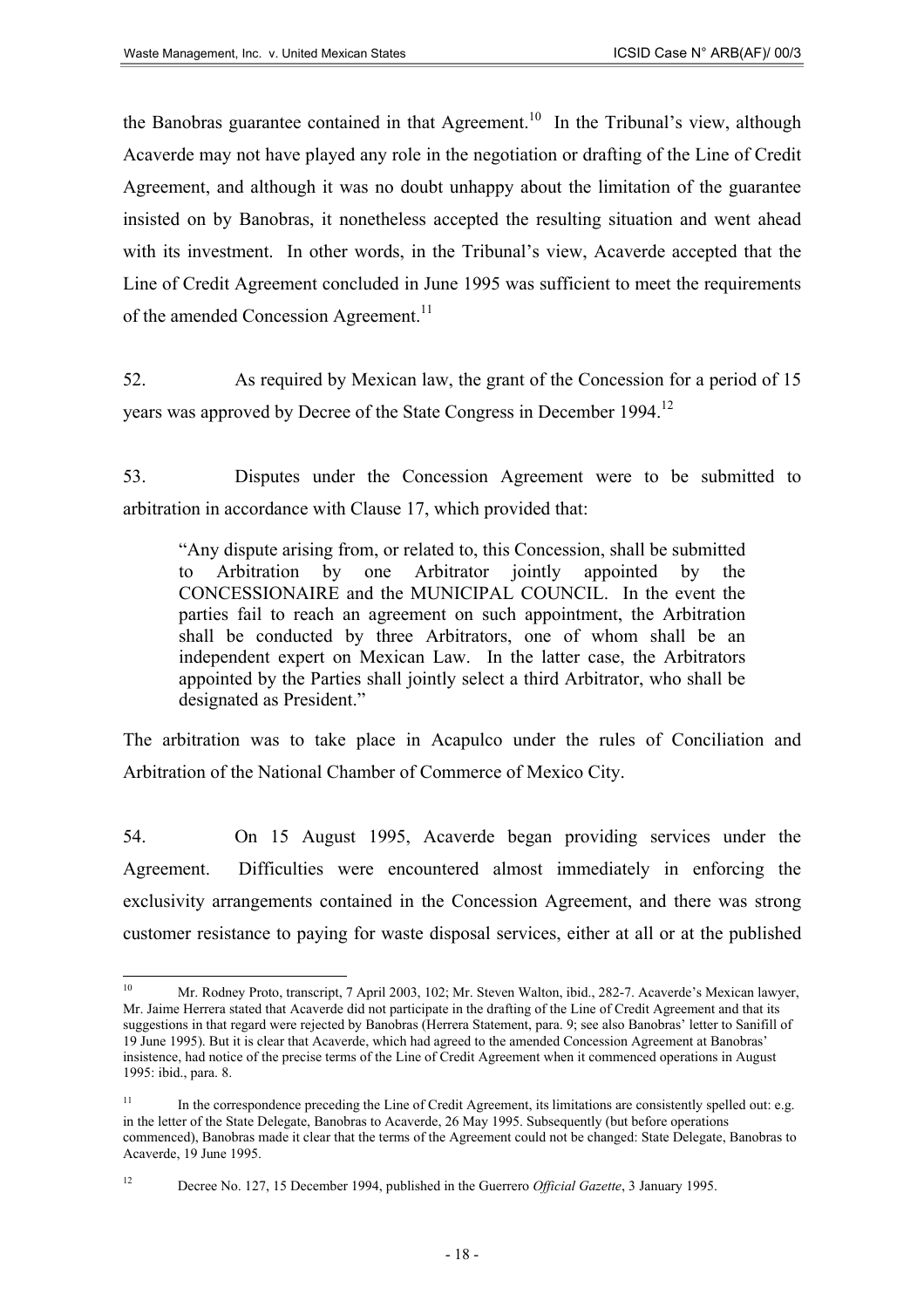rate.<sup>13</sup> Many of those who had previously picked up and/or dumped waste in the concession area on an informal basis were resistant to the new arrangements. The cast of resisters included the pig-farmers (*porcicultores*) who took waste food from restaurants as food for their animals; the "pirates" (*piratas*) who ran unauthorised pick-up trucks looking for (and also dumping) waste, and the hawkers or barrow-men (*carretilleros*) who would do small jobs, including waste disposal, for a tip. Acaverde eventually reached an agreement with the pig-farmers association, but the *piratas* and the *carretilleros* were a continuing source of difficulty.<sup>14</sup> In particular, Acaverde complained that permits issued to the "pirates" allowing them to collect waste in the concession area were not revoked and even continued to be issued. Acaverde also complained that City drivers were picking up waste within the concession area in return for tips.

55. In addition, Acaverde complained at the City's failure to provide premises for Acaverde's operations or to enter into the gratuitous loan agreement for the new landfill. Under the Concession Agreement the City was required to provide, through a gratuitous loan, a municipally-owned piece of land for use as a permanent landfill. This would enable the existing open air dumps to be closed. Acaverde complained that the land, though identified and surveyed, was never made available. In lieu of the proposed landfill, Acaverde operated a temporary land-fill, and allowed the City to use it to dump waste collected outside the concession area.<sup>[15](#page-18-2)</sup>

56. Following initial public unrest at the introduction of Acaverde's services and charges, the Mayor of Acapulco in October 1995 is reported as having requested Acaverde to "make adjustments to fit the Mexican standards". Mayor Almazán is reported to have said that "the obligation to contract Acaverde's services will be eliminated in order to remove what was previously interpreted as an imposition".<sup>16</sup> There is certainly evidence supporting the Mayor's perception that Acaverde's concession had been "interpreted as an imposition". But notwithstanding his statement, neither the Cleaning Services Ordinance nor the Concession Agreement was amended. The Mayor's statement

<span id="page-18-0"></span> $13$ See e.g., Mr. Rodney Proto, transcript, 7 April 2003, 89, lines 7-11.

<span id="page-18-1"></span><sup>14</sup> E.g., letters of Acaverde to the City, 2 September 1996, 13 December 1996.

<span id="page-18-2"></span><sup>&</sup>lt;sup>15</sup> See Statement by Mr. D. Harich, a civil engineer employed by Waste Management to design the proposed landfill.

<span id="page-18-3"></span><sup>16</sup> "No es obligatorio Acaverde: ROA", *El Sol de Acapulco*, 13 October 1995, p. 1.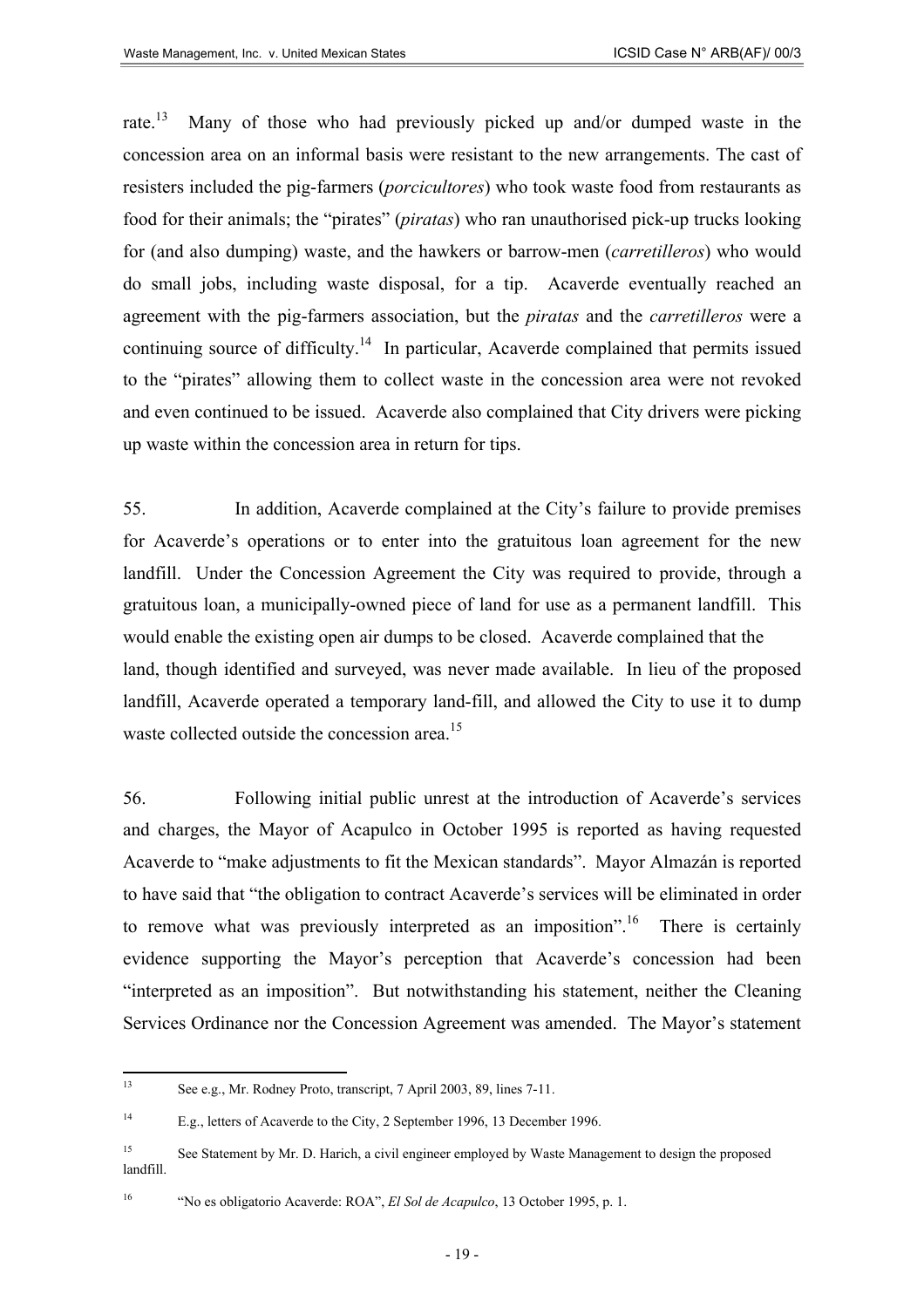may have added to Acaverde's difficulties, but in the Tribunal's view it did not cause the difficulties, nor did it bring about the failure of the enterprise. Rather it was symptomatic of a public debate about the concession at a difficult time for all concerned.

57. Over time, and with a substantial input of resources, Acaverde built up its client base in the Concession area to approximately 5000 addresses, i.e., about 55% of the total; but it was generally forced to offer discounts in order to attract customers. It also provided considerably more personnel for public street sweeping and collection services than the minimum required by the Concession Agreement. It is clear that the arrangement was not commercially viable, taking into account both the lower than expected proportion of customers serviced and the additional costs incurred.

58. But Acaverde's financial difficulties were greatly exacerbated in that from the beginning there were severe problems in ensuring regular payments from the City under the Concession Agreement. Of 26 invoices presented by Acaverde, the City paid one in full and made partial payments with respect to two.<sup>17</sup> In June 1996 Banobras paid invoices for the 4 months January-April 1996 under the Line of Credit Agreement (but without the indexation element), thereby reducing the City's indebtedness. This was the only payment made under the Line of Credit Agreement. On 23 July 1996, Acaverde requested Banobras to pay the invoice for May 1996, which had not been rejected by the City and was therefore deemed to have been accepted, and it made a series of similar requests for subsequent months. On 2 August 1996, Banobras gave two reasons for denying Acaverde's request: first, what it stated to be the NP5.9 million already paid had not been reimbursed by the City; second, the parties to the Concession Agreement were actively considering modifications to it in response to the City's financial crisis. Banobras' State Delegate wrote:

"Contractually, the Municipality of Acapulco is obliged to refund all amounts [paid under the Line of Credit] within 90 days and, if it fails to do so, the Bank will proceed to use federal contributions made by the Government of the State.

On the other hand, as you know, in the current negotiations between said company and the Municipality of Acapulco, it is considered to make amendments in the Concession Instrument, including the financial part as the main problem to be resolved. This willingness to amend the Concession

- 20 -

<span id="page-19-0"></span> $17$ <sup>17</sup> The City made a swap proposal in respect of the 1995 invoices which Acaverde refused, as it was entitled to do.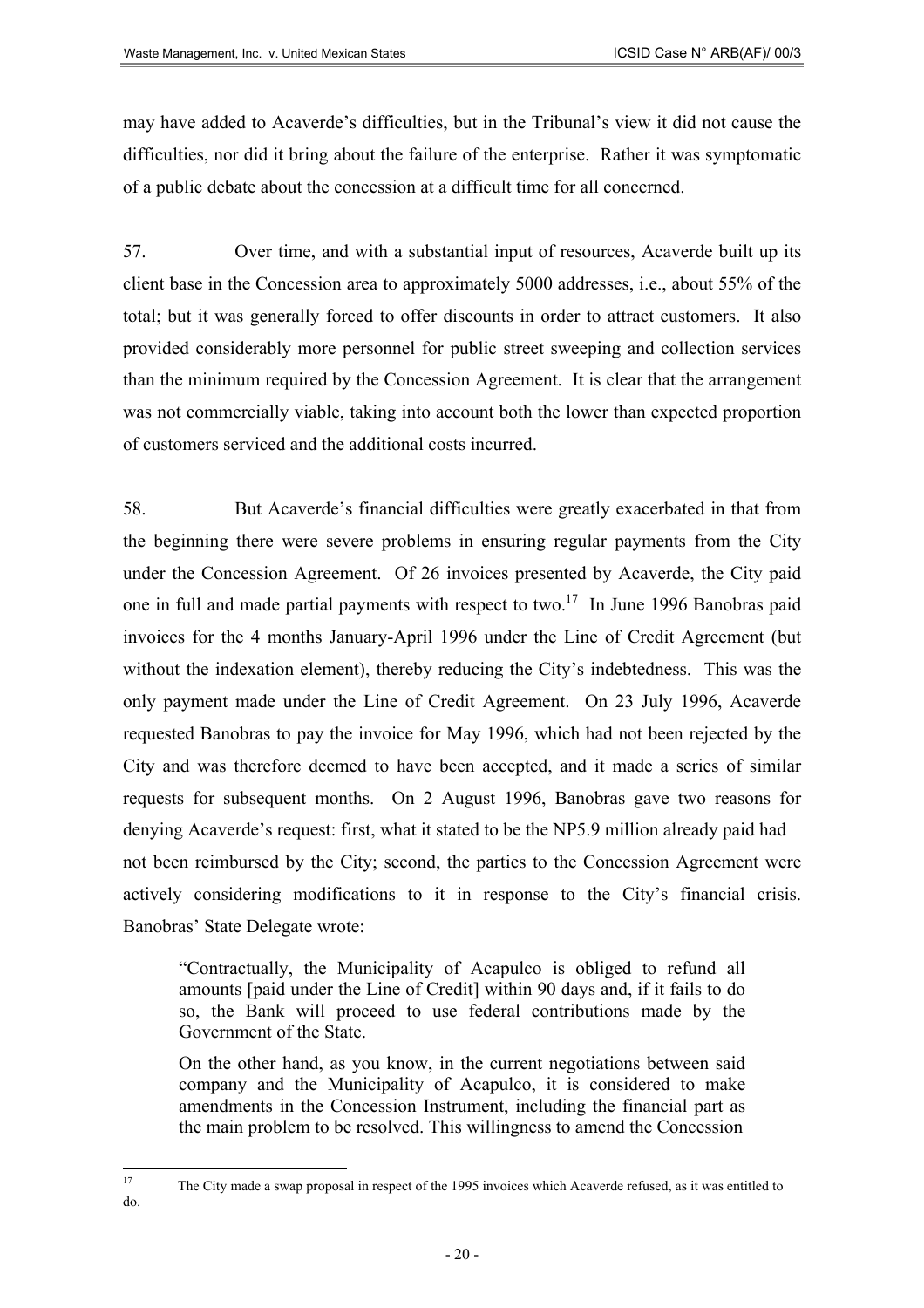Instrument was expressed by both parties to the authorities of the Secretariat of Finance and Public Credit and to the Bank, but, to date, there is no final proposal accepted by both.

For the above reasons, I am informing you that it is impossible to pay the bill submitted, until the Municipality refunds to us the amount disbursed and sends us the agreements accepted by your company and the Municipality of Acapulco, which are indispensable elements in order to update the amount of the Line."

59. Acaverde replied on 6 August 1996. It made the valid point that the amount it had received under the Line of Credit in June 1996 was only NP4.9 million, and that fees and interest charges owed by the City to Banobras as a result of payments to Acaverde should not be counted against it. It also noted that the continuation of its negotiations with the City was no excuse for Banobras not to comply with its obligations under the Line of Credit Agreement. Faced with Banobras' refusal Acaverde reserved its legal rights:

"our company is forced to terminate the negotiations fostered by your H[onourable] Institution, we will protect our interests and rights contained in said Instrument [Concession Agreement] in the venue and form we deem necessary."

60. Banobras was in a difficult position. On the one hand the initial Line of Credit was substantially exhausted, and the seizure of the diminished federal grants to the City for the purposes of replenishing it would have been a controversial act locally. The fact that the parties were considering changes to the Concession Agreement was, if not a justification, at any rate an excuse for not considering the exercise of that power for the time being.

61. For its part, the City wrote to Banobras on 11 September 1996, reciting what it claimed were failures on the part of Acaverde to perform its obligations under the Concession Agreement, requesting it not to make further payments under the Line of Credit and threatening it with litigation if it did.

62. The Claimant argued that this letter was a mere excuse by the City to avoid meeting its obligations under the Line of Credit Agreement, that any problems notified to Acaverde were promptly rectified, and that there was no general complaint from the City, at the time, as to the level and quality of the service Acaverde was providing. The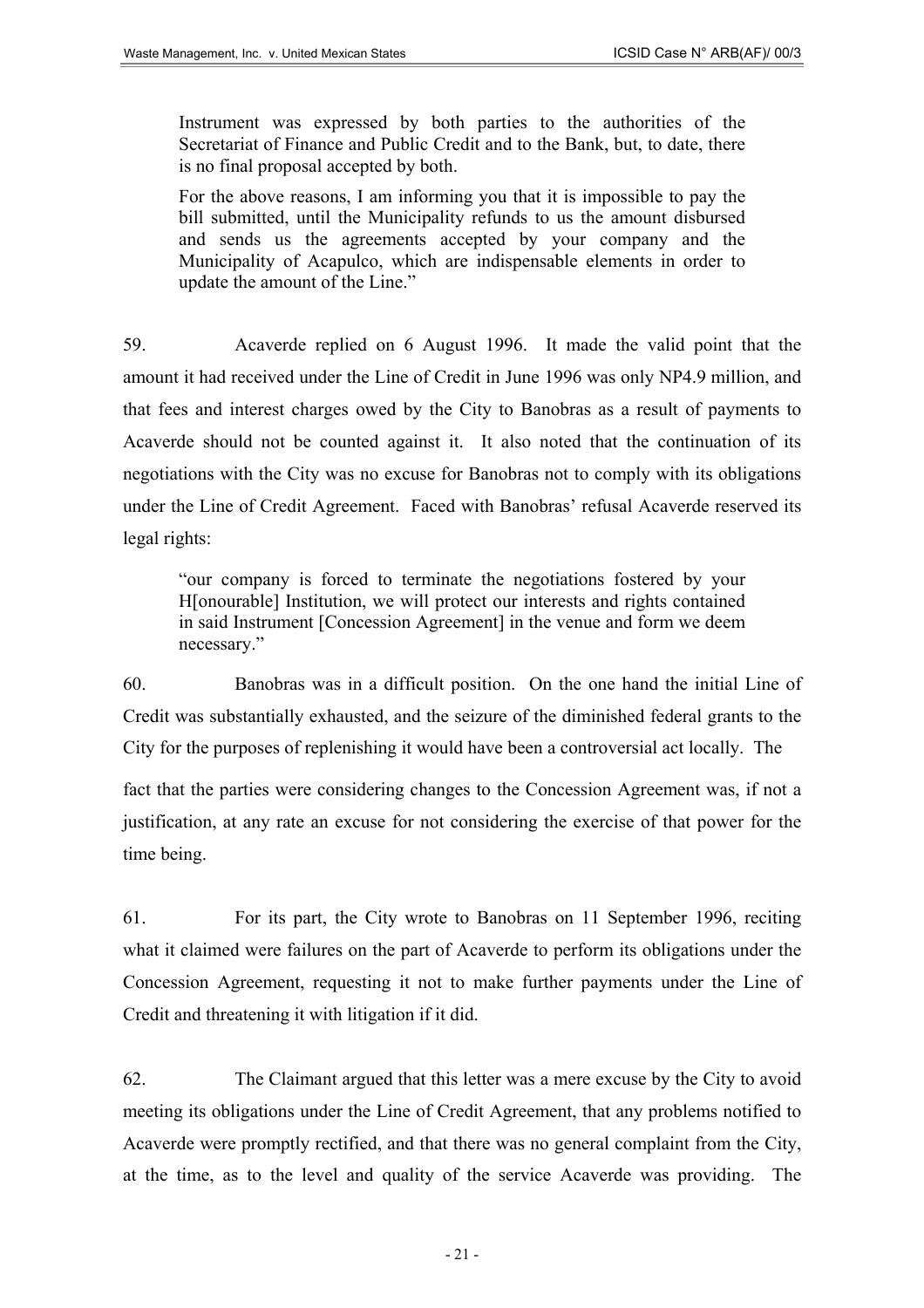Respondent argued on the contrary that there were persistent problems. This is a matter on which the Tribunal can only reach an impressionistic view. It notes the comment by one witness, who at the relevant time was the City's Secretary of Finance: in his opinion, "Acaverde's service was incomplete, because it only collected garbage from people who had contracts with the company. But *it was efficient for those with contracts*.["18](#page-21-0) There is other evidence to the same effect: the commercial side of Acaverde's operations was efficiently performed, given the constraints upon it.

63. On the other hand, in the Tribunal's view, whatever may have motivated the City's letter to Banobras of 11 September 1996 it did not simply invent a dispute about the level of servicing which had no basis in fact. For a variety of reasons the street sweeping operations conducted by Acaverde were not enough to keep the streets of the concession area consistently clean. Apart from illegal dumping by pirates and the inevitable boundary problems of a partial concession in a large city, there was a persistent problem of "black spots" (*puntos negros*). For much of the period of operations, Acaverde did not collect from addresses which were not contracted; from its point of view this was an attempt to induce residents and businesses to contract with it, and was understandable. But Acaverde's sanitary obligations were not limited to removing trash deposited by its customers. The City had to step in on various occasions to deal with complaints and black spots, and it continued to have to expend resources and manpower on sanitary operations in the tourist zone. Whatever the rights and wrongs of the situation, the fact is that the black spots were a recurring problem. For example on 15 May 1996, Acaverde's General Manager wrote to the City stating that:

"Our company is making its best efforts to keep the concession area clean, so that we are asking for your help to penalize the citizens who throw out garbage in the streets creating black spots throughout the concession area."

64. Thus after September 1996, Banobras could argue that—quite apart from the non-replenishment of the Line of Credit—the City's non-payment of Acaverde's invoices was not the result of the City's financial crisis. Arguably it arose from a dispute between Acaverde and the City over the performance of the Concession Agreement, a dispute which Banobras had no obligation to settle. Whether that position was justified

<span id="page-21-0"></span>18

Witness statement of Mr. Rogelio Moreno Jarquín, 4 December 2002, para. 8 (emphasis added).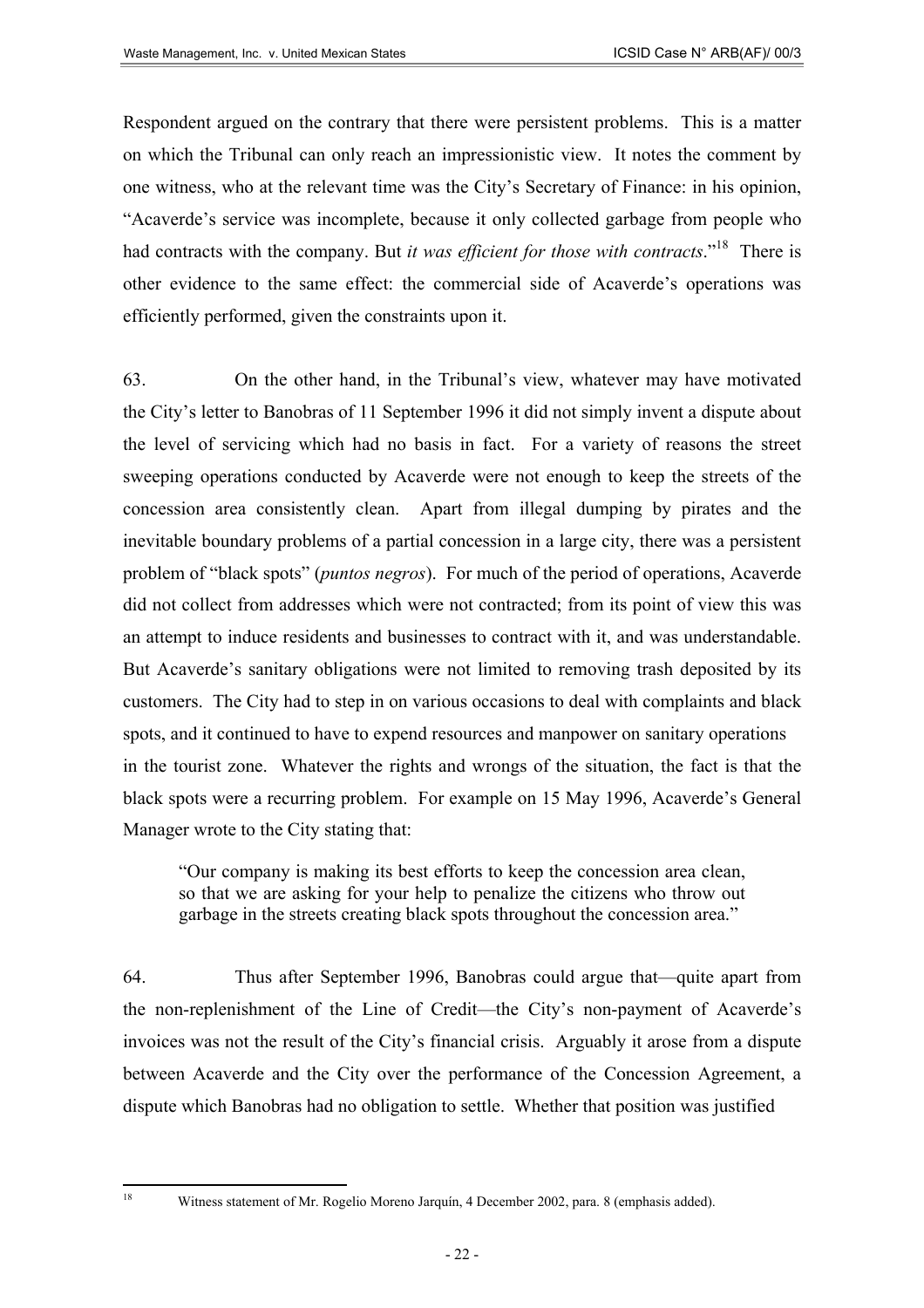under the Line of Credit Agreement was a question—but at any rate it might help to extricate Banobras from its awkward situation as between Acaverde on one hand and the City on the other.

65. In a letter to the City of 15 November 1996, Banobras defended its payment of NP4.9 million in June on the ground that it was fully justified under the Concession Agreement, and it referred to Acaverde's subsequent demands for payment under the Line of Credit up to September 1996, implying that they might require similar treatment. But in fact it continued to refuse to pay Acaverde's invoices, and it did not seek to have resort to federal funds in Guerrero's hands.

66. By early 1997 the Claimant was seeking to withdraw from Acapulco and to sell its business. On 27 February 1997 Sanifill, principal shareholder of Acaverde's holding company, entered into a 60 day letter of intent with a Mexican company, Setasa, allowing the latter access to Acaverde's financial and operating information on a basis of confidentiality in order to assess the price. Subsequently, on 23 May 1997, a contingent sale agreement was concluded with a price of NP36.6 million (approximately equivalent to US\$4.7 million at the then current exchange rate). In June 1997, however, Sanifill discovered that Setasa was in direct communication with the City, and eventually the sale did not proceed.

67. On 9 October 1997, Hurricane Paulina struck the Acapulco region, causing hundreds of deaths and enormous destruction.

68. By letter of 27 October 1997—with unhappy timing given that the City was still reeling from the hurricane—Acaverde announced that with effect from 12 November 1997 it would suspend the provision of services under the Agreement. The tasks it had performed were immediately assumed by Setasa, $19$  which contracted with the City rather than with individual residents.

<span id="page-22-0"></span> $19$ 

<sup>19</sup> In accordance with a request of the City to Setasa, 12 November 1997.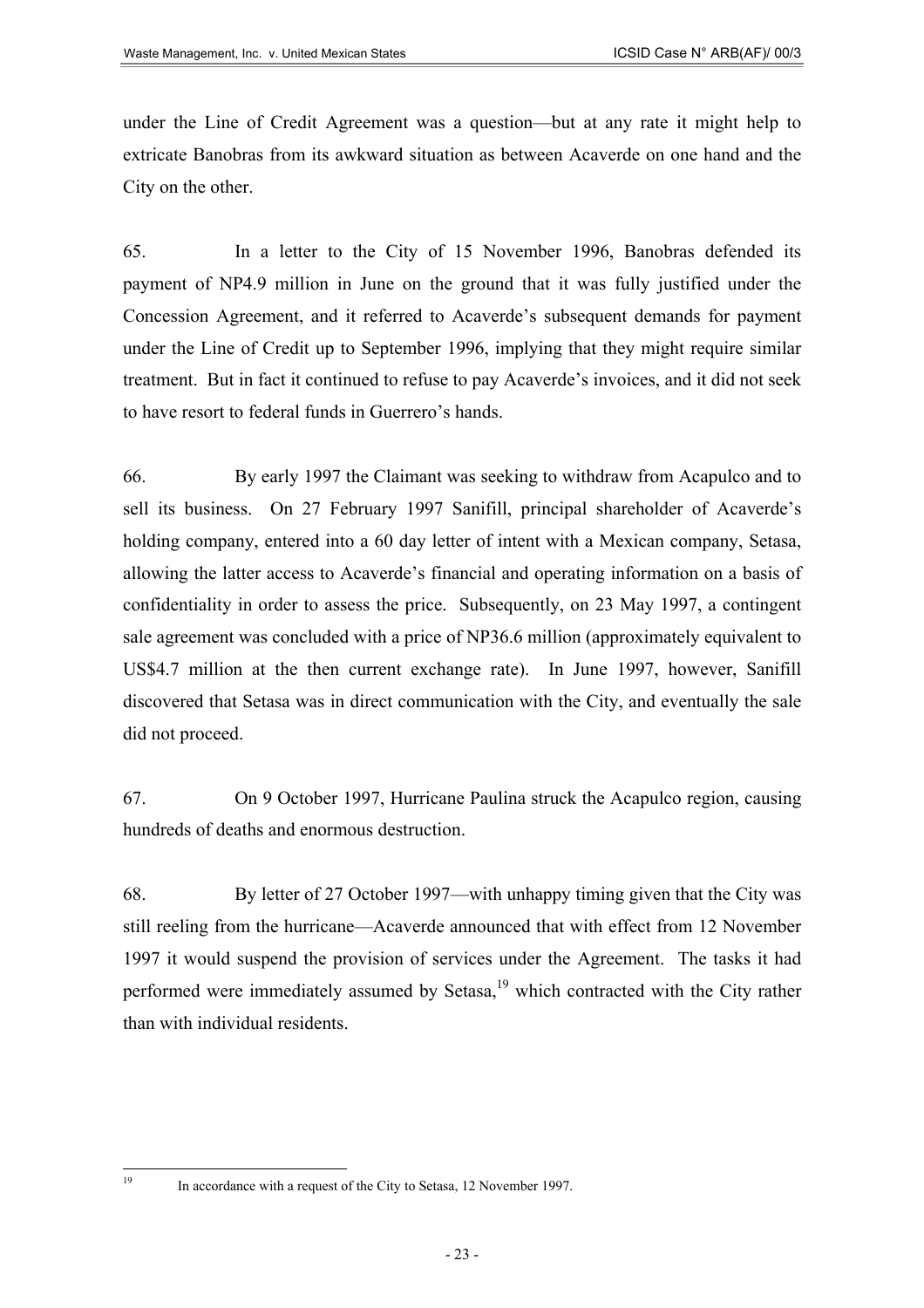69. Over the 27 months of Acaverde's operations, its invoices to the City totalled more that NP49 million, of which the City itself paid NP2,225,000 and Banobras paid NP4.9 million. Approximately 80% of the total amount invoiced went unpaid.

70. Acaverde brought two sets of proceedings before the Mexican federal courts against Banobras for non-performance of the Line of Credit Agreement. These proceedings were dismissed and Acaverde's appeals were likewise dismissed. Acaverde also commenced arbitration under Clause 17 of the Concession Agreement against the City ("the CANACO arbitration"); this was subsequently discontinued. The domestic Mexican proceedings are examined in detail in paragraphs 118-132 below.

71. On 29 September 1998, while the Mexican proceedings were still pending, Waste Management commenced the first ICSID arbitration, referred to in paragraph 4 above. Indeed it was because those proceedings were pending, and because further proceedings were possible, that Waste Management qualified the terms of its waiver under Article 1121, leading to the dismissal of its claim by the First Tribunal. The present ICSID proceedings were registered on 27 September 2000, by which time Acaverde's claims in the Mexican courts had all been dismissed and the CANACO arbitration had been discontinued without any decision being reached.

72. Despite these developments, Claimant brought precisely the same claim before the present Tribunal as it had in the first ICSID arbitration. In other words, it did not express its claim in terms of a denial of justice through the subsequent Mexican proceedings. By agreement, Claimant's Memorial in the first proceedings was taken to constitute its Memorial in the present proceedings. Nonetheless, and in the Tribunal's view inevitably, attention was paid both to the outcome and to the reasoning behind the Mexican court decisions, as well as to the reasons for Claimant's withdrawal of the domestic arbitration, having regard to their potential relevance to the claim brought under NAFTA Chapter 11 to this Tribunal. In the circumstances the Tribunal proposes to ask whether the facts as disclosed to it involved a breach of NAFTA Articles 1105 or 1110, even though the position may not have been fully captured in Claimant's re-filed Memorial.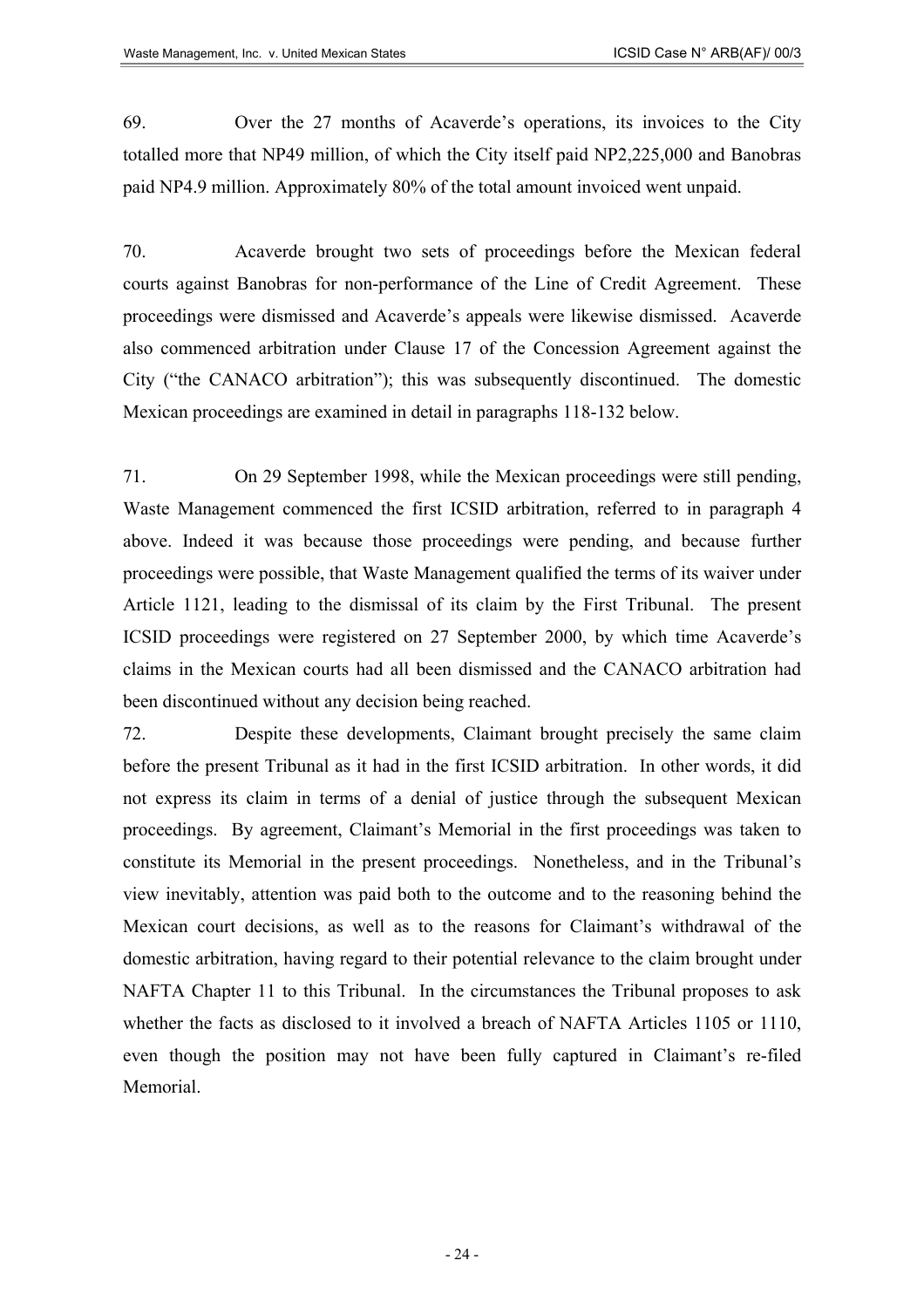### **C. THE BASES OF CLAIM UNDER NAFTA**

#### **(1) Overview**

73. The Tribunal begins by observing that—unlike many bilateral and regional investment treaties—NAFTA Chapter 11 does not give jurisdiction in respect of breaches of investment contracts such as the Concession Agreement. Nor does it contain an "umbrella clause" committing the host State to comply with its contractual commitments. This does not mean that the Tribunal lacks jurisdiction to take note of or interpret the contract. But such jurisdiction is incidental in character, and it is always necessary for a claimant to assert as its cause of action a claim founded in one of the substantive provisions of NAFTA referred to in Articles 1116 and 1117. Furthermore, while conduct (e.g. an expropriation) may at the same time involve a breach of NAFTA standards and a breach of contract, the two categories are distinct. Even as to Article 1105, while it will be relevant to show that particular conduct of the host State contradicted agreements or understandings reached at the time of the entry of the investment, it is still necessary to prove that this conduct was a breach of the substantive standards embodied in Article 1105. Showing that it was a breach of contract is not enough. $^{20}$  $^{20}$  $^{20}$ 

74. The Claimant alleged that the circumstances outlined above disclosed a breach by the Respondent of its duties to United States investors under NAFTA Article 1110 or alternatively under Article 1105(1). It put its damages at more than US\$36,000,000. In addition it sought to recover its demobilization costs resulting from the revocation of the Concession Agreement, which were estimated at US\$630,000. It also sought an award of legal costs.

75. The Respondent did not deny that for the purposes of Chapter 11 of NAFTA the conduct of the City of Acapulco and the State of Guerrero was attributable to it. More difficult issues arise with respect to the conduct of Banobras, which is a development bank partly-owned and substantially controlled by Mexican government agencies. Banobras' general objective, in the words of the regional director of Banobras

<span id="page-24-0"></span><sup>20</sup> 20 See further *Compañía de Aguas del Aconquija S.A. & Vivendi Universal v. Argentine Republic* (ICSID Case No. ARB/97/3), Decision on Annulment, (2002) 6 ICSID Reports 340, 365-7 (paras. 95-101), cited with approval by the Tribunal in *SGS Société Générale de Surveillance S.A. v. Islamic Republic of Pakistan*, (ICSID Case No. ARB/01/13), decision of 6 August 2003, (2003) 18 *ICSID Rev.-FILJ* 307, 352-6 (paras. 147-8). See also *Azinian, Davitian & Baca v. United Mexican States* (ICSID Case No. ARB(AF)/97/2), (1998) 5 ICSID Reports 269, 286 (paras. 81, 83).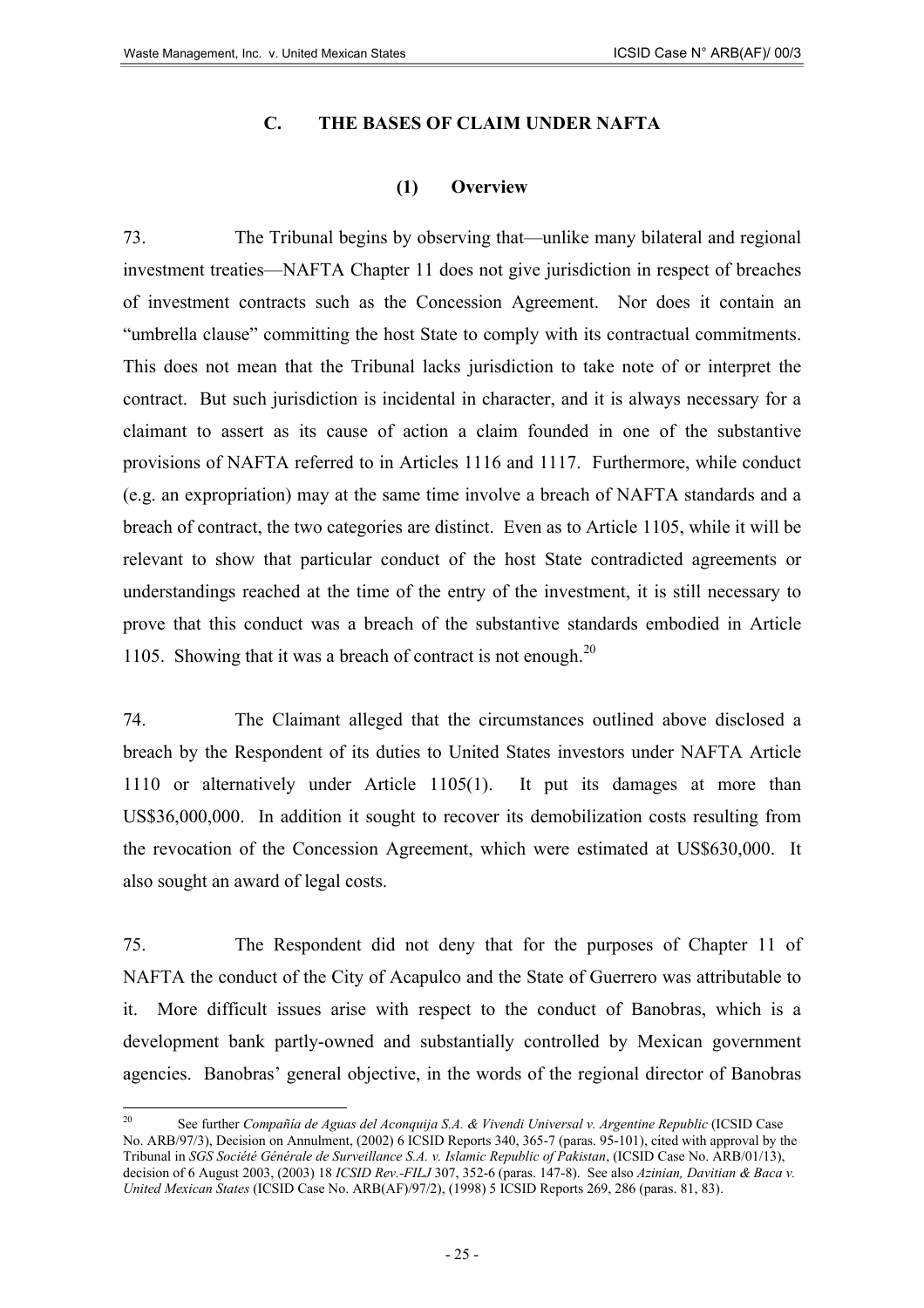in Guerrero, is "to promote and finance activities carried out by the Federal, State, and Municipal Governments of the Country".<sup>21</sup> From the material available to the Tribunal it is doubtful whether Banobras is an organ of the Mexican State within the meaning of Article 4 of the ILC's Articles on Responsibility of States for Internationally Wrongful Acts.<sup>22</sup> Shares in Banobras were divided between the public and private sector, with the former holding a minimum of 66%. The mere fact that a separate entity is majority-owned or substantially controlled by the state does not make it *ipso facto* an organ of the state. Nor is it clear that in its dealings with the City and the State in terms of the Line of Credit it was exercising governmental authority within the meaning of Article 5 of those Articles.<sup>23</sup> The Organic Law of 1986 regulating Banobras' activity confers on it a variety of functions, some clearly public, others less so. A further possibility is that Banobras, though not an organ of Mexico, was acting "under the direction or control of" Guerrero or of the City in refusing to pay Acaverde under the Agreement:<sup>24</sup> again, it is far from clear from the evidence that this was so.<sup>25</sup> For the purposes of the present Award, however, it will be assumed that one way or another the conduct of Banobras was attributable to Mexico for NAFTA purposes.

76. Mexico's legal defence involved three strands. First, it denied that the Claimant had the status of an investor for the purposes of Chapter 11 on the grounds that the Claimant did not have a direct interest in the investment in Mexico, because Acaverde's direct shareholder was a company registered in the Cayman Islands, not a NAFTA Party. Secondly, while not denying that there may have been breaches of the Concession Agreement by the City, Mexico denied that these breaches, individually or collectively, rose to the level of conduct in violation of NAFTA Article 1105. Thirdly, it denied that there had been any expropriation, direct or indirect, of the investment, i.e., of Acaverde's business, contrary to NAFTA Article 1110. The Tribunal will discuss the

<span id="page-25-0"></span><sup>21</sup> Statement of Mr. Mario Alcaraz Alarcón, para. 3.

<span id="page-25-1"></span><sup>22</sup> Annexed to GA Res. 56/83, 12 December 2001.

<span id="page-25-2"></span><sup>23</sup> The ILC's commentary describes the notion of a "para-statal" entity as a narrow category: the essential requirement is that the entity must be "empowered by the law of the State to exercise functions of a public character normally exercised by State organs, and the conduct of the entity [which is the subject of the complaint] relates to the exercise of the governmental authority concerned": Commentary to Article 5, paras. 2 and 7, reproduced in J Crawford, *The International Law Commission's Articles on State Responsibility* (Cambridge, 2002) 100, 102.

<span id="page-25-3"></span><sup>&</sup>lt;sup>24</sup> ILC Articles, Art. 8; see the commentary, esp. para. 6, in Crawford, 112-113.

<span id="page-25-4"></span><sup>25</sup> See below, paras. 103, 139 for the Tribunal's findings on this point.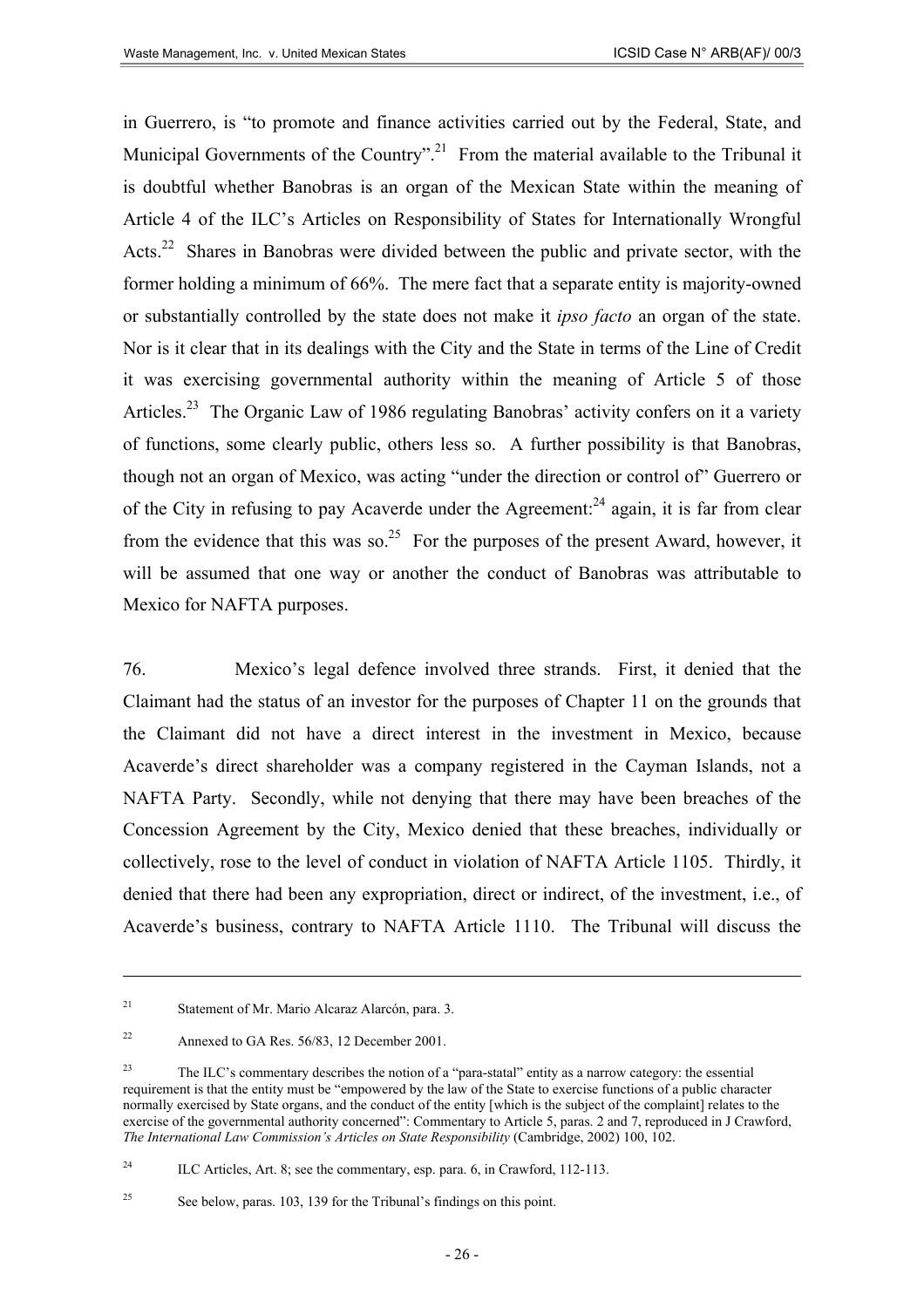legal issues in turn, dealing with the facts (and with any factual disputes) as far as necessary for the purpose.

### **(2) The status of the Claimant as an "investor"**

77. At the time it was incorporated, Acaverde was owned, through a holding company called AcaVerde Holdings Ltd, by Sun Investment Co., a Cayman Islands company. AcaVerde Holdings Ltd., also a Cayman Islands company, was purchased by Sanifill Inc., a U.S. company ("Sanifill"), at about the time the City initially approved the concession. The sale agreement of 21 December 1994 was contingent upon conclusion of the Concession Agreement and the Line of Credit Agreement. In fact the sale was completed on 27 June 1995. The price paid, in instalments, was US\$5 million, plus the right to certain royalties based on Acaverde's operations. Subsequently, in August 1996, Sanifill merged with USA Waste Services Inc.; the merged company later adopted the name Waste Management Inc.

78. A number of witnesses presented by the Respondent asserted that the City was not aware at the time the Concession Agreement was negotiated that Acaverde was not owned by Sanifill. The Claimant's witnesses asserted that they had informed the City of this fact. The Tribunal does not need to resolve the discrepancy. Although the City may not have been aware of the specific financial arrangements between Sun Investments and Sanifill, it was certainly aware that United States interests were involved in the proposed arrangement,  $2^6$  as was reported in the local press at the time.<sup>27</sup> The Concession Agreement was signed by Mr. Proto, a senior employee of Sanifill, under a power of attorney granted by Acaverde. As noted, the actual purchase of Acaverde's stock was contingent upon the conclusion of the Line of Credit Agreement, without which the project would not have gone ahead. By the time Acaverde commenced operations on 15 August 1995, almost all its shares were owned, through Cayman Islands companies, by Sanifill. $^{28}$  $^{28}$  $^{28}$ 

<span id="page-26-0"></span> $26\overline{)}$ <sup>26</sup> Mr. Walton, transcript, 7 April 2003, 233.

<span id="page-26-1"></span><sup>27</sup> *Novedades* (Acapulco), 30 October 1994, identifying Sanifill Inc. as the prospective concessionaire.

<span id="page-26-2"></span><sup>&</sup>lt;sup>28</sup> On 30 November 1995, a merger agreement left Sanifill de Mexico, S.A. de C.V., a Mexican company, as the sole successor of the various intermediate holding companies of Aceverde, the ultimate controlling interest of which was in Sanifill.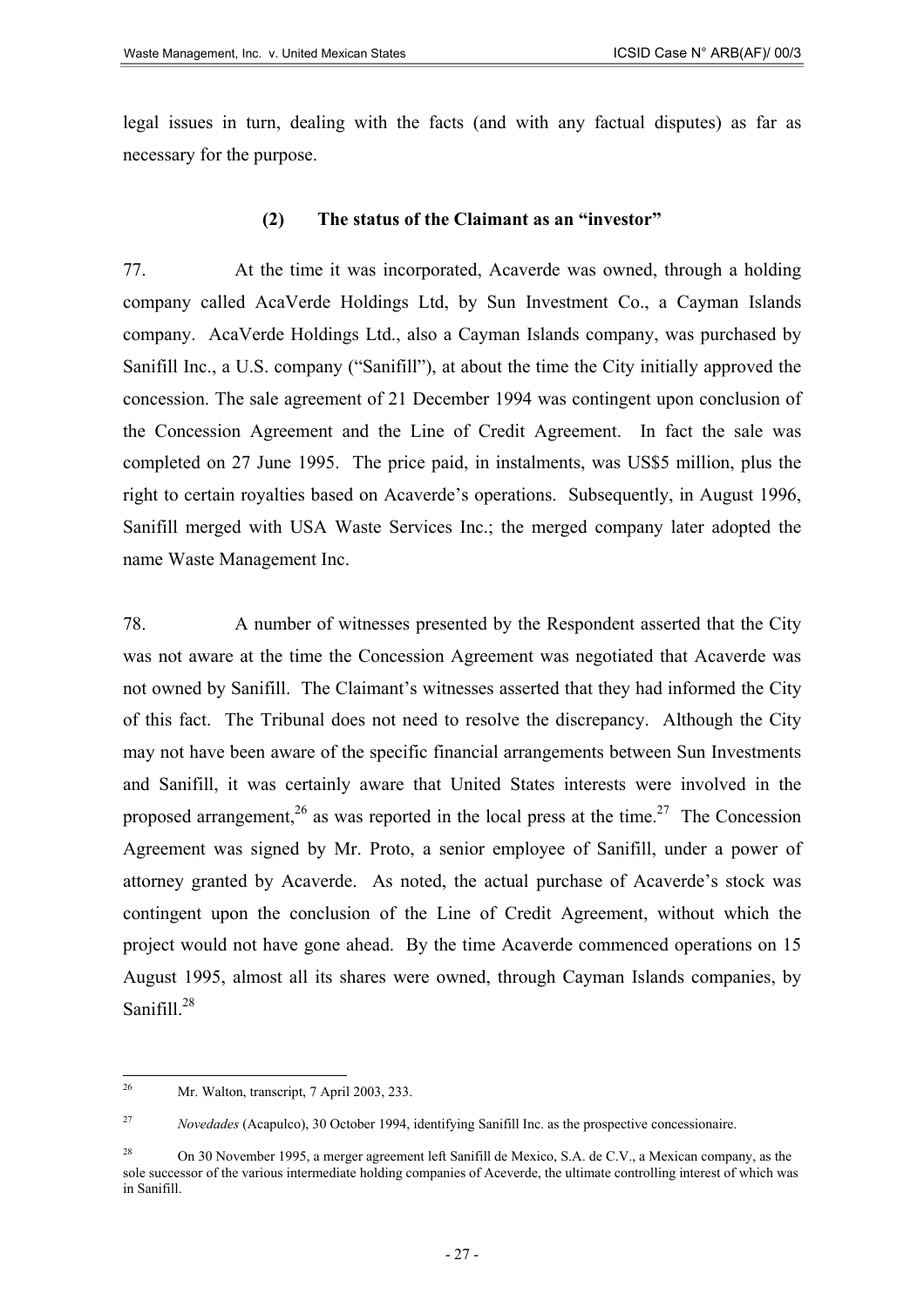79. In any event there is no general requirement of *mens rea* or intent in Section A of Chapter 11. The standards are in principle objective: if an investor suffers loss or damage by reason of conduct which amounts to a breach of Articles 1105 or 1110, it is no defence for the Respondent State to argue that it was not aware of the investor's identity or national character. The only question is whether the various requirements of Chapter 11 in this regard are satisfied.

80. Chapter 11 of NAFTA spells out in detail and with evident care the conditions for commencing arbitrations under its provisions. In particular it distinguishes between claims brought by an investor of another Party in its own right and claims brought by an investor on behalf of a local enterprise. The relevant provisions cover the full range of possibilities, including direct and indirect control and ownership. They deal with possible "protection shopping", i.e. with situations where the substantial control or ownership of an enterprise of a Party lies with an investor of a non-party and the enterprise "has no substantial business activities in the territory of the Party under whose law it is constituted or organized".<sup>29</sup> In other words NAFTA addresses situations where the investor is simply an intermediary for interests substantially foreign, and it allows NAFTA protections to be withdrawn in such cases (subject to prior notification and consultation). There is no hint of any concern that investments are held through companies or enterprises of non-NAFTA States, if the beneficial ownership at relevant times is with a NAFTA investor.

81. The scope of protection, and the care with which the relevant provisions were drafted, can be seen from the definitions in Articles 201 and 1139. In accordance with Article 201:

"**enterprise** means any entity constituted or organized under applicable law, whether or not for profit, and whether privately-owned or governmentally-owned, including any corporation, trust, partnership, sole proprietorship, joint venture or other association;

**enterprise of a Party** means an enterprise constituted or organized under the law of a Party;".

Plainly the term "enterprise" includes corporations established under the law of a third State.

<span id="page-27-0"></span><sup>&</sup>lt;sup>29</sup> NAFTA, Article 1113(2).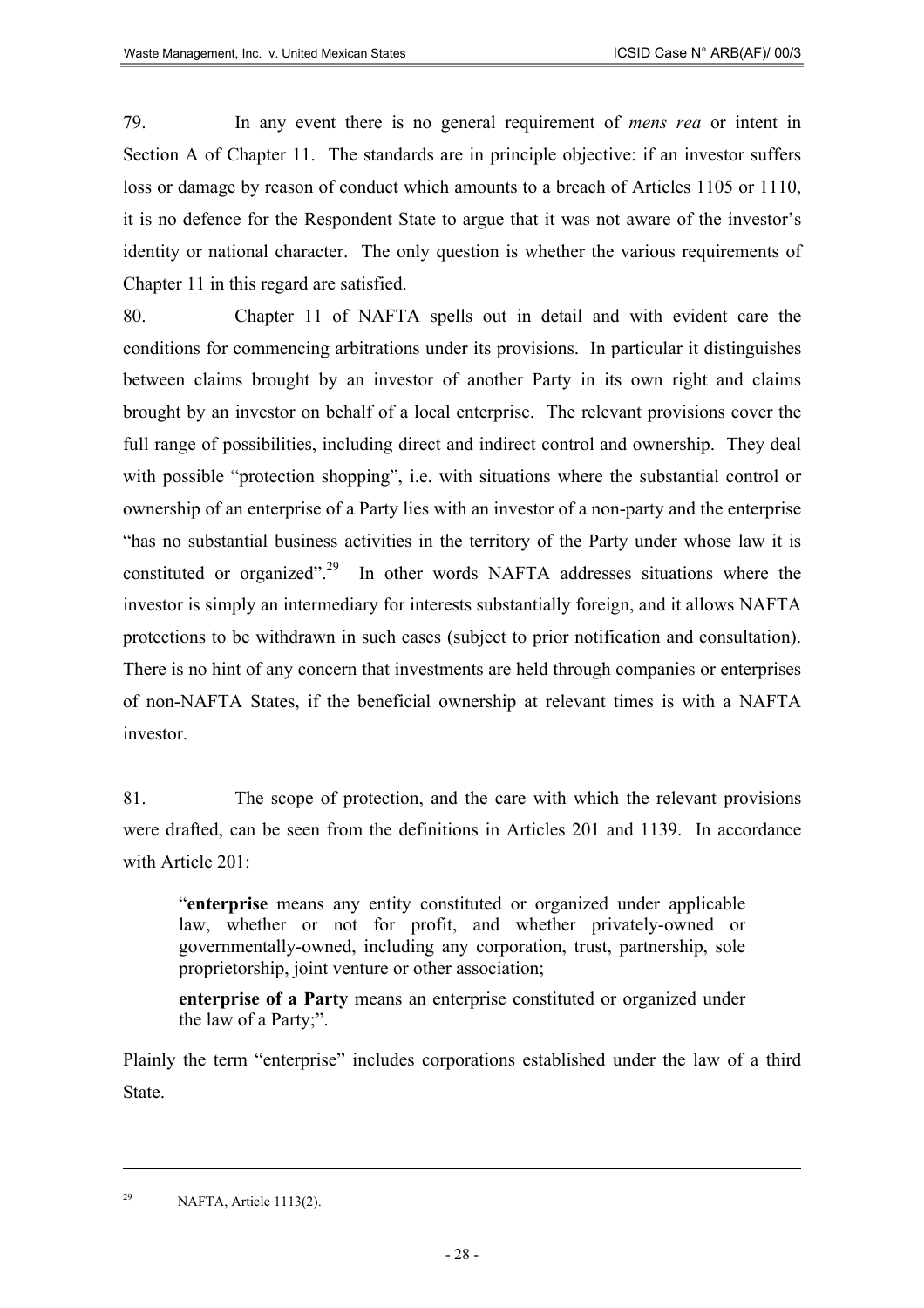82. Then under Article 1139, which defines certain terms for the purposes of Chapter 11, further definitions are relevant:

#### "**investment** means:

- (a) an enterprise;
- …

…

(e) an interest in an enterprise that entitles the owner to share in income or profits of the enterprise;

**investment of an investor of a Party** means an investment owned or controlled directly or indirectly by an investor of such Party".

83. Of course these are only definitions, but they are used consistently in the substantive provisions of Section A of Chapter 11 and in the remedial provisions of Section B. Article 1101 specifies the scope and coverage of Chapter 11:

"1. This Chapter applies to measures adopted or maintained by a Party relating to:

- (a) investors of another Party;
- (b) investments of investors of another Party in the territory of the Party; and
- (c) with respect to Articles 1106 and 1114, all investments in the territory of the Party."

Thus when Article 1105 specifies the treatment to be accorded to investments of investors of another Party, there is no trace of a requirement that the investment itself have the nationality of that Party either at the time it was acquired or at the time the conduct complained of occurs. Similarly under Article 1110 dealing with expropriation, the protected quantity is "an investment of an investor of another Party" in the territory of the expropriating State. The nationality of the investment (as opposed to that of the investor) is irrelevant. The same is true in respect of claims by investors on their own behalf under Article 1116: it is sufficient that the investor has the nationality of a Party and has suffered loss or damage as a result of action in breach of one of the specified obligations, including Articles 1105 and 1110. The extent of that loss or damage is a matter of quantum, not jurisdiction.

84. Article 1117 deals with the special situation of claims brought by investors on behalf of enterprises established in the host State. But it still allows such claims where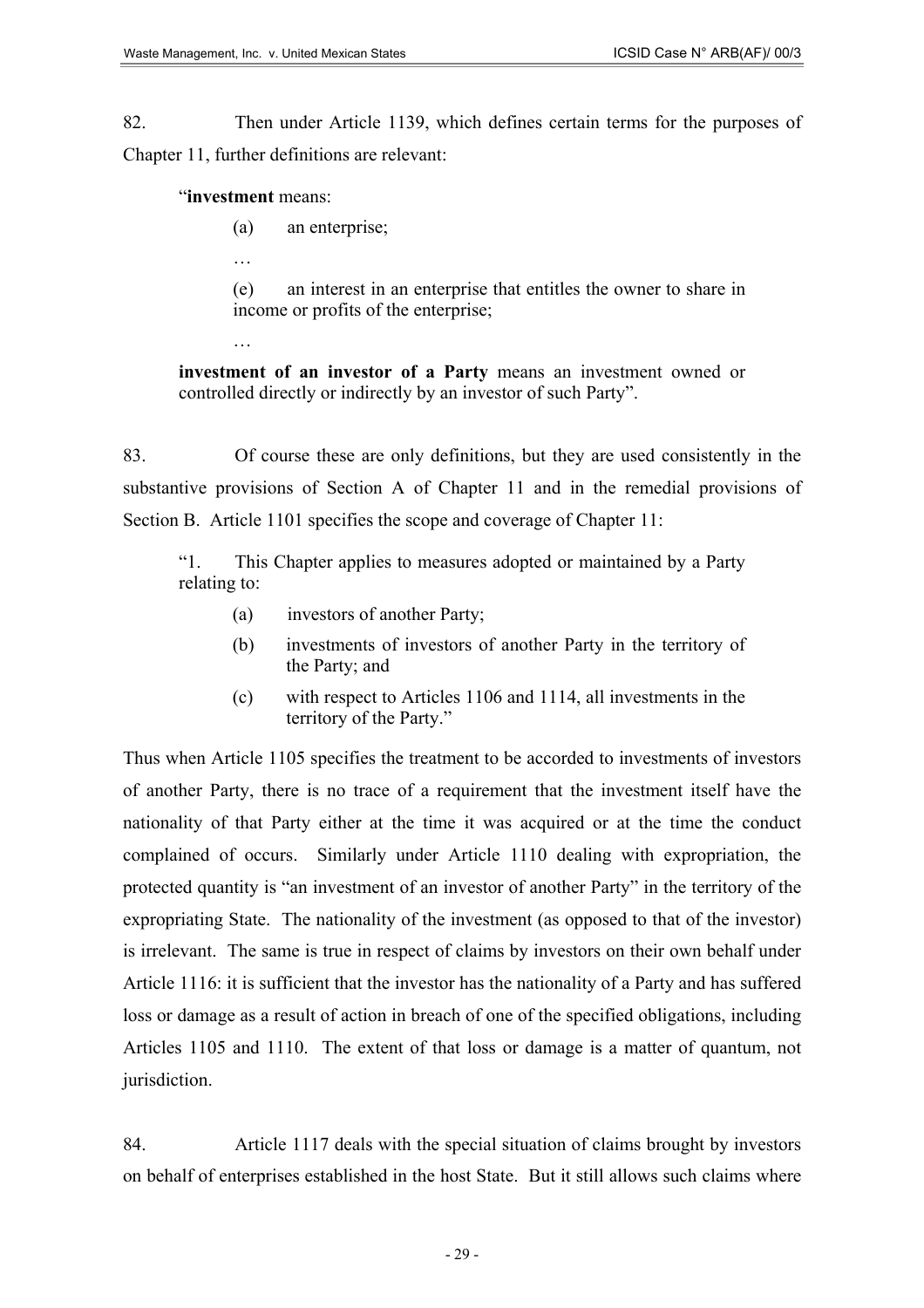the enterprise is owned or controlled "directly or indirectly", i.e., through an intermediate holding company which has the nationality of a third State.

85. Where a treaty spells out in detail and with precision the requirements for maintaining a claim, there is no room for implying into the treaty additional requirements, whether based on alleged requirements of general international law in the field of diplomatic protection or otherwise. If the NAFTA Parties had wished to limit their obligations of conduct to enterprises or investments having the nationality of one of the other Parties they could have done so. Similarly they could have restricted claims of loss or damage by reference to the nationality of the corporation which itself suffered direct injury. No such restrictions appear in the text. It is not disputed that at the time the actions said to amount to a breach of NAFTA occurred, Acaverde was an enterprise owned or controlled indirectly by the Claimant, an investor of the United States. The nationality of any intermediate holding companies is irrelevant to the present claim. Thus the first of the Respondent's arguments must be rejected.

### **(3) The claim for breach of NAFTA Article 1105**

86. The Tribunal turns to the claim for breach of Article 1105(1). This was not the primary basis of claim. Rather the Claimant argued that Article 1105 "provides an alternative and overlapping basis for recovery by Waste Management", alongside its claim for expropriation under Article  $1110^{30}$  Nonetheless it was an autonomous basis of claim, and it is convenient to deal with it first, before turning to Article 1110.

87. According to the Claimant, the investment was subject to arbitrary acts by the City, Guerrero and Banobras which were capricious, lacking in due process of law and which rendered the investment valueless.<sup>31</sup> Furthermore Acaverde was subjected to a denial of justice at the hands of the City, Guerrero and Banobras, which conspired to obstruct its access to judicial and arbitral forums to resolve claims under the concession: more specifically, these entities "funnelled" the litigation by raising procedural issues to

<span id="page-29-0"></span> $30^{\circ}$ Memorial, para. 5.43.

<span id="page-29-1"></span><sup>31</sup> Reply, paras. 4.32-4.33.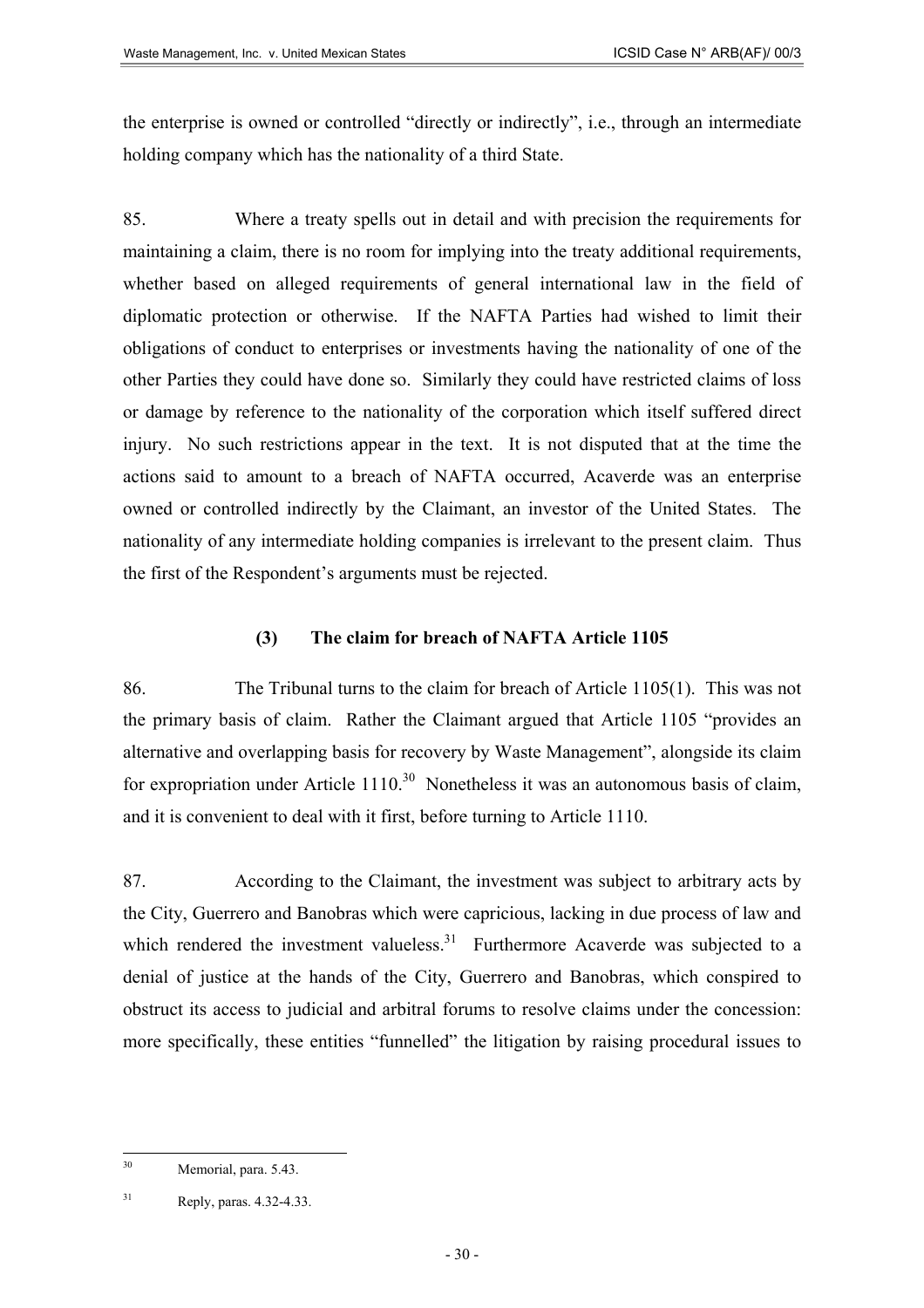delay the merits claims and deny Acaverde the opportunity to obtain timely payment from Banobras, aggravating its bad financial position.<sup>[32](#page-30-0)</sup>

88. In assessing these arguments it is necessary to consider first the interpretation to be given to Article 1105(1), then its application to the facts of the present case.

# *(i) The scope and interpretation of Article 1105(1)*

89. Article 1105 is entitled "Minimum Standard of Treatment". The relevant provision here is paragraph 1, which provides as follows:

"(1) Each Party shall accord to investments of investors of another Party treatment in accordance with international law, including fair and equitable treatment and full protection and security."

90. On 31 July 2001, the Free Trade Commission, acting under NAFTA Article 1131, issued the following interpretation of Article 1105(1):

### "B. Minimum Standard of Treatment in Accordance with International Law

1. Article 1105(1) prescribes the customary international law minimum standard of treatment of aliens as the minimum standard of treatment to be afforded to investments of investors of another Party.

2. The concepts of 'fair and equitable treatment' and 'full protection and security' do not require treatment in addition to or beyond that which is required by the customary international law minimum standard of treatment of aliens.

3. A determination that there has been a breach of another provision of the NAFTA, or of a separate international agreement, does not establish that there has been a breach of Article 1105(1)."

91. The FTC's interpretation has been extensively discussed in subsequent decisions, in particular the *Mondev*<sup>33</sup> and *ADF* cases.<sup>34</sup> The *Mondev* tribunal found that the FTC interpretation:

<span id="page-30-0"></span> $32$ Reply, paras. 4.32, 4.39-4.40.

<span id="page-30-1"></span><sup>33</sup> *Mondev International Limited v. United States of America*, Award of 11 October 2002, 6 ICSID Reports 192.

<span id="page-30-2"></span><sup>34</sup> *ADF Group Inc. v. United States of America*, Award of 9 January 2003, 6 ICSID Reports 470.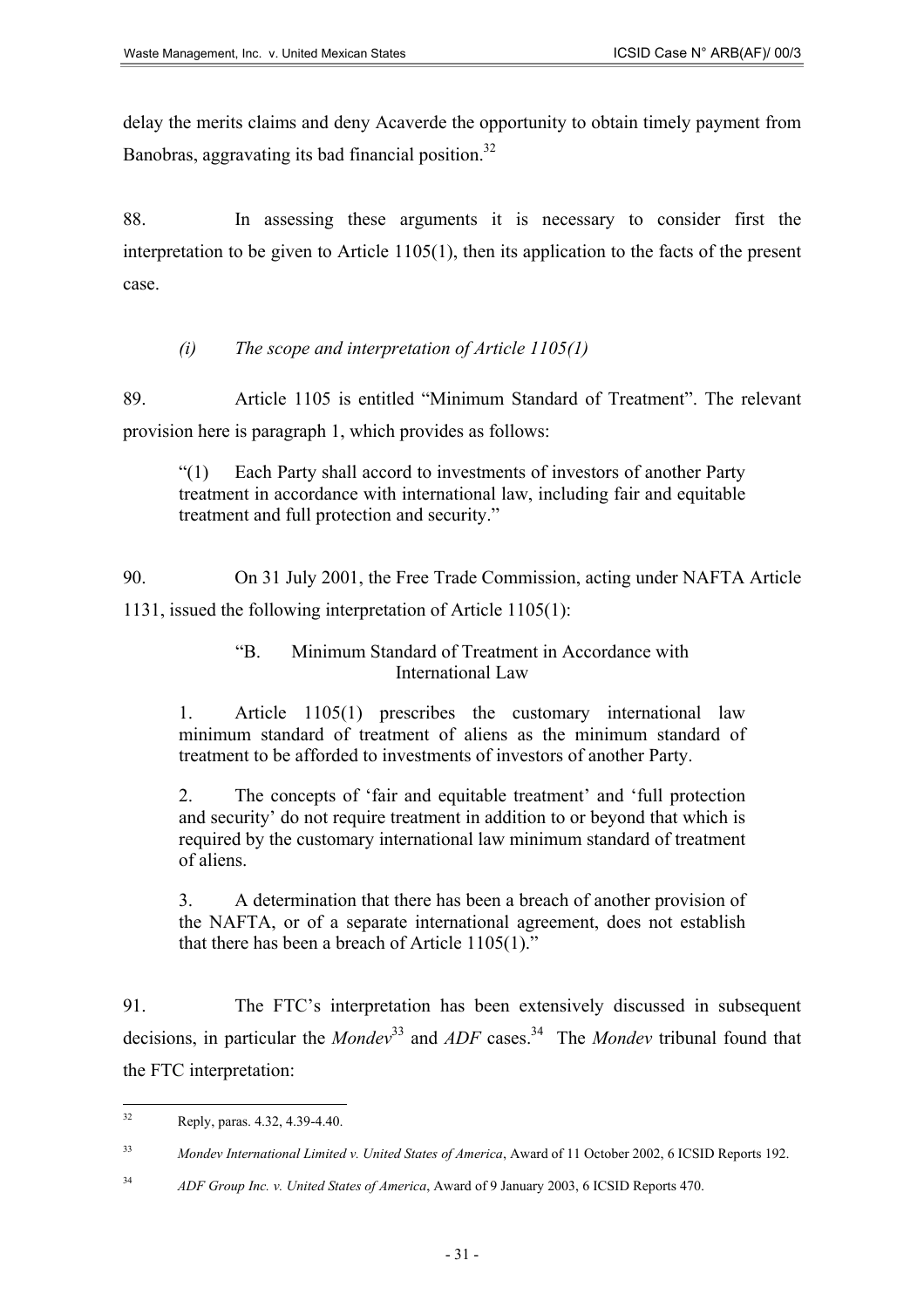- resolves any dispute about whether there was such a thing as a minimum standard of treatment of investment in international law in the affirmative:<sup>[35](#page-31-0)</sup>
- makes clear that the standard of treatment is to be found by reference to international  $law$ ;<sup>[36](#page-31-1)</sup>
- clarifies that Article 1105 refers to a standard existing under customary law, not standards under other treaties of the NAFTA Parties or other provisions within NAFT $A$ ;<sup>[37](#page-31-2)</sup>
- clarifies that the terms "fair and equitable treatment" and "full protection and security" are references to existing elements of customary international law and are not "additive", that is, they do not add novel elements to that standard; $38$ and
- incorporates current international customary law, at least as it stood at the time that NAFTA came into force in 1994, rather than any earlier version of the standard of treatment.<sup>[39](#page-31-4)</sup>

92. This last point was expanded by the tribunal in *ADF*: it recorded the view of the United States, accepted by Canada and Mexico, that the customary international law in Article 1105(1) is not static and that the minimum standard of treatment does evolve, going onto say that "both customary international law and the minimum standard of treatment of aliens it incorporates, are constantly in a process of development."<sup>[40](#page-31-5)</sup>

93. Both the *Mondev* and *ADF* tribunals rejected any suggestion that the standard of treatment of a foreign investment set by NAFTA is confined to the kind of outrageous treatment referred to in the *Neer* case, i.e. to treatment amounting to an "outrage, to bad faith, to wilful neglect of duty, or to an in insufficiency of governmental

<span id="page-31-0"></span><sup>35</sup> <sup>35</sup> *Mondev International Limited v. United States of America*, Award of 11 October 2002, 6 ICSID Reports 192, 216 (para. 98), 223 (para. 120). See also *ADF*, 527 (para. 178). 36 *Mondev International Limited v. United States of America*, 216 (para. 98).

<span id="page-31-1"></span>

<span id="page-31-2"></span><sup>37</sup> Ibid., 223 (para. 121).

<span id="page-31-3"></span><sup>38</sup> Ibid., 223 (para. 122).

<span id="page-31-4"></span><sup>39</sup> Ibid., 224 (para. 125).

<span id="page-31-5"></span><sup>40</sup> *ADF Group Inc. v. United States of America*, Award of 9 January 2003, 6 ICSID Reports 470, 527-8 (para.

<sup>179).</sup>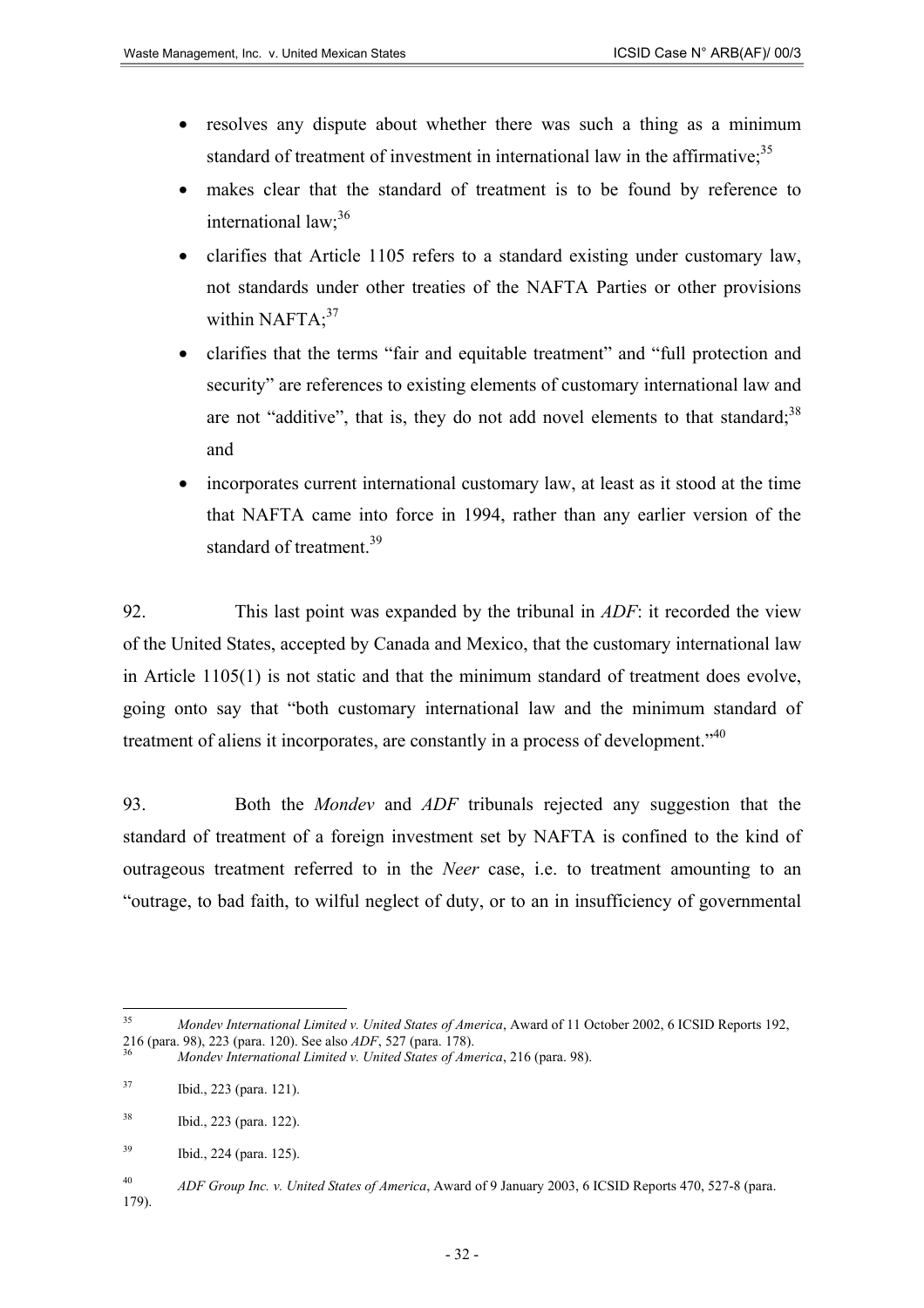action so far short of international standards that every reasonable and impartial man would readily recognize its insufficiency".<sup>[41](#page-32-0)</sup>

94. The discussion of Article 1105 by the tribunal in *S.D. Myers*, even though before the FTC interpretation, may also be noted. The tribunal considered that a breach of Article 1105 occurs

"only when it is shown that an investor has been treated in such an unjust or arbitrary manner that the treatment rises to the level that is unacceptable from the international perspective. That determination must be made in the light of the high measure of deference that international law generally extends to the right of domestic authorities to regulate matters within their own borders. The determination must also take into account any specific rules of international law that are applicable to the case."<sup>[42](#page-32-1)</sup>

95. In the context of denial of justice arising from decisions of domestic courts, the *Mondev* tribunal formulated the test of the applicable "customary international law minimum standard" under Article 1105(1) in the following terms:

"The test is not whether a particular result is surprising, but whether the shock or surprise occasioned to an impartial tribunal leads, on reflection, to justified concerns as to the judicial propriety of the outcome, bearing in mind on the one hand that international tribunals are not courts of appeal, and on the other hand that Chapter 11 of NAFTA (like other treaties for the protection of investments) is intended to provide a real measure of protection. In the end the question is whether, at an international level and having regard to generally accepted standards of the administration of justice, a tribunal can conclude in the light of all the available facts that the impugned decision was clearly improper and discreditable, with the result that the investment has been subjected to unfair and inequitable treatment."<sup>[43](#page-32-2)</sup>

96. The *ADF* tribunal, citing *Mondev v. United States*, said of Article 1105 as interpreted by the  $FTC<sup>44</sup>$  that "any general requirement to accord 'fair and equitable treatment' and 'full protection and security' must be disciplined by being based on State

<span id="page-32-0"></span> $41$ 41 *USA (L.F. Neer) v. United Mexican States*, 1927, AJIL 555, at 556, cited in *Mondev*, 221 (para. 114).

<span id="page-32-1"></span><sup>42</sup> *S.D. Myers, Inc. v. Government of Canada*, Partial Award, 13 November 2000, para. 263. The majority (Arbitrator Chiasson dissenting) considered that the facts which supported a finding of breach of Article 1102 also established a breach of Article 1105, para. 266.

<span id="page-32-2"></span><sup>43</sup> *Mondev v. United States*, 225-6 (para. 127).

<span id="page-32-3"></span><sup>44</sup> Ibid., 528-31 (paras. 180, 183-4).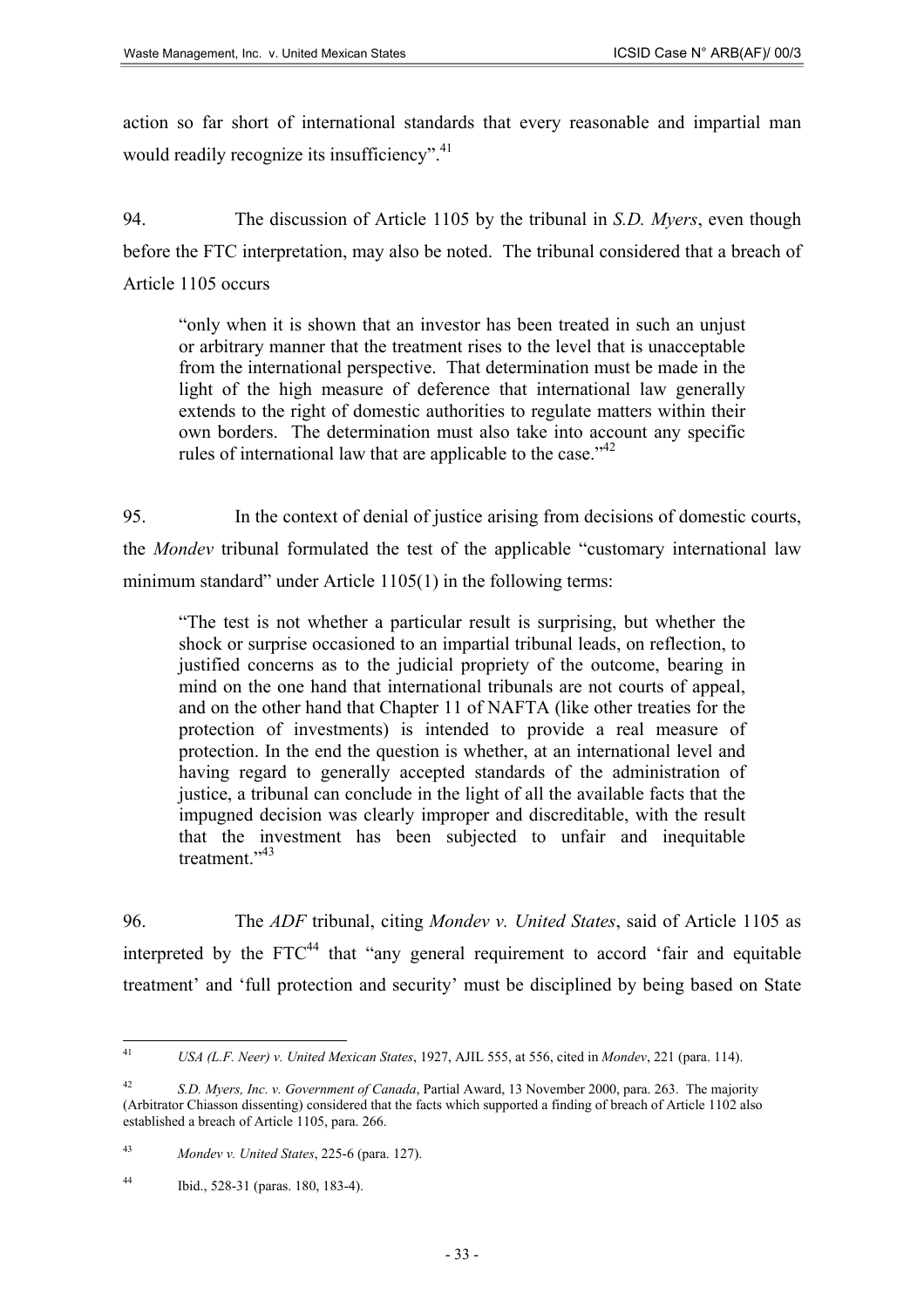practice and judicial or arbitral caselaw or other sources of customary or general international law.<sup>"45</sup> Considering the "general customary international law standard of treatment", the Tribunal found that:

- the argument that the government procurement provisions were unfair was unconvincing. Performance requirements in governmental procurement were common to all three NAFTA Parties as well as to other States. Thus "the US measures cannot be characterized as idiosyncratic or aberrant and arbitrary"; <sup>[46](#page-33-1)</sup>
- the actions of a government authority in refusing to follow and apply earlier caselaw was not in the circumstances of the case "grossly unfair or unreasonable", nor were ADF's assumptions about the applicability of that case-law induced by the misrepresentations by authorised officials of government;  $47$
- the government agency in question had not acted *ultra vires*, but, in any case, showing an act is *ultra vires* under the internal law of a state "by itself does not necessarily render the measures grossly unfair or inequitable under the customary international law standard of treatment embodied in Article 1105(1)… something more than simple illegality or lack of authority under the domestic law of a State is necessary"; <sup>[48](#page-33-3)</sup>
- the investor's claim that the United States had breached its duty under customary international law to perform its obligations in good faith in breach of Article 1105 added "only negligible assistance in the task of determining or giving content to a standard of fair and equitable treatment."<sup>49</sup> However the Tribunal noted in this respect that the investor had not tried to show government actions refusing the request for a waiver of the procurement requirements were "flawed by arbitrariness". There was no evidence that other companies had been granted the same waivers. The investor did not allege that the contract specifications were tailored so that only a specific US company could comply; nor did the investor show that extraordinary costs or other burdens had been imposed that were not also imposed on other contractors involved in the same project.

<span id="page-33-0"></span> $45$ Ibid., 531 (para. 184).

<span id="page-33-1"></span><sup>46</sup> Ibid., 531 (para. 188).

<span id="page-33-2"></span><sup>47</sup> Ibid., 531-2 (para. 189).

<span id="page-33-3"></span><sup>48</sup> Ibid., 532-3 (para. 190).

<span id="page-33-4"></span><sup>49</sup> Ibid., 533 (para. 191).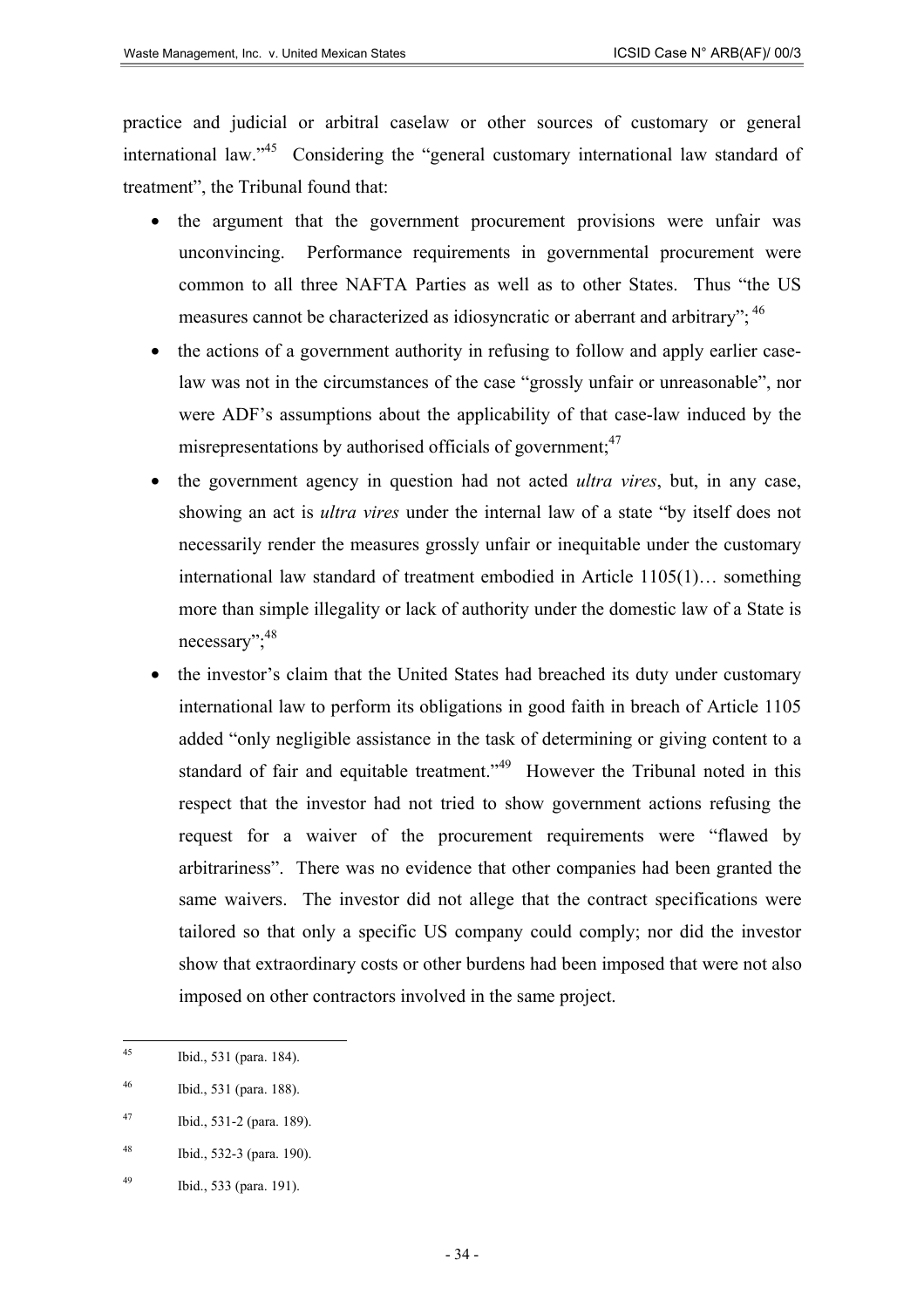97. The content of Article 1105 in light of the FTC interpretation was also discussed in *Loewen v. United States* in the specific context of denial of justice.<sup>50</sup> The tribunal said:

"Neither State practice, the decisions of international tribunals nor the opinion of commentators support the view that bad faith or malicious intention is an essential element of unfair and inequitable treatment or denial of justice amounting to a breach of international justice. Manifest injustice in the sense of a lack of due process leading to an outcome which offends a sense of judicial propriety is enough, even if one applies the Interpretation according to its terms."[51](#page-34-1)

The *Loewen* Tribunal also noted that discriminatory violations of municipal law would amount to a manifest injustice according to international law.<sup>52</sup> However, the tribunal held that, where the minimum standards of international law in question in a particular case are raised in respect of a claim of judicial action—that is, a denial of justice—what matters is the *system* of justice and not any individual decision in the course of proceedings. The system must be tried and have failed, and thus in this context the notion of exhaustion of local remedies is incorporated into the substantive standard and is not only a procedural prerequisite to an international claim. [53](#page-34-3) For this reason, although the *Loewen* tribunal

found that the first instance trial and its verdict were "clearly improper and discreditable" and a breach of the minimum standards of fair and equitable treatment, that did not dispose of the case.<sup>[54](#page-34-4)</sup>

98. The search here is for the Article 1105 standard of review, and it is not necessary to consider the specific results reached in the cases discussed above. But as this survey shows, despite certain differences of emphasis a general standard for Article 1105 is emerging. Taken together, the *S.D. Myers*, *Mondev*, *ADF* and *Loewen* cases suggest that the minimum standard of treatment of fair and equitable treatment is infringed by conduct attributable to the State and harmful to the claimant if the conduct is arbitrary,

<span id="page-34-0"></span><sup>50</sup> <sup>50</sup> *The Loewen Group, Inc. and Raymond L. Loewen v. United States of America*, Award of 26 June 2003 (Case No. ARB(AF)/98/3). For the Tribunal's discussion of the Article 1105 and the FTC interpretation see ibid., paras. 124- 8.

<span id="page-34-1"></span><sup>51</sup> Ibid., para. 132.

<span id="page-34-2"></span><sup>52</sup> Ibid., para. 135.

<span id="page-34-3"></span><sup>53</sup> Ibid., para. 168.

<span id="page-34-4"></span><sup>54</sup> Ibid., para. 137.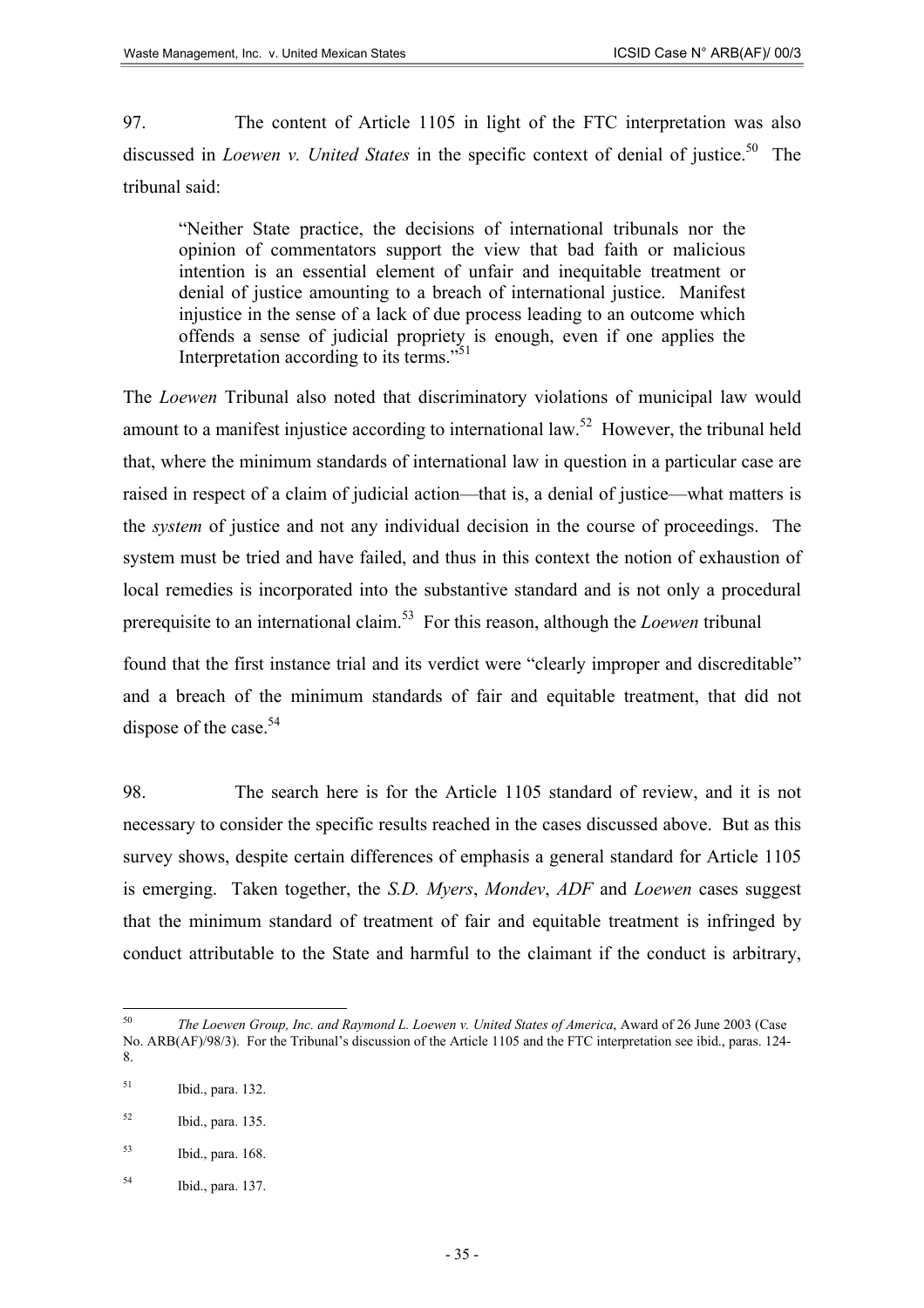grossly unfair, unjust or idiosyncratic, is discriminatory and exposes the claimant to sectional or racial prejudice, or involves a lack of due process leading to an outcome which offends judicial propriety—as might be the case with a manifest failure of natural justice in judicial proceedings or a complete lack of transparency and candour in an administrative process. In applying this standard it is relevant that the treatment is in breach of representations made by the host State which were reasonably relied on by the claimant.

99. Evidently the standard is to some extent a flexible one which must be adapted to the circumstances of each case. Accordingly it is to the facts of the present case that the Tribunal turns.

#### *(ii) The allegations of breach of Article 1105(1)*

100. The Claimant asserted that the failure of Acaverde's enterprise arose from a combination of conduct of local, provincial and federal authorities, together with the failure of Mexican courts and tribunals to provide it any relief. In the first place the Tribunal will consider separately the conduct of each of the various Mexican authorities concerned. Subsequently it will deal with the claim that there was collusion or conspiracy between these authorities.

101. Before turning to the specific facts, the Tribunal notes that an important part of the background to the case was the Mexican financial crisis, which started in December 1994 with a substantial devaluation of the currency and continued for several years. During that period the value of the peso was approximately halved, the rate of inflation reached 38%, and federal revenues to the States and municipalities were greatly affected.<sup>55</sup> The effects on the City were numerous: tourist numbers declined, its financial obligations under the Concession Agreement (which were indexed to inflation) were substantially increased<sup>56</sup> and the federal revenues it received were substantially reduced.

<span id="page-35-0"></span> $55$ <sup>55</sup> See William A. Lovett, "Lessons from the Recent Peso Crisis in Mexico", (1996) 4 *Tulane JICL* 143.

<span id="page-35-1"></span><sup>&</sup>lt;sup>56</sup> The monthly fee increased from NP1 million to NP1.6 million in January 1996.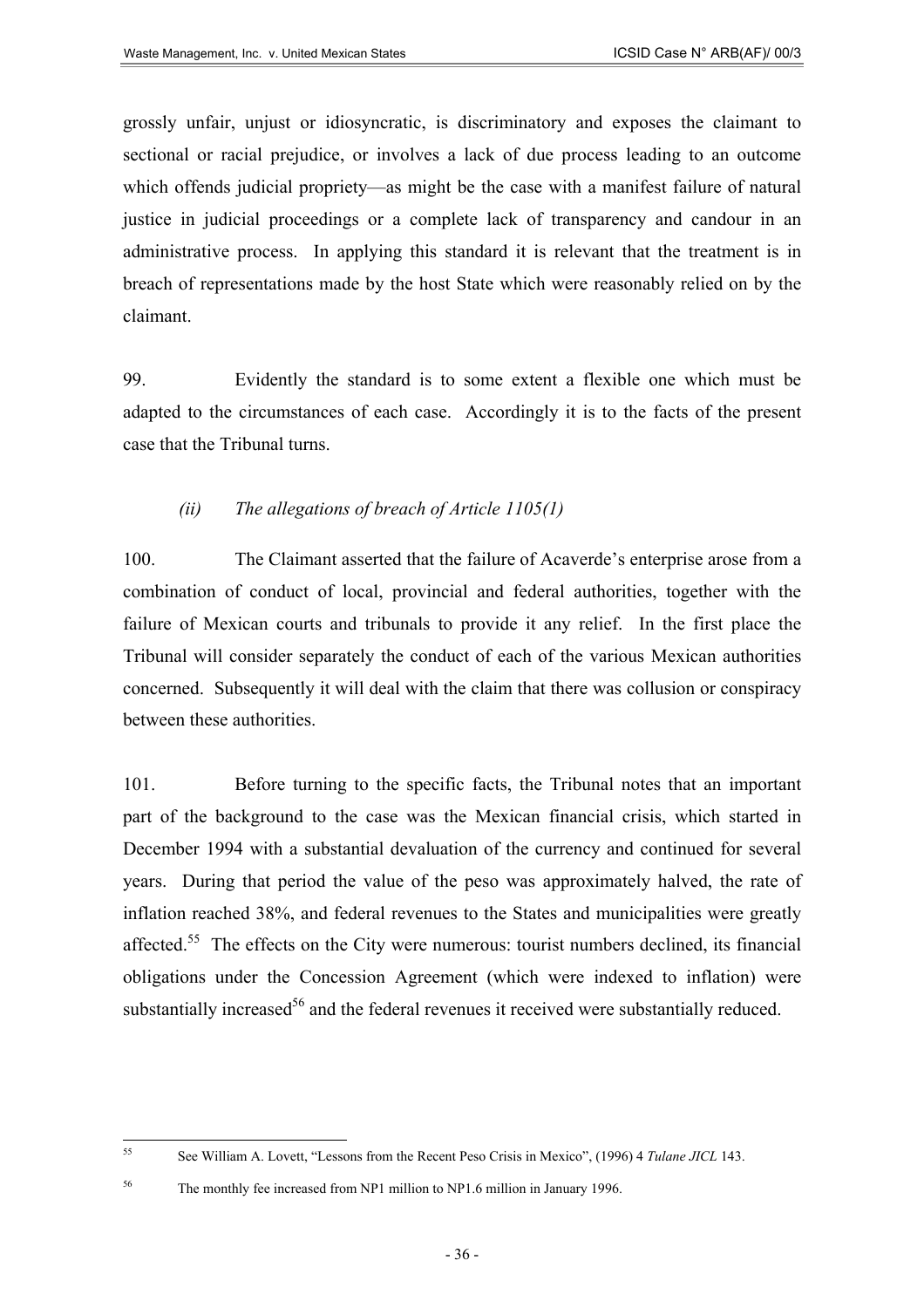#### (a) The conduct of Banobras

102. The only executive entity at federal level of whose conduct Waste Management complained was the development bank, Banobras.<sup>57</sup> Assuming, for the sake of argument, that Banobras' conduct was attributable to Mexico for NAFTA purposes (see above, paragraph 75), nonetheless the Tribunal finds that it did not constitute a breach of Article 1105. Prior to the conclusion of the Line of Credit Agreement in June 1995, Banobras, which had not been a party to the initial negotiations for the Concession Agreement, was in no way obliged to grant the line of credit. Its regional director explained that "lines of credit… guaranteed by the share of the States and Municipalities in federal tax revenue" were not common; in Guerrero, this was the only example and would not be repeated.<sup>58</sup> When it was approached by the City to grant the line of credit, Banobras insisted on various changes to the Concession Agreement. It was within its rights to do so, and the changes were accepted, albeit reluctantly, by Acaverde as a condition of its investment. Whatever hopes Acaverde may have entertained of having a significant part of its income guaranteed by the federal development bank, the fact is that the eventual guarantee was a more limited one, expressed to cover "temporary liquidity problems which the City of Acapulco might experience". On its face it "was not an alternative source [or] mechanism… for the regular payment, to Acaverde, of monthly payments for its services".<sup>59</sup> It was also limited in amount to NP6 million. In other words, it does not appear that Banobras had any obligation to make payments to Acaverde beyond that figure, unless the line of credit was replenished by the City or Banobras was able to divert federal funds in Guerrero's hands in order to replenish the line of credit.

103. It is not necessary for the Tribunal to determine whether, after the Line of Credit Agreement had been concluded, Banobras in all respects complied with its terms. The Agreement provided its own mechanism for determining that question. But it is clear that Banobras did comply at least to some extent, making payments to Acaverde totalling nearly NP5 million. It appears that this amount had not been reimbursed to Banobras by the City at the time Acaverde withdrew from providing services in October 1997. At the same time Banobras discussed with the parties possible changes to their arrangements

<span id="page-36-0"></span><sup>57</sup> See e.g., Claimant's Memorial, para. 1.1.

<span id="page-36-1"></span><sup>58</sup> Statement of Mr. Mario Alcaraz Alarcón, para. 4.

<span id="page-36-2"></span><sup>59</sup> Ibid., para. 7.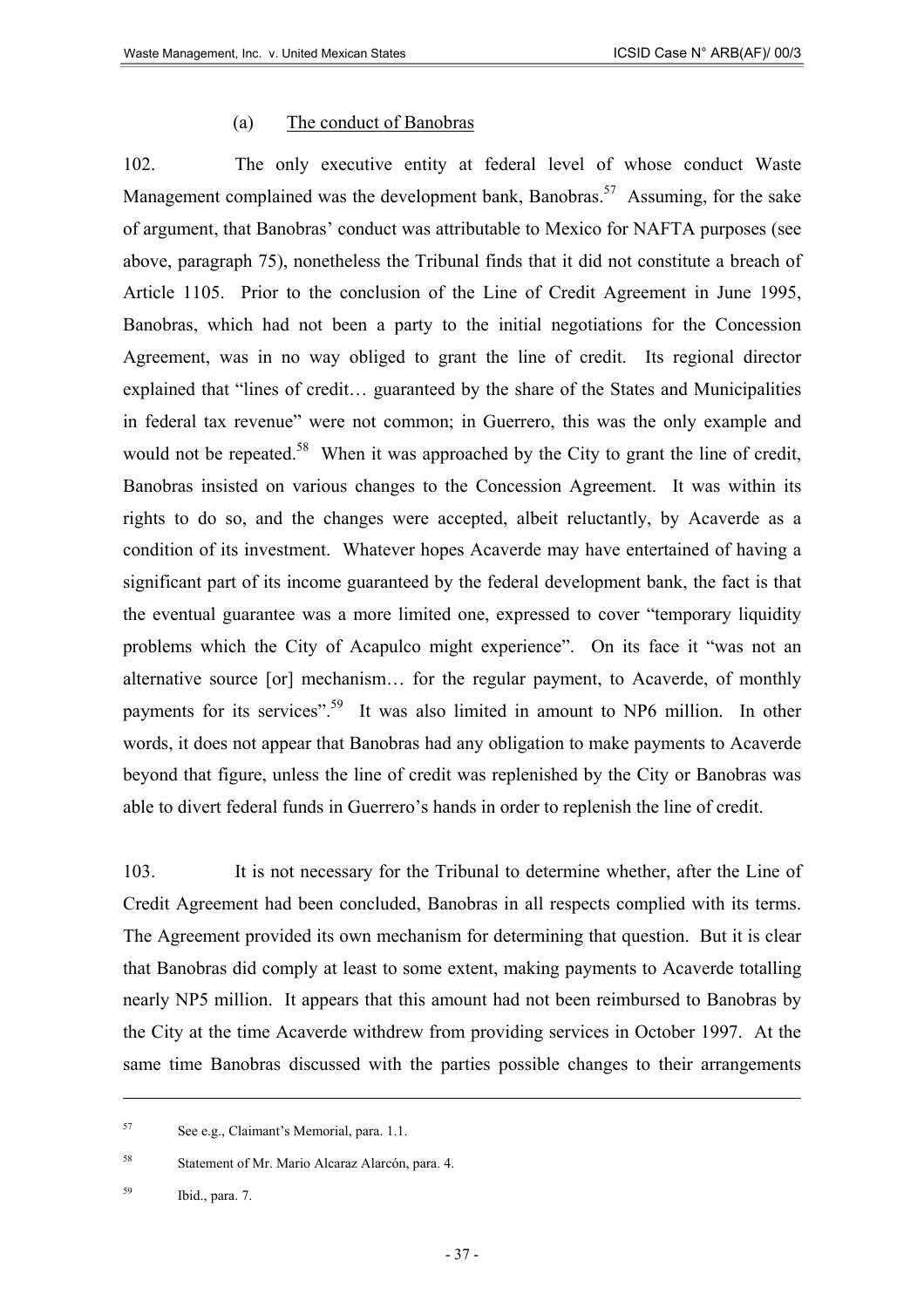which might be sustainable given the sharp drop in federal revenues to Guerrero and the City and the underlying crisis in public finances. Its role here was that of a concerned intermediary, and the failure of those discussions was not its fault.<sup>[60](#page-37-0)</sup>

104. For these reasons, the Tribunal rejects the claim that Mexico was in breach of Article 1105(1) by reason of the conduct of Banobras.

105. There is a separate issue whether the Mexican courts denied justice to the Claimant through their decisions in the cases brought against Banobras. This is discussed in paragraphs 118-132 below.

# (b) The conduct of Guerrero

106. Representatives of the State of Guerrero attended a number of meetings discussing a settlement of the problem, for example in June 1996. According to one witness, State officials offered help with payments to avoid drawing on the line of credit. But the City was unable to pay the share envisaged by these proposals, and the discussions  $\rm{did}$  not reach any conclusion.<sup>[61](#page-37-1)</sup>

107. Although the Claimant asserted that representatives of Guerrero were implicated in the continuing breach of the Concession Agreement, Guerrero was neither a party to the Agreement nor a guarantor. This situation was not affected by the legal requirement that the legislature of Guerrero approve the Concession Agreement, which it did on 15 December 1994. Overall the Tribunal has not been provided with any evidence that supports any specific charge against Guerrero in terms of Article 1105(1) of NAFTA.

(c) The conduct of the City

108. The position with respect to the City is more complex, and there is certainly a case to answer with respect to Article 1105(1).

<span id="page-37-0"></span><sup>&</sup>lt;sup>60</sup> See e.g. the letter from the State Representative, Mr. Alcaraz Alarcón to his superior in the Banobras head office, 10 October 1996.

<span id="page-37-1"></span><sup>61</sup> Second Statement of Mr. Alcaraz Alarcón, paras. 4-5.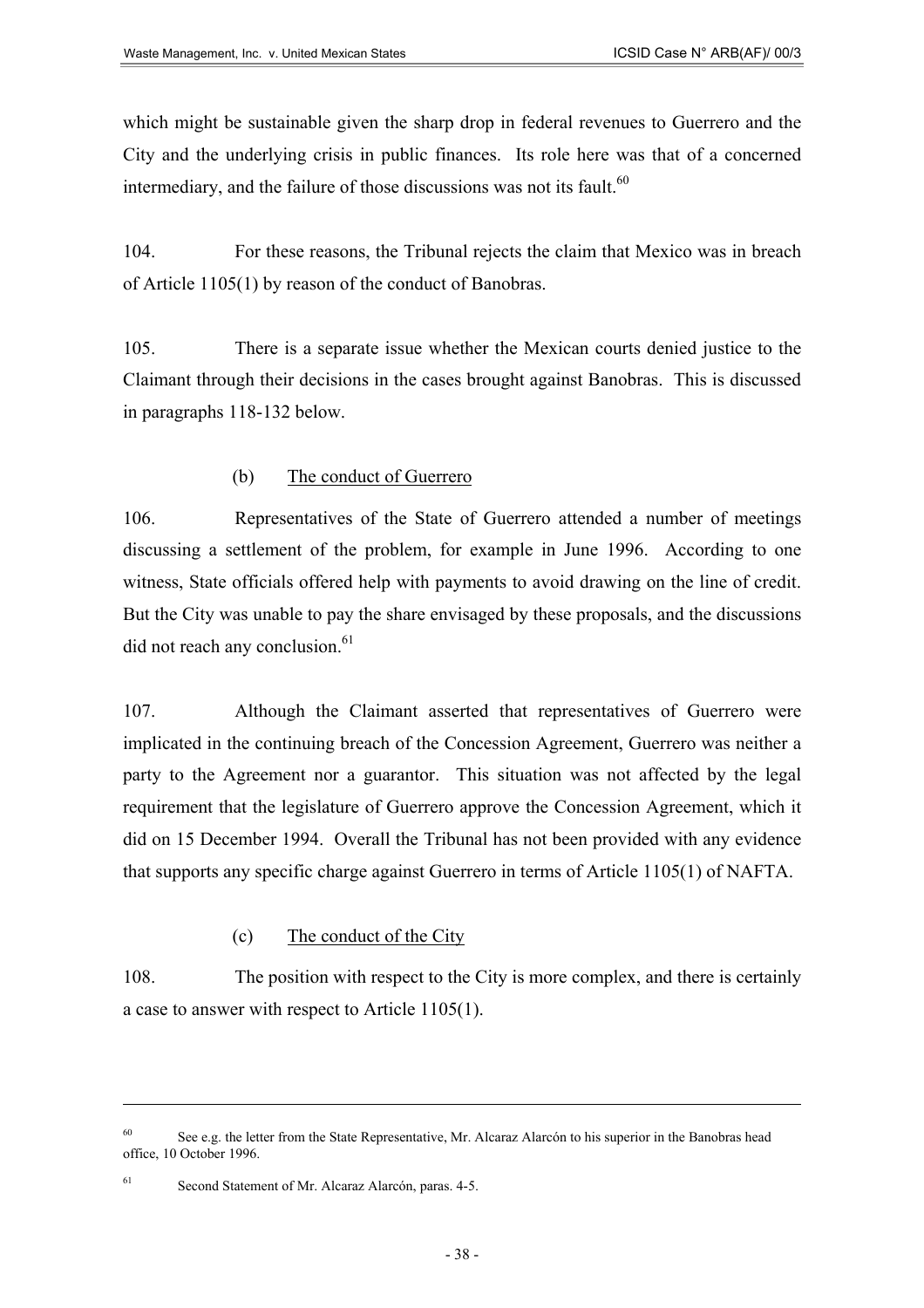109. On the information before the Tribunal it is clear that the City failed in a number of respects to fulfil its contractual obligations to Claimant under the Concession Agreement. It did so, most obviously, with respect to the monthly payments, which immediately fell into arrears. In addition Acaverde credibly alleged breaches of the agreement, for example with respect to inadequate enforcement of the 1995 Ordinance and the provision of land for the proposed permanent waste disposal site.

110. On the other hand there are a number of countervailing factors. The City did make at least some attempts to enforce the 1995 Ordinance. It defended proceedings brought against it by local residents challenging the Concession Agreement and the 1995 Ordinance. It made at least some attempts to encourage local residents and business groups to contract with Acaverde. Contrary to the Claimant's allegations, it did bring at least some proceedings against the "pirates" and even against its own employees caught moonlighting in the concession area. It made at least some attempts, through the deployment of inspectors, to enforce the Cleaning Services Ordinance. And some steps were taken, in conjunction with Acaverde, to identify a location for the permanent waste disposal site and to obtain secure title over it. For example, the City brought noncontentious proceedings before an Agrarian Court in Guerrero to give an agreement made with the holders of customary title over the land the status of an order of the Court; on 8 April 1996 the Court granted the order accordingly.<sup>[62](#page-38-0)</sup>

111. Against this background of breaches of contract and allegations of nonperformance, two facts are evident. The first is that the Concession Agreement was unpopular with a significant proportion of the residents of the concession area, many of whom were not permanently resident in Acapulco but maintained holiday apartments there. Even the permanent residents were not used to paying separately for waste disposal services. Moreover this problem—acknowledged as a potential difficulty by the Claimant from the outset—was exacerbated by the initial, rather heavy-handed approach of the Claimant in issuing immediate invoices to all area residents, accompanied by threats of legal action in the event of non-payment. As the Tribunal has noted (see paragraph 44 above), the obligation to pay for waste collection services was contingent upon the conclusion of a service agreement, and did not arise under the Cleaning Services

<span id="page-38-0"></span> $62$ <sup>62</sup> The land in question was *ejido* land (a form of customary or communal title). The agreement of 5 August 1995 conferred rights of exclusive use of 56 hectares of land for 25 years for use as a sanitary landfill by Acaverde.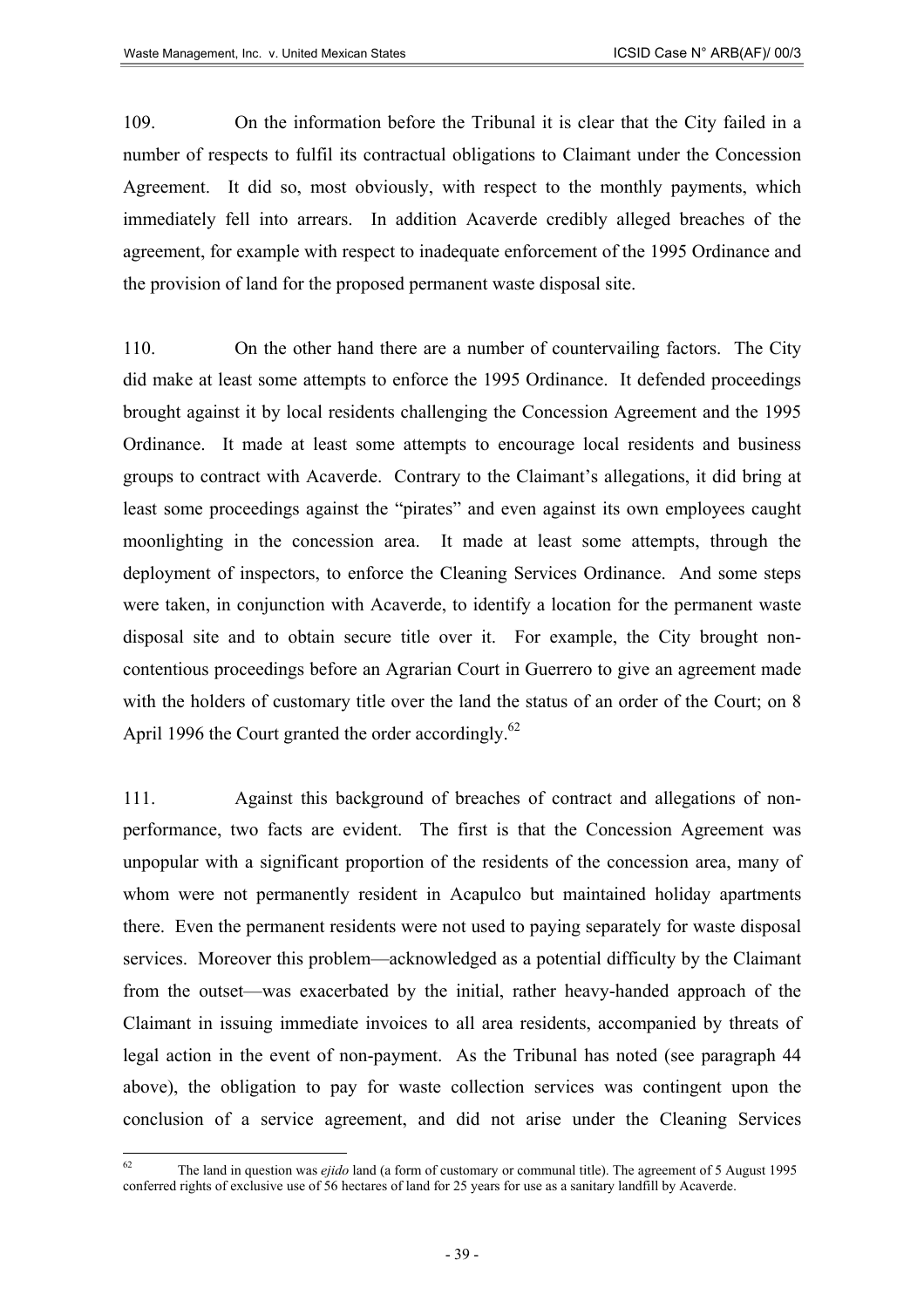Ordinance itself. The Claimant's apparent assumption to the contrary at the early stages of the introduction of the Concession stirred up substantial opposition, leading to public protests and a series of *amparo* actions against the City by residents and business groups. The City defended these actions, not always successfully; for example, confiscated vehicles belonging to several "pirate" collectors had to be released. At least some of the cases of non-compliance with the Concession Agreement of which Claimant complains were the result of these cases and of interim or final orders obtained against the City.

112. The second fact is that the financial plans of the City, and thus of the Claimant, were severely affected by the Mexican financial crisis, which lasted well into 1996 and severely affected the City's capacity to perform its obligations. The City was reduced to offering certain land holdings either to Acaverde in lieu of payment or to Banobras as security for extension of the line of credit.<sup>63</sup> Understandably, neither of them was prepared to accept this, but it is further evidence of the reality of severe financial difficulties.

113. The Tribunal notes that Acaverde itself responded to these early setbacks. It sought to persuade its potential customers to enter into contracts, so that by the end of the period of operations rather more than 50% of residents and enterprises had done so, although in many cases it was necessary to offer substantial discounts (up to 40-50%) on the published rates. It addressed operational complaints and difficulties. It showed flexibility in discussions with the City on a range of matters.<sup>64</sup> It took the initiative in creating a temporary land-fill which appears to have complied with applicable standards, unlike the two existing land-fills.<sup>65</sup> But the fact remains that the weaknesses of the original business plan could not be overcome at a time of financial stringency.

114. The Tribunal does not suggest that financial stringency or public resistance are, as such, excuses for breaches of contractual commitments on the part of a municipality. But NAFTA Chapter 11 is not a forum for the resolution of contractual disputes, and as investment tribunals have repeatedly said, "Investment Treaties are not

<span id="page-39-1"></span><sup>64</sup> E.g., letter of Mr. Proto to the Secretary-General of the City, 24 April 1996.

<span id="page-39-0"></span><sup>63</sup> See Mayor Almazán's letter to Banobras, 26 August 1996 and the reply of 4 September 1996.

<span id="page-39-2"></span><sup>65</sup> Statement of Mr. D. Harich, paras. 4, 10.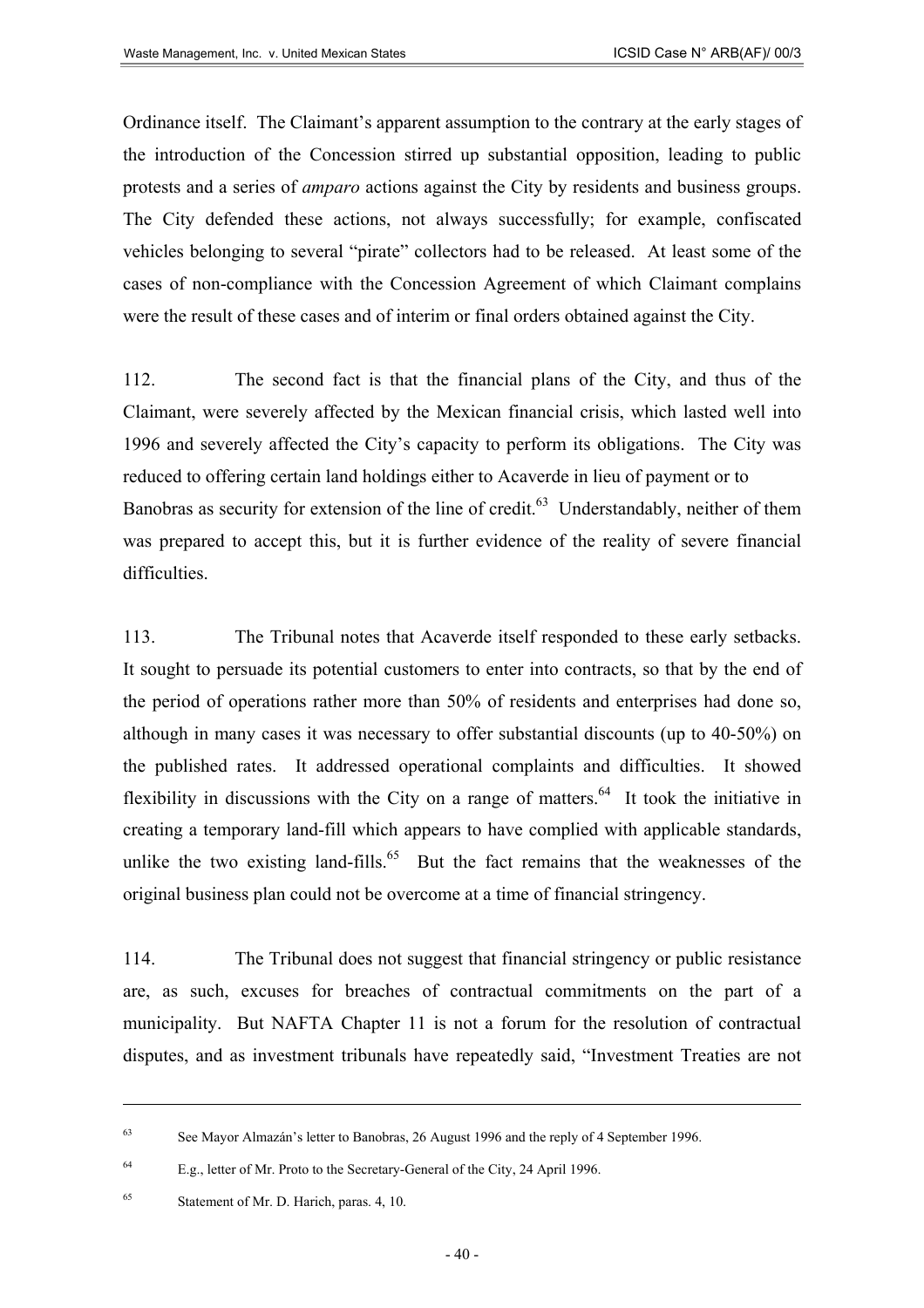insurance policies against bad business judgments".<sup>66</sup> The question is whether, having regard to the conduct of the parties concerned and the general circumstances, losses were caused to Waste Management by the City in circumstances amounting to a breach of the minimum standard of treatment embodied in Article 1105, a standard which the Tribunal has summarised in paragraph 98 above.

115. In the Tribunal's view the evidence before it does not support the conclusion that the City acted in a wholly arbitrary way or in a way that was grossly unfair. It performed part of its contractual obligations, but it was in a situation of genuine difficulty, for the reasons explained above. It sought alternative solutions to the problems both parties faced, without finding them. The most important default was its failure to pay; the Tribunal will discuss in a subsequent section whether such failure, persisted in, could have amounted to a breach of NAFTA Article 1110 because it was tantamount to expropriation, either of the enterprise as a whole or at least of the sums remaining unpaid.<sup>67</sup> For present purposes it is sufficient to say that even the persistent non-payment of debts by a municipality is not to be equated with a violation of Article 1105, provided that it does not amount to an outright and unjustified repudiation of the transaction and provided that some remedy is open to the creditor to address the problem. In the present case the failure to pay can be explained, albeit not excused, by the financial crisis which meant that at key points the City could hardly pay its own payroll. There is no evidence that it was motivated by sectoral or local prejudice.

116. The importance of a remedy, agreed on between the parties, for breaches of the Concession Agreement bears emphasis.<sup>68</sup> It is true that in a general sense the exhaustion of local remedies is a procedural prerequisite for the bringing of an international claim, one which is dispensed with by NAFTA Chapter 11. But the availability of local remedies to an investor faced with contractual breaches is nonetheless relevant to the question whether a standard such as Article 1105(1) have been complied with by the State. Were it not so, Chapter 11 would become a mechanism of equal resort

<span id="page-40-0"></span><sup>66</sup> <sup>66</sup> *Maffezini v. Spain*, Award, 13 November 2000, 5 ICSID Reports 419, 432 (para. 64), cited in para. 29 of *CMS Gas Transmission Company v. Argentina*, Decision of the Tribunal on Objections to Jurisdiction, 17 July 2003, 42 ILM 788 (2003). See also *Eudoro A. Olguín v. Republic of Paraguay*, ICSID Case No. ARB/98/5, Award, 26 July 2001, 6 ICSID Reports 164, paras. 72-75.

<span id="page-40-1"></span><sup>67</sup> See below, paras. 155-176.

<span id="page-40-2"></span><sup>68</sup> For the terms of Article 17 of the Concession Agreement see para. 53 above.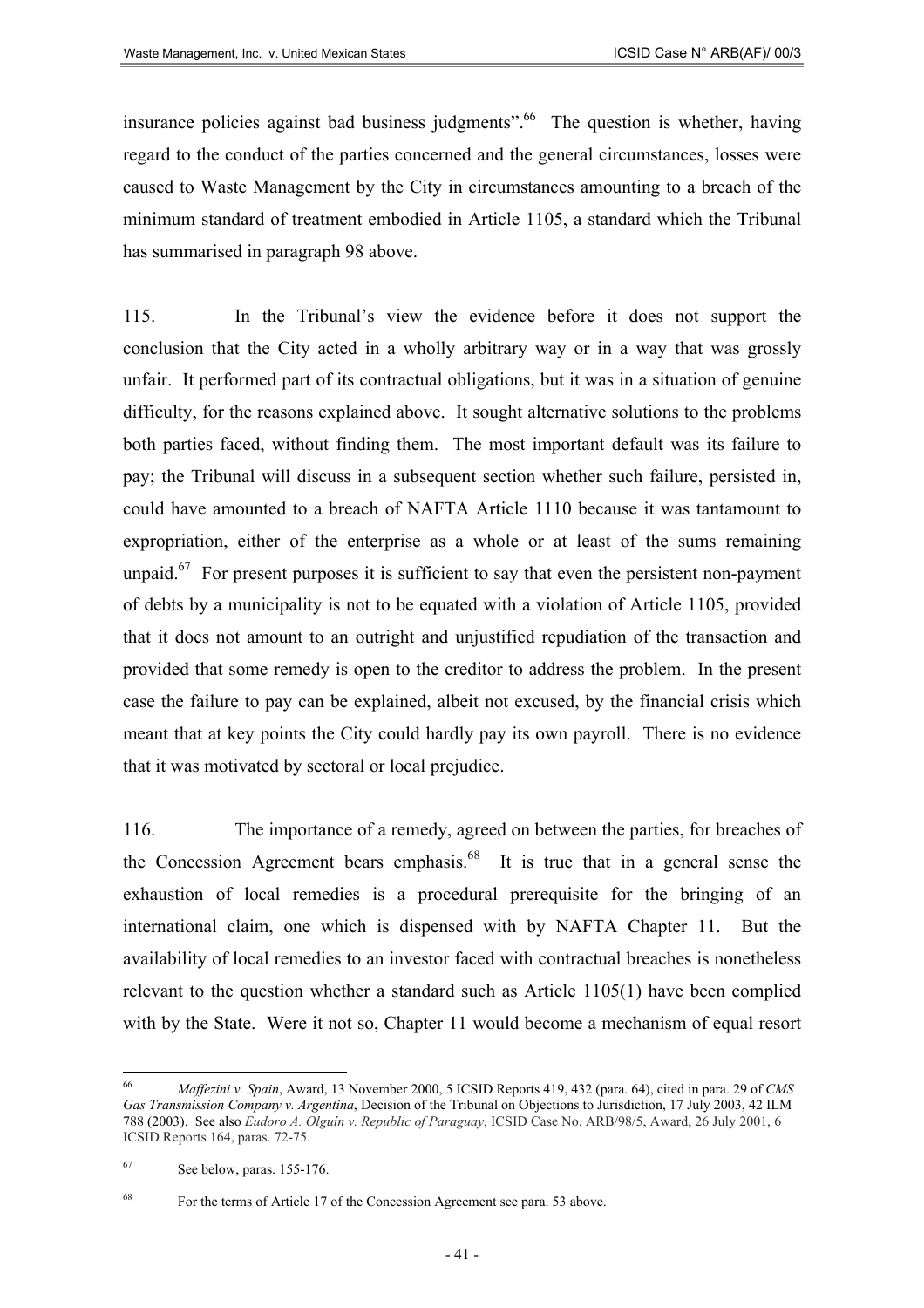for debt collection and analogous purposes in respect of all public (including municipal) contracts, which does not seem to be its purpose.

117. For these reasons the Tribunal is not satisfied that the City's breaches of contract rose to the level of breaches of Article 1105(1) of NAFTA.

#### (d) The Mexican legal proceedings

118. But even if the conduct of the City or Banobras in itself did not violate the Article 1105 standard, the question remains whether the situation presented by their conduct was adequately responded to by the Mexican courts. Both the Concession Agreement and the Line of Credit Agreement made provision for dispute settlement, referring to local arbitration and proceedings before the federal courts of Mexico City respectively. The Claimant tried both avenues, eventually discontinuing the arbitration proceedings and failing in the federal court. It is thus necessary to ask to what extent the decisions of the federal courts or of CANACO either compounded the situation, or constituted a distinct denial of justice, so as to entail a breach of Article  $1105(1)$ .<sup>[69](#page-41-0)</sup>

119. Before turning to the relevant legal principles, the course of the three proceedings needs to be described in more detail.

#### *The arbitration proceedings*

 $\overline{a}$ 

120. By notice of 3 December 1997, Acaverde notified the City that it was commencing arbitration proceedings under Article 17 of the Concession Agreement. On 9 January 1998 the Permanent Commission of Commercial Arbitration of the National Chamber of Commerce (CANACO) was notified. On 4 March 1998 the City objected to the Claimant's notice on procedural grounds, but it subsequently appointed its arbitrator after CANACO had threatened to make a default appointment if it did not. The two partyappointed arbitrators having failed to agree, on 8 September 1998 CANACO was requested to appoint a Chairman of the Tribunal, which it did. On 25 November 1998 the City objected to the jurisdiction of the Tribunal on the ground, *inter alia*, that the Concession Agreement was an administrative act governed by public law and therefore

<span id="page-41-0"></span><sup>69</sup> Cf. *Azinian, Davitian & Baca v. United Mexican States*, Award of 1 November 1999, 5 ICSID Reports 269, 289 (para. 97).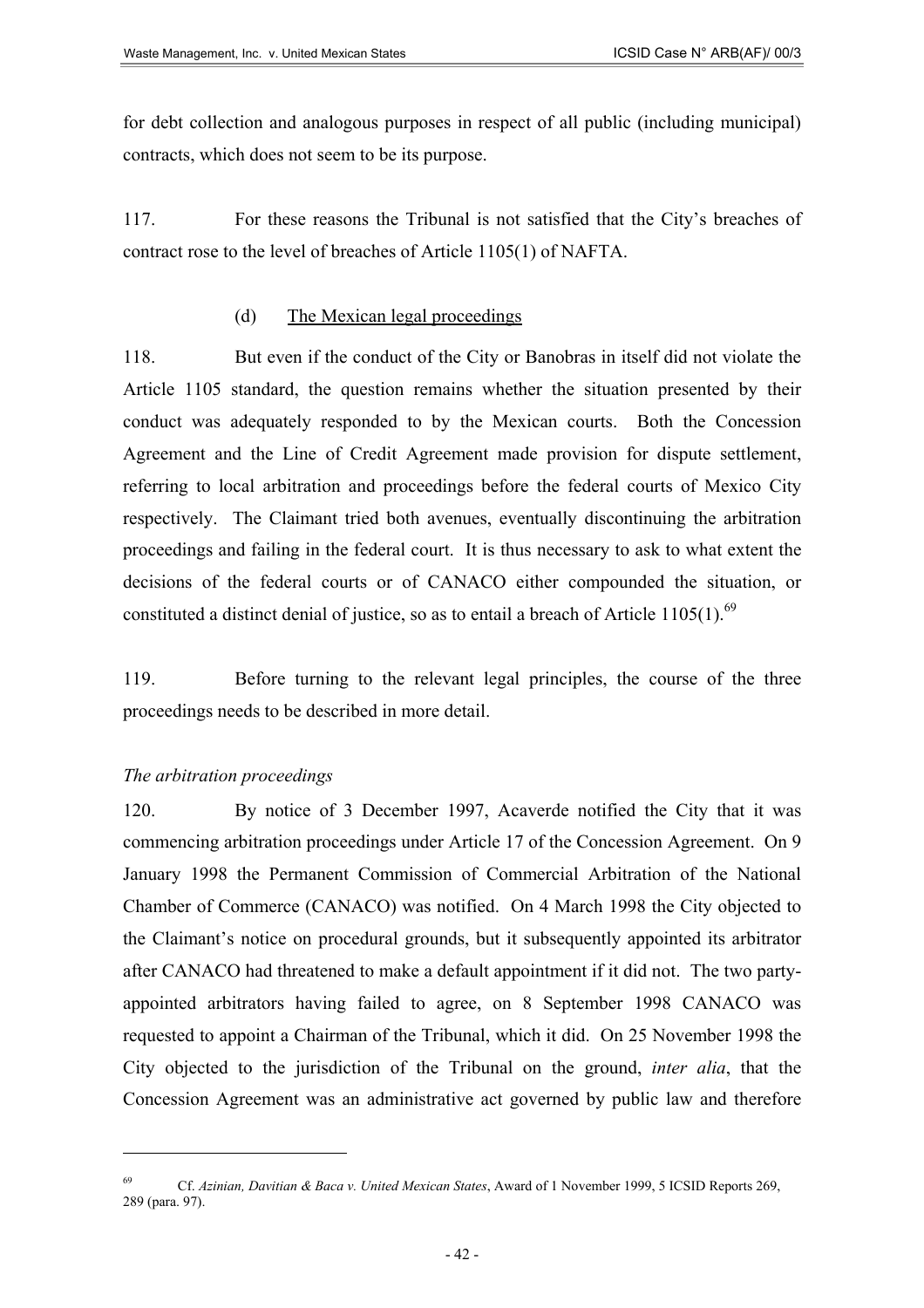necessarily subject to the jurisdiction of the contentious administrative courts; it also denied the Claimant's case on the merits.

121. Subsequently the City commenced court proceedings seeking to block the arbitration, using the same arguments.

122. In the light of the City's resistance to the arbitration, CANACO requested an advance of payment of NP2.5 million from each party as a condition of continuing the arbitration. (At then-current exchange rates this was equivalent to approximately US\$275,000.) The City refused to pay this amount, and thus if the arbitration was to proceed it would have had to be wholly funded by Acaverde. On 7 July 1999, counsel for Acaverde wrote to CANACO stating that unspecified "actions of the said Permanent Commission of Arbitration in the above mentioned arbitration trial, as well as the position taken by the Municipality of Acapulco, State of Guerrero, have prevented the continuation of such arbitration procedure". The file was duly returned on 14 September 1999.

123. CANACO is not a State organ, and in any event its sole role was to facilitate the arbitration. Evidence of collusion between CANACO and the City with respect to the conduct of the arbitration or of discrimination against Acaverde on account of its foreign ownership would have been very material, but there is no such evidence before the Tribunal.<sup>70</sup> Although the deposit sought was very large by local standards, the claim was large and the case threatened to be complex. On the evidence presented to the Tribunal, CANACO apparently behaved in a proper and impartial way. For example it rejected a preliminary jurisdictional submission made by the City's lawyers on the grounds that the question of jurisdiction was a matter for the tribunal.<sup>71</sup> Proceedings before the Mexican courts to resolve the issue of arbitrability were never concluded, but it may be inferred from the decisions both of the federal and State courts that they would have enforced the arbitration clause against the City: at any rate the Claimant has not

<span id="page-42-1"></span><sup>71</sup> Order of Permanent Arbitration Commission, National Chamber of Commerce of Mexico City, 18 June 1998.

<span id="page-42-0"></span><sup>70</sup> The Claimant asserts that CANACO imposed the requirement for deposit of costs "because it was concerned about its own liability in the nullification lawsuit if the arbitration continued". Whether or not its concerns were justified, they were still those of CANACO as a private entity, and there is no sufficient evidence that the judicial process was dilatory or gave unfair advantages to state entities in seeking to avoid domestic arbitration clauses to which they had agreed.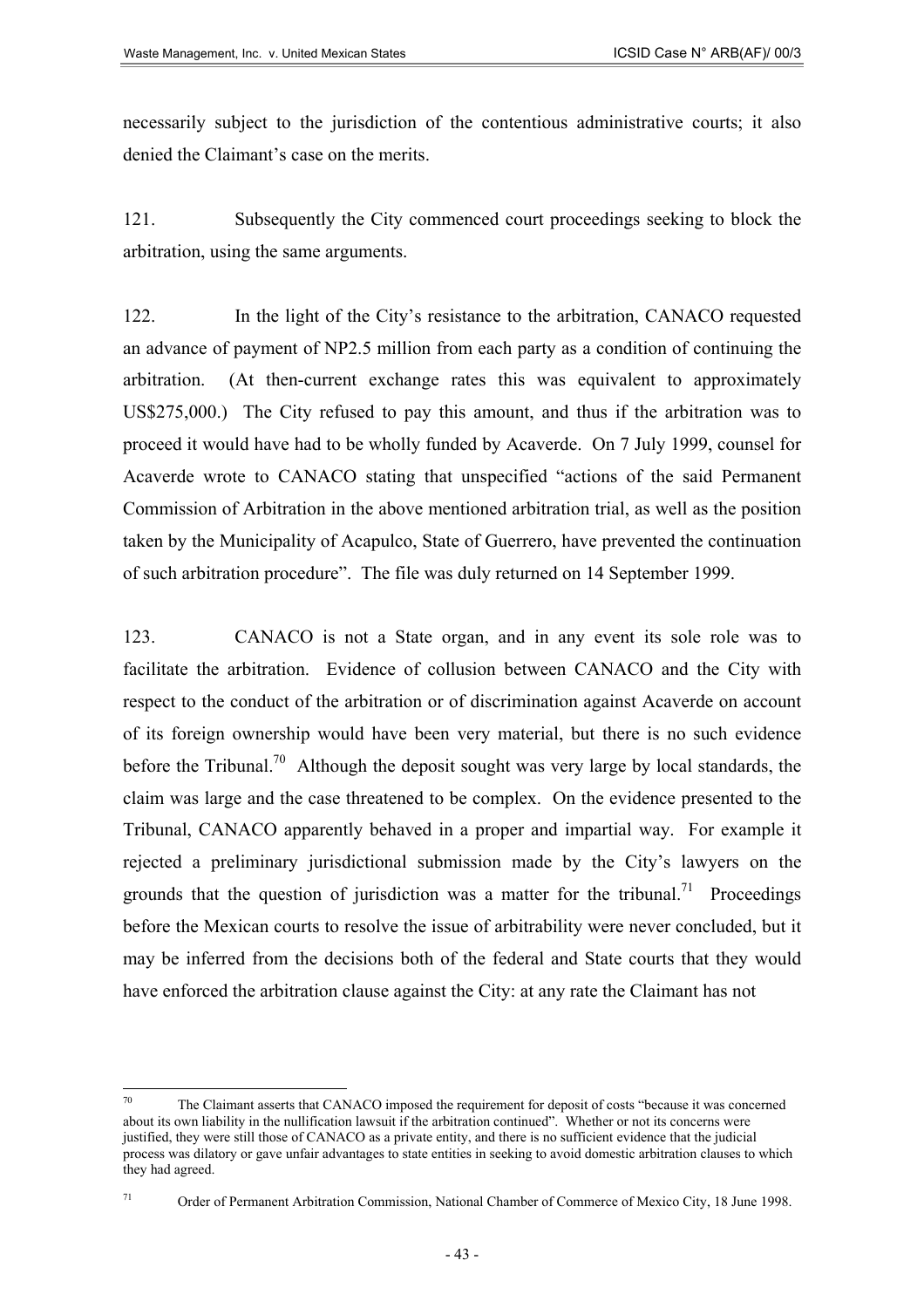demonstrated the contrary. In the circumstances the Tribunal finds that the discontinuance of the arbitration, a decision made by the Claimant on financial grounds, did not implicate the Respondent in any internationally wrongful act.

#### *The federal court proceedings*

124. In addition, in January 1997 Acaverde brought proceedings in the Mexican federal court against Banobras under the Line of Credit Agreement in respect of the unpaid invoices of 1996. Subsequently, in July 1998 it brought further proceedings against Banobras in respect of the 1997 invoices. Although Acaverde was not a party to the Line of Credit Agreement, under Mexican law it was entitled to sue as a beneficiary of that Agreement, and its standing to do so was upheld by the courts.

125. In the first proceeding against Banobras, Acaverde claimed more than NP15 million by way of principal plus damages and costs.<sup>72</sup> Guerrero and the City intervened as third parties at Banobras' suit, even though Acaverde made no affirmative claim against them in the proceedings. A challenge to Acaverde's standing having failed, the Tribunal dismissed Acaverde's claim on the ground that it had not proved it had strictly complied with the requirements of the Line of Credit Agreement in terms of demands for payment made on Banobras.<sup>73</sup> Acaverde appealed from this decision. On 11 March 1999, the Federal Tribunal dismissed the appeal, in part relying on the grounds given by the trial court, in part because, at the time the demand was made, Banobras had received from the City notice of a dispute about provision of services by Acaverde.<sup>74</sup> According to the appeal court this was "enough to prove that non-payment of the invoices presented was due to non-performance by Claimant, who is now dissatisfied, and not due to the Municipality's lack of liquidity".<sup>75</sup> An application for *amparo*<sup>76</sup> (a constitutional action) failed on the basis that although the lower court had misinterpreted the Line of Credit Agreement Acaverde had failed to prove the indebtedness.<sup>[77](#page-43-5)</sup>

<span id="page-43-4"></span><sup>76</sup> H. Sexto Tribunal Colegiado en Materia Civil del Primer Circuito. Amparo Directo D. C. 5026/99.

<span id="page-43-0"></span> $72\,$ <sup>72</sup> H. Juzgado Primero de Distrito en Materia Civil en el Distrito Federal. Juicio Ordinario Mercantil, expediente 12/97, *Acaverde, S. A. de C. V. v. Banco Nacional de Obral y Servicios Públicos, Sociedad Nacional de Crédito*.

<span id="page-43-1"></span><sup>73</sup> Decision of the First Civil District Court of the Federal District, 7 January 1999.

<span id="page-43-2"></span><sup>74</sup> H. Segundo Tribunal Unitario del Primer Circuito. Toca Civil 16/99-II.

<span id="page-43-3"></span><sup>75</sup> Decision of 11 March 1999.

<span id="page-43-5"></span><sup>77</sup> Decision of 6 October 1999.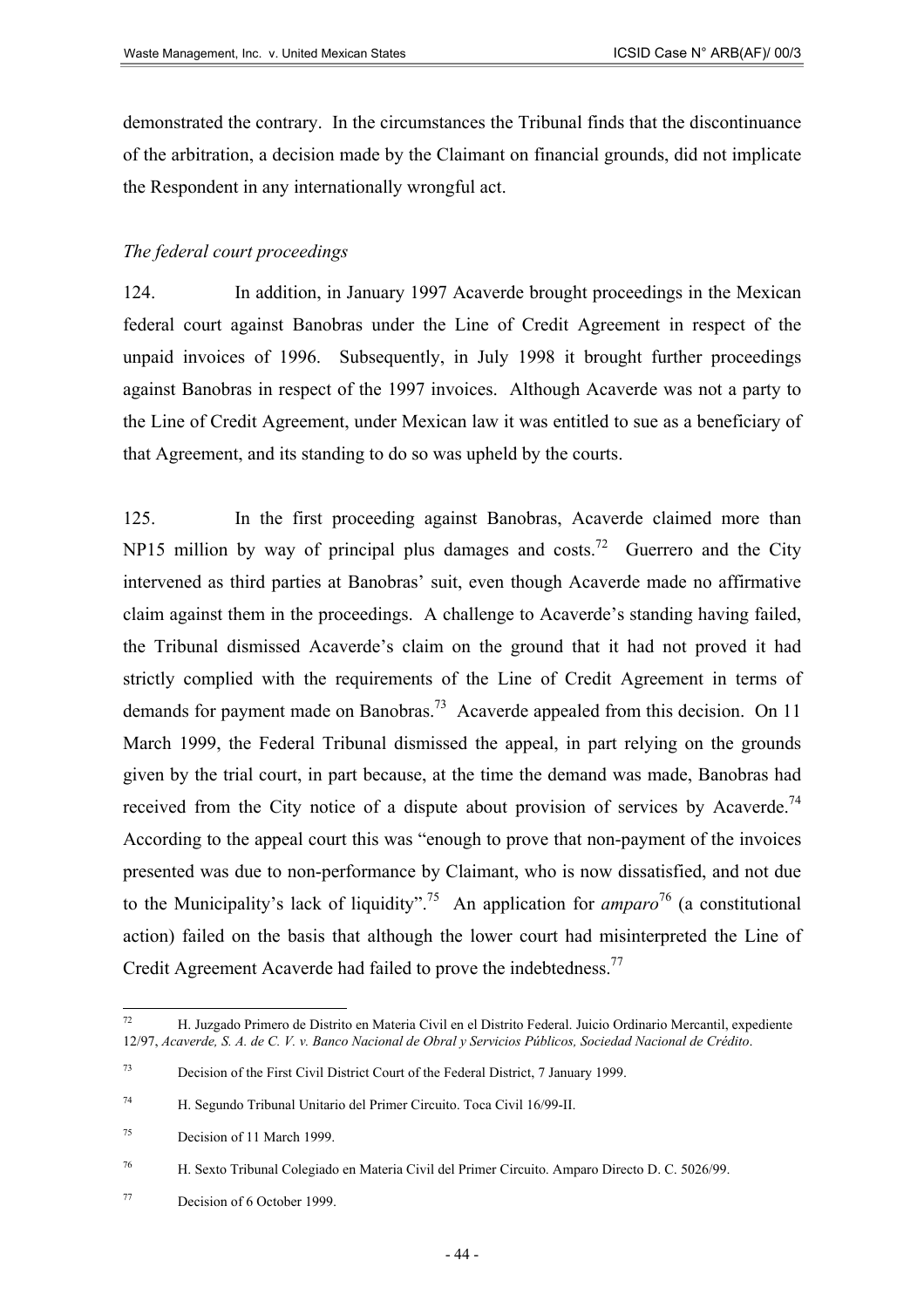126. The second action,<sup>78</sup> in which Acaverde claimed NP22 million owing in respect of the January-October 1997 invoices, was dismissed on the basis that Banobras, having been notified of the dispute between Acaverde and the City, was entitled not to pay under the Line of Credit until that dispute was resolved.<sup>79</sup> Acaverde's appeal.<sup>80</sup> was dismissed on procedural grounds, on the basis that the dispute related to the Concession Agreement and that Acaverde should first have arbitrated its dispute with the City under Article 17 of the Concession Agreement. The dismissal was stated to be without prejudice to the rights of the Claimant in the proper forum.<sup>81</sup> Again Acaverde brought a constitutional action by way of *amparo* in respect of this decision.<sup>82</sup> It argued that the lower court, in applying the provisions of a 1996 amendment to the Code of Civil Procedure and the Code of Commerce, violated Articles 14 and 16 of the Mexican Constitution which prohibit the retrospective application of laws. The Line of Credit Agreement having been concluded in 1995, Acaverde argued, the 1996 amendment should not have been applied to it. The *amparo* application was rejected by a decision of 20 May 1999. The Court did not accept the City's argument that the application was inadmissible, but it denied the *amparo* claim on the basis that Acaverde had commenced the proceedings relying on the provisions of the law then in force, including the 1996 amendment. The Claimant having failed to challenge a ruling of the lower court to that affect had thereby consented to it: "if… Appellant submitted to the application of legislation currently in force and voluntarily consented to continuing the proceedings thereunder, it is not legally possible to change that on the grounds of that constituting a retroactive application of the Law where the application thereof was consented to from the beginning".

127. The proceedings in the two cases are summarised in Table 1 on the following page.

<span id="page-44-0"></span><sup>78</sup> H. Juzgado Segundo de Distrito en Materia Civil en el Distrito Federal. Juicio Ordinario Mercantil, expediente 88/98. *Acaverde, S. A. de C. V. v. Banco Nacional de Obras y Servicios Públicos, Sociedad Nacional de Crédito. Institución de Banca de Desarrollo*.

<span id="page-44-1"></span><sup>79</sup> Decision of 12 January 1999.

<span id="page-44-2"></span><sup>80</sup> H. Primer Tribunal Unitario del Primer Circuito. Toca Civil 24/99-I.

<span id="page-44-3"></span><sup>81</sup> Interlocutory Decision, 18 February 1999.

<span id="page-44-4"></span><sup>82</sup> H. Séptimo Tribunal Colegiado en Materia Civil del Primer Circuito. Amparo Directo D. C. 2870/99.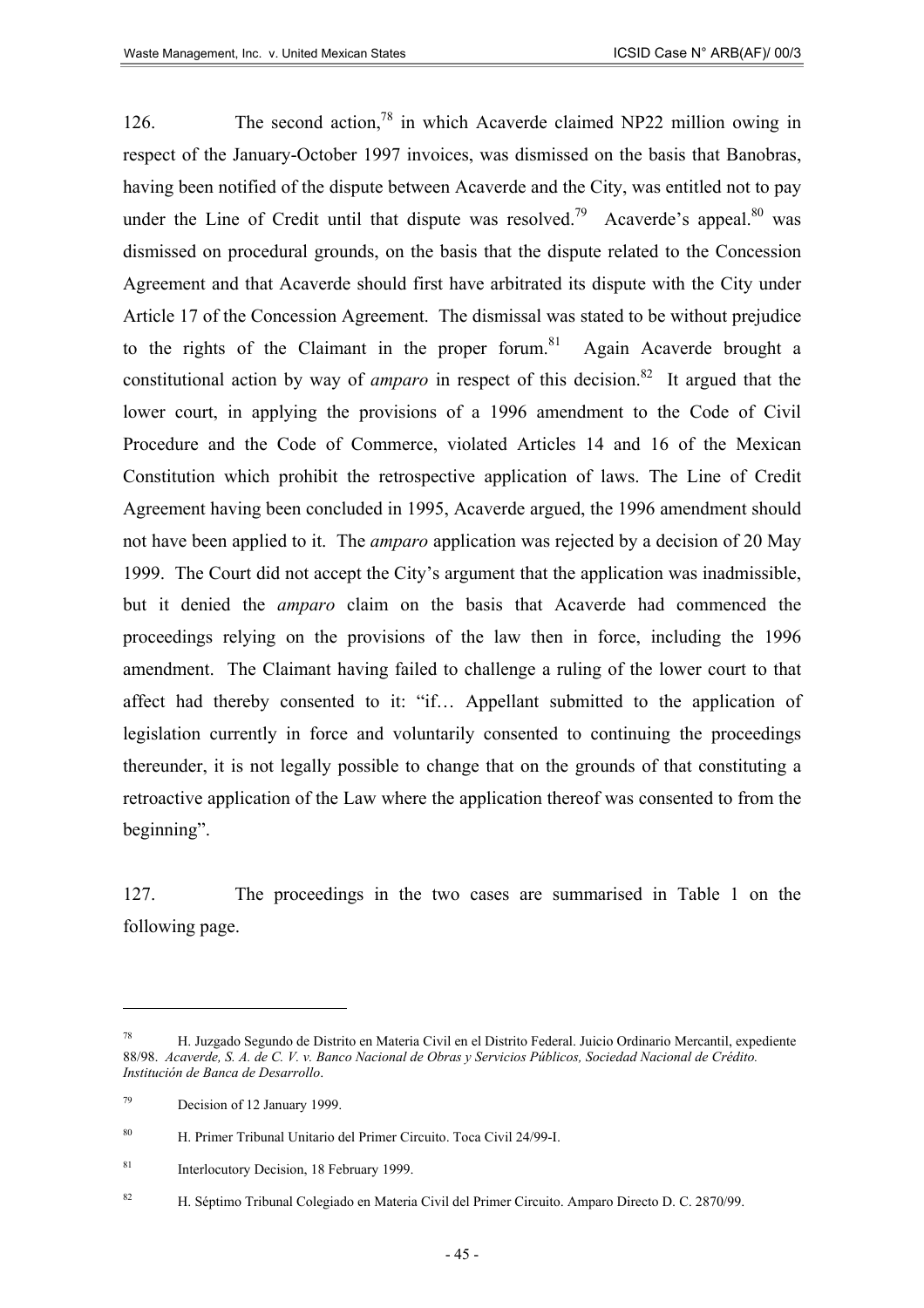| anı<br>ĸ |  |
|----------|--|
|----------|--|

# **Mexican Judicial Proceedings brought by Acaverde against Banobras**

|                            | <b>First Proceeding</b>                                                                                                                                                                                                                                                                                                                                                                                                                                                  | <b>Second Proceeding</b>                                                                                                                                                                                                                                                                                                                                                                           |
|----------------------------|--------------------------------------------------------------------------------------------------------------------------------------------------------------------------------------------------------------------------------------------------------------------------------------------------------------------------------------------------------------------------------------------------------------------------------------------------------------------------|----------------------------------------------------------------------------------------------------------------------------------------------------------------------------------------------------------------------------------------------------------------------------------------------------------------------------------------------------------------------------------------------------|
| Commenced                  | 31 January 1997                                                                                                                                                                                                                                                                                                                                                                                                                                                          | 11 August 1998                                                                                                                                                                                                                                                                                                                                                                                     |
| Subject<br>matter          | May-December 1996 invoices                                                                                                                                                                                                                                                                                                                                                                                                                                               | January-October 1997 invoices                                                                                                                                                                                                                                                                                                                                                                      |
| Amount<br>claimed          | Approx NP15 million                                                                                                                                                                                                                                                                                                                                                                                                                                                      | Approx NP22 million                                                                                                                                                                                                                                                                                                                                                                                |
| First instance<br>decision | File 12/97, 7 January 1999<br>Claimant's standing upheld but claim<br>dismissed on the grounds that: (a) the<br>Claimant did not prove that the City's non-<br>payment was due to Council's lack of<br>liquidity; (b) the invoices were not<br>submitted in the form required by Line of<br>Credit Agreement, demonstrating the City's<br>acceptance thereof.                                                                                                            | File 89/98, 12 January 1999<br>Interlocutory order dismissing claim on the<br>basis that the dispute related to the Concession<br>Agreement and Acaverde should first have<br>arbitrated its dispute with the City under<br>Article 17 of the Concession Agreement. Case<br>Dismissed without prejudice to the rights of<br>the Claimant in the proper forum.                                      |
| Appeal                     | Appeal file 16/99-II, 11 March 1999<br>Rejected:<br>(a) the Line of Credit can only be used in<br>the event of the debtor's lack of<br>liquidity;<br>(b) Claimant had failed to prove City's<br>receipt and acceptance of invoices;<br>on 13 September 1996 Banobras<br>(c)<br>received formal notice of a dispute<br>Acaverde,<br>City<br>and<br>between<br>establishing that non-payment was due<br>to a dispute about performance, not to<br>City's lack of liquidity | Appeal file 24/99-I, 18 February 1999<br>Rejected on the ground that it was incorrectly<br>filed.<br>Appeal for reversal rejected on 25 February<br>1999 on the basis that Acaverde had not<br>invoked the correct remedy of a motion for<br>reconsideration.                                                                                                                                      |
| Amparo                     | Amparo file 5026/99, 6 October 1999<br>Rejected: Although the lower court erred in<br>interpreting the Line of Credit Agreement,<br>Acaverde did not prove City's receipt and<br>acceptance of invoices, its tender of<br>unstamped photocopies not being sufficient<br>for this purpose, in accordance with prior<br>case-law.                                                                                                                                          | Amparo file DC 2870/99, 20 May 1999<br>Rejected: The Claimant was entitled to invoke<br>Articles 14 and 16 of the Constitution<br>concerning non-retroactivity of the law in<br>relation to the procedural reforms of 1996<br>(after the Line of Credit Agreement was<br>concluded), but the Claimant had accepted the<br>relevant provisions by conduct in<br>commencing and continuing the suit. |

# (e) Was there a denial of justice?

128. In asking whether these proceedings involved a denial of justice in terms of Article 1105, two points are fundamental. First, these proceedings were against Banobras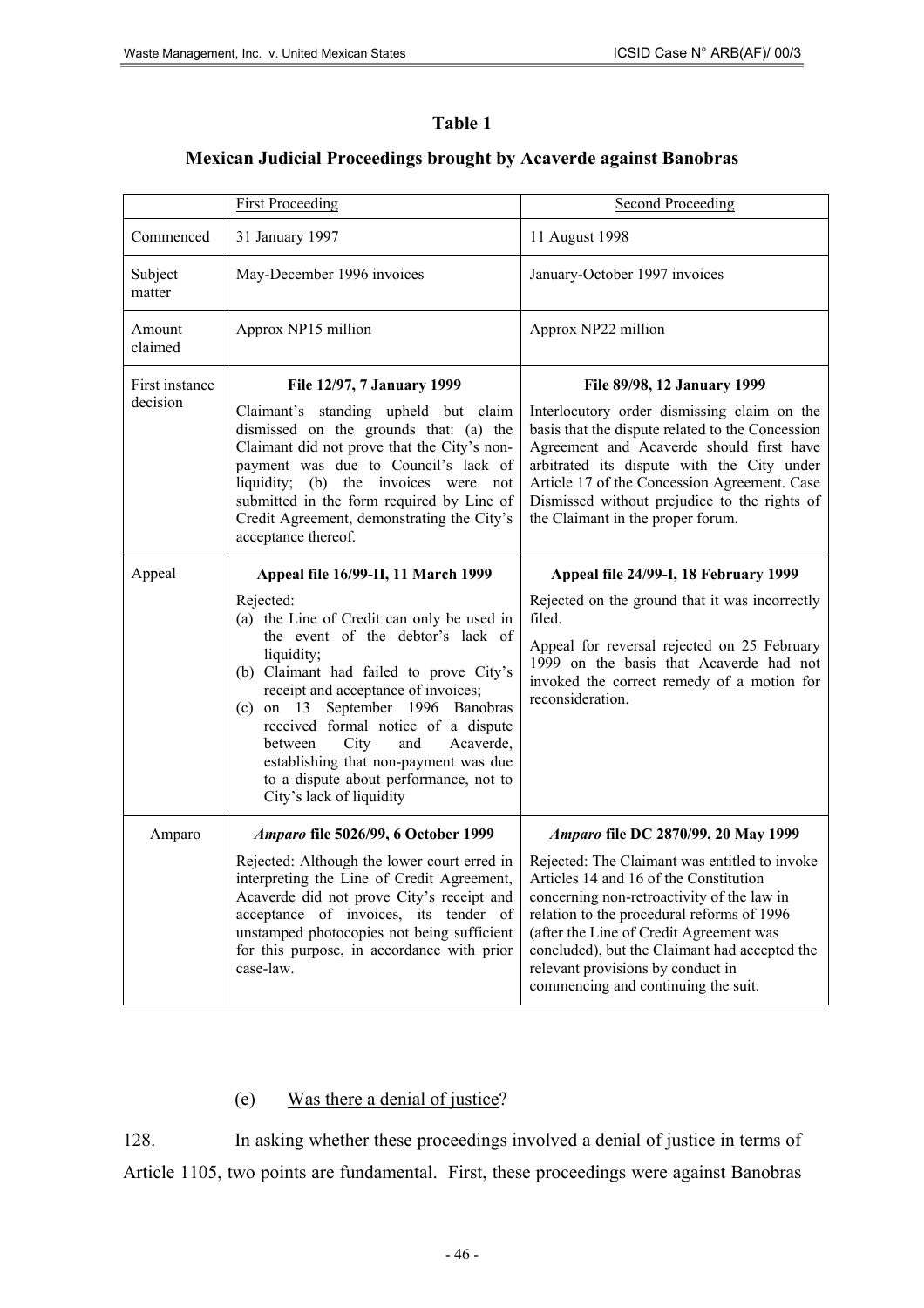yet the underlying dispute was between the parties to the Concession Agreement, Acaverde and the City. That dispute could not be settled in federal proceedings against a federal agency unless Banobras was a guarantor of the whole of the City's indebtedness under the Concession Agreement. But—and this is the second point—such was not the case. Banobras had quite properly insisted on limiting its obligations under the Line of Credit and Acaverde had accepted that limitation.<sup>83</sup> It is true that Banobras could have sought replenishment of the Line of Credit by diverting federal revenues destined for the City which were in the hands of Guerrero. But in the context of the Mexican financial crisis this was hardly a realistic option, and in any event, it does not appear that Acaverde had any right under the Line of Credit that this be done. Thus the federal proceedings were in any event incapable of resolving Acaverde's most important grievances.

129. Turning to the actual reasons given by the federal courts, the Tribunal would observe that it is not a further court of appeal, nor is Chapter 11 of NAFTA a novel form of *amparo* in respect of the decisions of the federal courts of NAFTA parties. Certain of the decisions appear to have been founded on rather technical grounds, but the notion that the third party beneficiary of a line of credit or guarantee should strictly prove its entitlement is not a parochial or unusual one. Nor was it unreasonable, given the limitations of the Line of Credit Agreement, for the court in the second proceedings to insist that Acaverde comply with the dispute settlement procedure contained in the Concession Agreement, notice of the dispute with the City having been given to Banobras.

130. In any event, and however these cases might have been decided in different legal systems, the Tribunal does not discern in the decisions of the federal courts any denial of justice as that concept has been explained by NAFTA tribunals, notably in the

<span id="page-46-0"></span><sup>83</sup> See above, para. 51.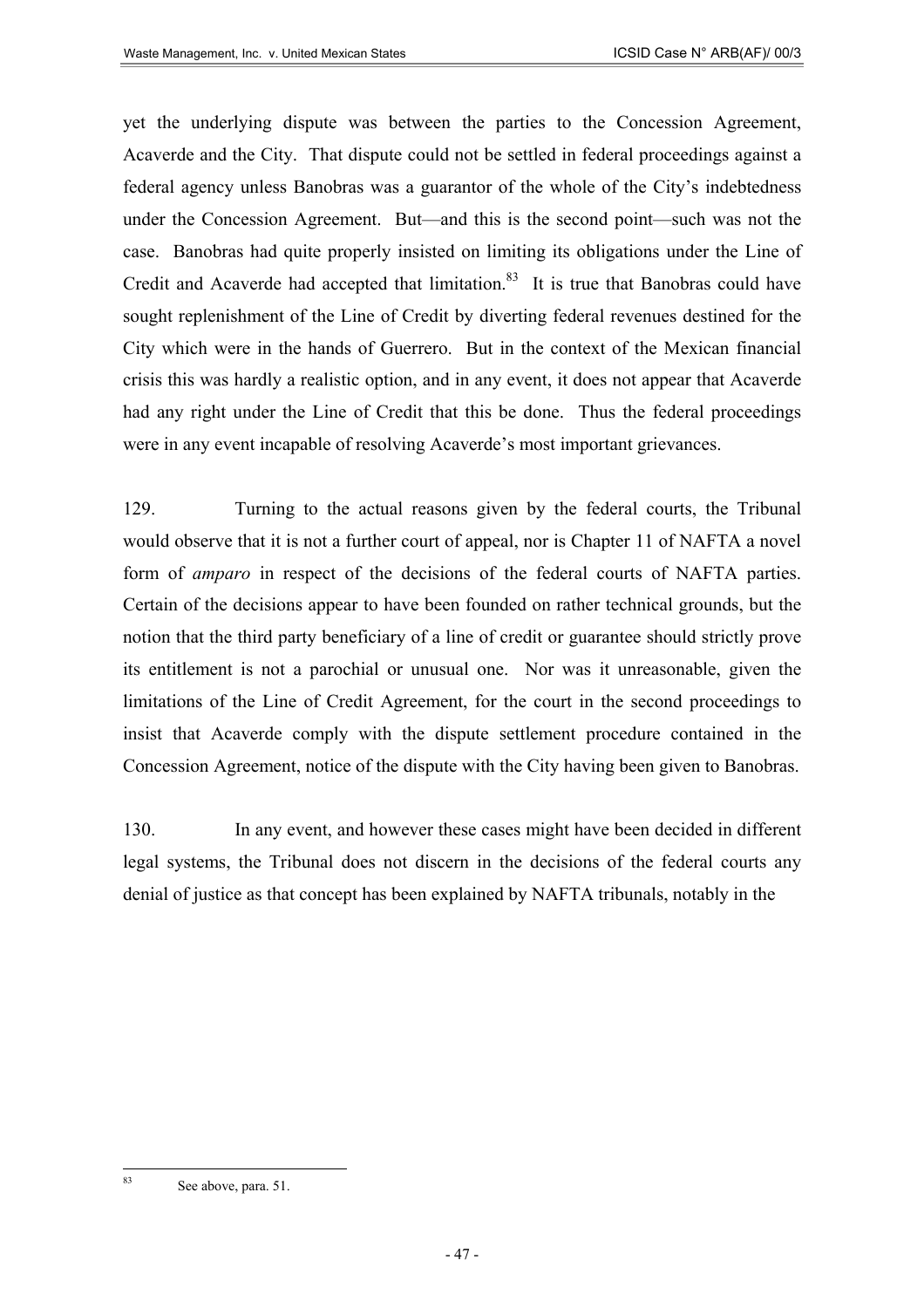Azinian,<sup>[84](#page-47-0)</sup> Mondev, <sup>[85](#page-47-1)</sup> ADF<sup>86</sup> and *Loewen* cases.<sup>87</sup> The Mexican court decisions were not, either *ex facie* or on closer examination, evidently arbitrary, unjust or idiosyncratic. There is no trace of discrimination on account of the foreign ownership of Acaverde, and no evident failure of due process. The decisions were reasoned and were promptly arrived at. Acaverde won on key procedural points, and the dismissal in the second proceedings, in particular, was without prejudice to Acaverde's rights in the appropriate forum.

131. The Claimant argues that litigation strategy adopted by the City itself amounted to a denial of justice and hence a breach of Article 1105. But the City was a litigant, and there is no evidence that it was acting in collusion either with CANACO or the federal courts. It is not unusual for litigants to be difficult and obstructive, and there is nothing here comparable to the abusive remarks of counsel in the *Loewen* case which were tolerated and even condoned by the trial judge, producing a denial of justice. $88$  The point is that a *litigant* cannot commit a denial of justice unless its improper strategies are endorsed and acted on by the court, or unless the law gives it some extraordinary privilege which leads to a lack of due process. There is no evidence of either circumstance in the present case.

<span id="page-47-0"></span><sup>84</sup> In *Azinian* the tribunal also addressed whether the Claimants could have successfully pursued a denial of justice claim. It said: "A denial of justice could be pleaded if the relevant courts refuse to entertain a suit, if they subject it to undue delay, or if they administer justice in a seriously inadequate way…. There is a fourth type of denial of justice, namely the clear and malicious misapplication of the law [which] … overlaps with the notion of 'pretence of form' to mask a violation of international law." However, in the view of the tribunal, the findings of the Mexican courts could not "possibly be said" to be in any way a denial of justice, *Azinian, Davitian & Baca v. United Mexican States*, Award of 1 November 1999, 5 ICSID Reports 269, 290 (paras. 102-103).

<span id="page-47-1"></span><sup>85</sup> *Mondev International Limited v. United States of America*, Award of 11 October 2002, 6 ICSID Reports 192.

<span id="page-47-2"></span><sup>86</sup> The *ADF* Tribunal, rejecting the investor's submission that a federal administrative body had acted *ultra vires* in its interpretation of the measures in question, the Tribunal said,

<sup>&</sup>quot;…even had the investor made out a *prima facie* basis for its claim, the Tribunal has no authority to review the legal validity and standing of the US measures… under *US internal administrative law*. We do not sit as a court with appellate jurisdiction…. The Tribunal would emphasize, too, that even if the US measures were somehow shown or admitted to be *ultra vires* under the internal law of the United States, that by itself does not necessarily render the measures grossly unfair or inequitable under the customary international law standard of treatment embodied in Article 1105(1)…. [S]omething more than simple illegality or lack of authority under the domestic law of a State is necessary to render and act or measure inconsistent with the customary international law requirements of Article 1105(1)…", *ADF Group Inc. v. United States of America*, Award of 9 January 2003, (para. 190).Nor was the authority's refusal to follow prior rulings "grossly unfair or unreasonable" on the facts presented by the investor.

<span id="page-47-3"></span><sup>87</sup> *The Loewen Group, Inc. and Raymond L. Loewen v. United States of America*, Award of 26 June 2003, (ICSID Case No. ARB(AF)/98/3). For the Tribunal's discussion of Article 1105 and the FTC interpretation see ibid., paras. 124- 128.

<span id="page-47-4"></span><sup>88</sup> Ibid., paras. 119-123.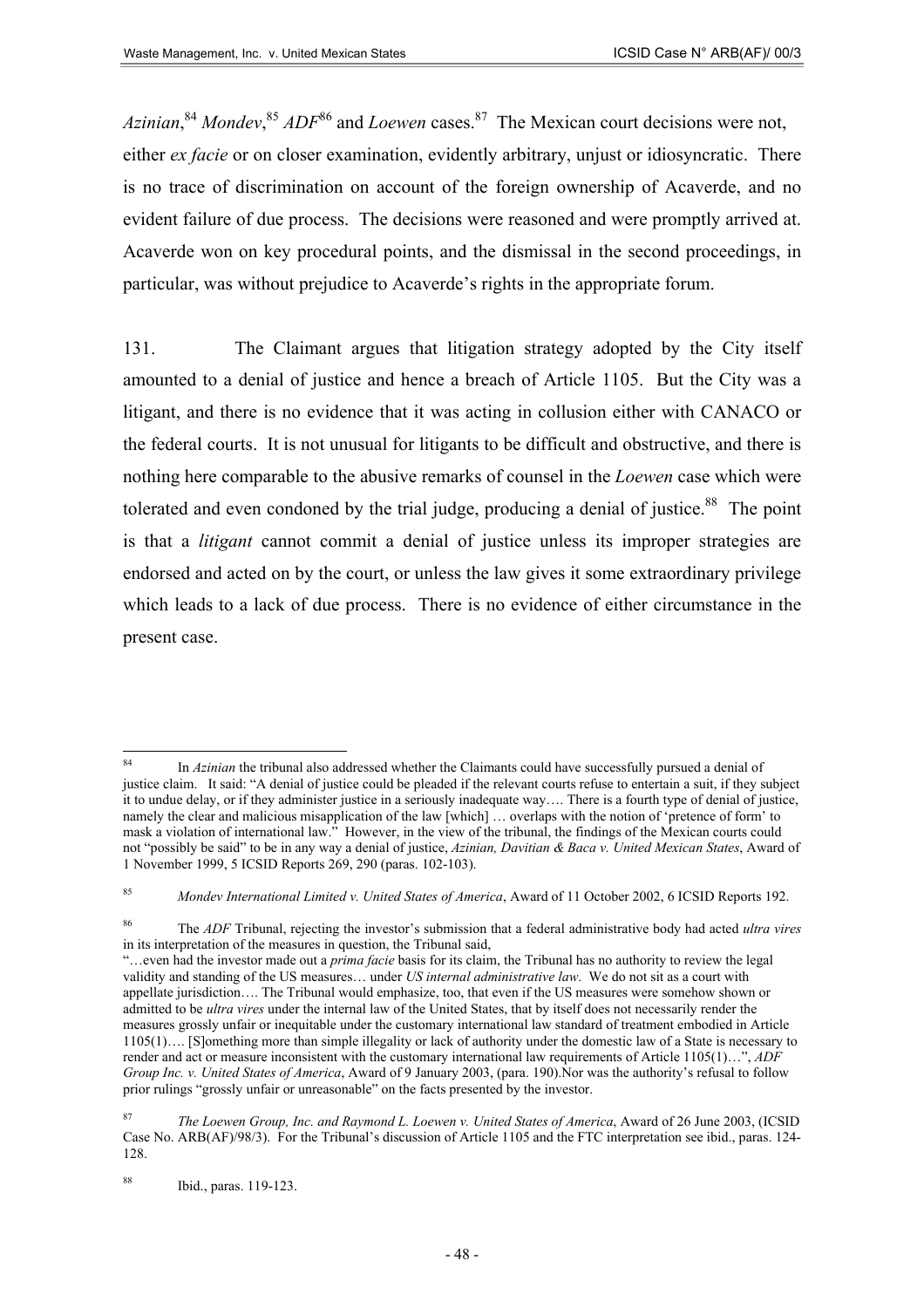# 132. Of course, as the *Loewen* tribunal said, it is

"the responsibility of the State under international law and, consequently, of the courts of a State, to provide a fair trial of a case to which a foreign investor is a party. It is the responsibility of the courts of a State to ensure that litigation is free from discrimination against a foreign litigant and that the foreign litigant should not become the victim of sectional or local prejudice."<sup>89</sup>

But neither the decisions themselves nor other evidence before the Tribunal suggest that these proceedings involved discrimination, bias on grounds of sectional or local prejudice, or a clear failure of due process. The CANACO arbitration, which alone held the prospect of complete relief for Acaverde in respect of its claims against the City, was not pursued, and the Tribunal has already held that this fact did not of itself entail a breach of Article 1105. As to the Banobras litigation, Acaverde did exhaust its remedies, but it was not a denial of justice for the federal courts to insist on prior action against the City. This aspect of the claim under Article 1105(1) accordingly fails.

# (f) The termination phase

133. On the other hand the relief sought in the Mexican domestic proceedings did not cover the full scope of Claimant's grievances against the City. Chapter 11 of NAFTA does not require that a party should exhaust local remedies before bringing an international claim: rather it requires a waiver of remaining remedies. There thus remains a question whether conduct attributable to the Respondent, and going beyond the scope of the legal proceedings brought by Acaverde, might constitute a breach of the standard embodied in Article 1105 of NAFTA.

134. Two specific complaints require discussion here. The first concerns the City's dealings with Setasa, which the Claimant alleged involved a breach of its exclusive rights under the Concession Agreement, if not outright collusion.<sup>90</sup> There is little doubt that Setasa, having been initially involved in discussions with the Claimant,  $91$  was "waiting in the wings" later that year to take over the operation on a different basis. But there is no evidence that it did so before Acaverde's withdrawal from the Agreement, and

<span id="page-48-2"></span><sup>91</sup> A 60 day letter of intent was concluded between Sanifill & Setasa on 27 February 1997: see above, para. 66.

<span id="page-48-0"></span><sup>89</sup> 89 *Loewen*, para. 123.

<span id="page-48-1"></span><sup>90</sup> See Claimant's Memorial, paras. 3.74-3.76.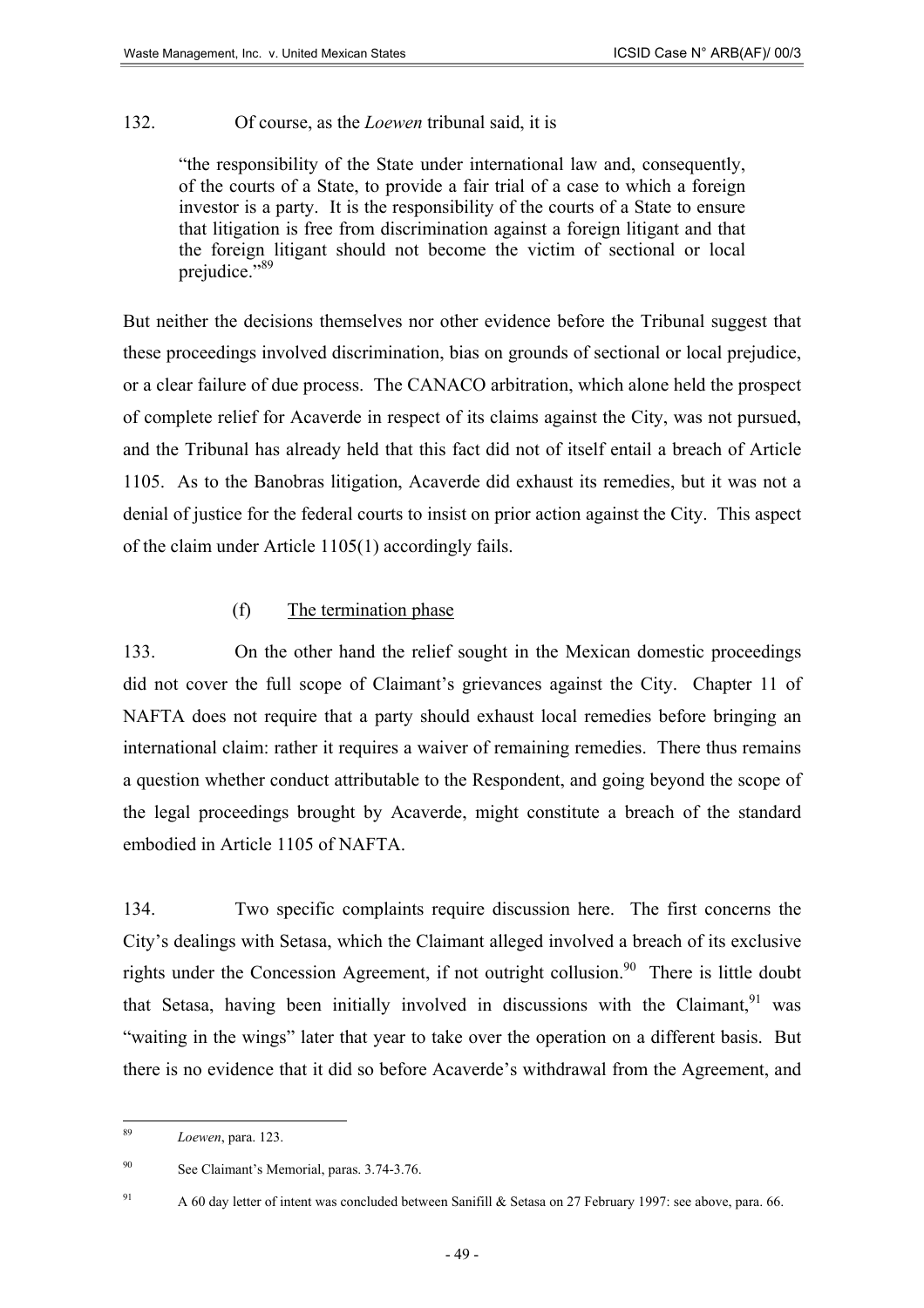in any event whatever civil wrongs may have been committed during the *denouement* of the project, they did not in the Tribunal's opinion either cause or trigger its failure, nor did they independently amount to a breach of the Article 1105 standard.

135. A second and more serious complaint concerns the subsequent attempt by the City to enforce the performance bond given by Acaverde in the amount of NP6 million. This attempt was problematic, especially given the City's own record of nonperformance of its obligations under the Concession Agreement. But in fact the City's attempt to collect this money failed, the bond-holder rejecting the claim,  $92$  and it is not alleged by the Claimant that it suffered any specific losses as a result of this episode.

136. Looking at the matter more generally, the position in this terminal phase can be compared with that in the *ELSI* case, where improper conduct of the local Italian authorities seems to have precipitated the collapse of a failing enterprise, leading to a firesale of assets and consequent losses to the investor. A Chamber of the Court held that such conduct did not amount to a breach of the applicable FCN treaty; $^{93}$  whether it would have amounted to a breach of NAFTA the Tribunal does not need to inquire. For the key difference here is that there was no actual requisition or any equivalent act triggering the departure of Acaverde. The Claimant was not prevented (as the parent company in the *ELSI* case was arguably prevented) from seeking to conduct an orderly withdrawal from Acapulco. Attempts at a financial settlement or sale of the enterprise failed, but this was not a result of any internationally wrongful act of the Respondent State.

### (g) The allegation of conspiracy

137. Thus far the Tribunal has considered the various items of conduct complained of by the Claimant separately and serially. But the Claimant also, in effect, alleged that the various Mexican agencies conspired together to frustrate the concession, and that the sum of this conduct was greater than its various component parts in terms of causing a violation of Article  $1105^{94}$  $1105^{94}$  $1105^{94}$ 

<span id="page-49-0"></span> $92$ See Statement of J. Herrera, para. 21.

<span id="page-49-1"></span><sup>93</sup> *Case Concerning Elettronica Sicula S.P.A. (ELSI) (United States of America v. Italy)*, 1989 ICJ Reports 15.

<span id="page-49-2"></span><sup>94</sup> See e.g., Claimant's Memorial, para. 3.65.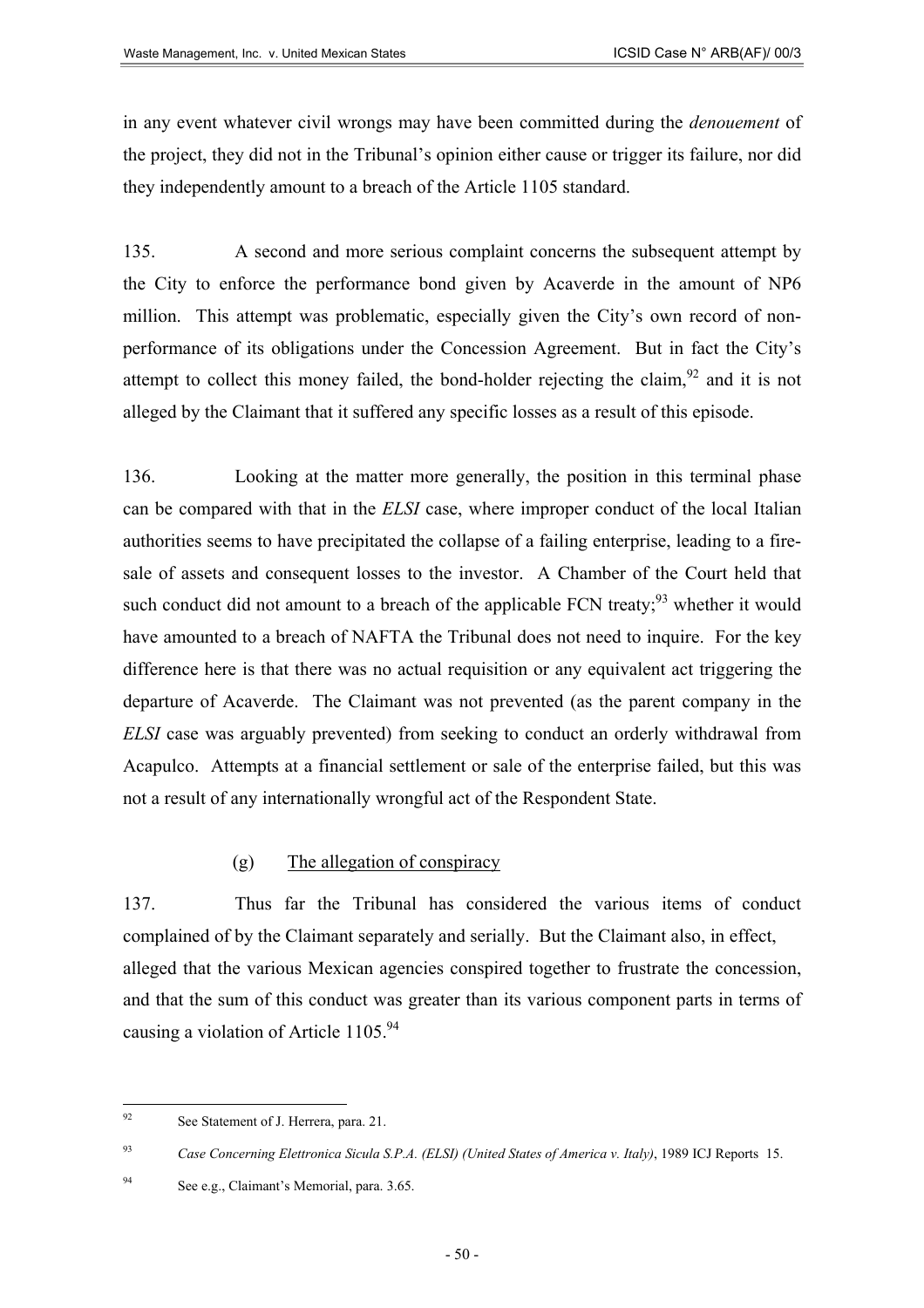138. The Tribunal has no doubt that a deliberate conspiracy—that is to say, a conscious combination of various agencies of government without justification to defeat the purposes of an investment agreement—would constitute a breach of Article 1105(1). A basic obligation of the State under Article 1105(1) is to act in good faith and form, and not deliberately to set out to destroy or frustrate the investment by improper means.

139. But such an allegation needs to be proved, and the Claimant has not proved it. For example, the State Delegate of Banobras was said to be responsible for soliciting the City's letter of 11 September 1996 with a view to avoiding payment to Acaverde. He denied this in evidence before the Tribunal,<sup>95</sup> and the Tribunal accepts his denial. But in any event, as already noted, Banobras had no obligation to Acaverde to garnishee funds payable to the City in order to replenish the line of credit. There was a substantial reduction in federal funds being channelled through Guerrero, and in the absence of replenishment the line of credit was nearly exhausted. As the Tribunal has already found, the refusal of Banobras to go further, whether or not it was a breach of contract, was not in itself a breach of Article 1105(1), nor was it converted into such a breach by the federal court decisions. More generally, there are sufficient reasons to explain the collapse of the concession—attributable far more to the City than to Banobras—and there is no need to resort to conspiracy theories, unsupported by solid evidence. A marginal financial plan, predicated on a much more substantial federal guarantee than was eventually agreed, foundered on the rocks of a deteriorating financial climate and a combination of little and large local difficulties. That is not enough to cross the Article 1105(1) threshold.

#### *(iii) Conclusions as to Article 1105(1)*

140. For these reasons the Tribunal concludes that the claim under Article 1105(1) must fail.

#### **(4) The claim for expropriation: NAFTA Article 1110**

141. As noted, the Claimant's principal contention was founded not on Article 1105 but on Article 1110. The Claimant argued that Acaverde's entire enterprise in

<span id="page-50-0"></span> $95$ <sup>95</sup> Statement of Mr. Mario Alcaraz Alarcón, para. 22 ("Nobody at Banobras had anything to do with the sending of this letter."); Second Declaration of Mr. Mario Alcarez Alarcón, paras. 7-8 ("I deny that there was any type of coordination of the actions taken by the City Council and those taken by the Bank… Neither I nor the personnel of the Banobras office for which I was responsible took part in any discussion of [the cancellation of the concession].").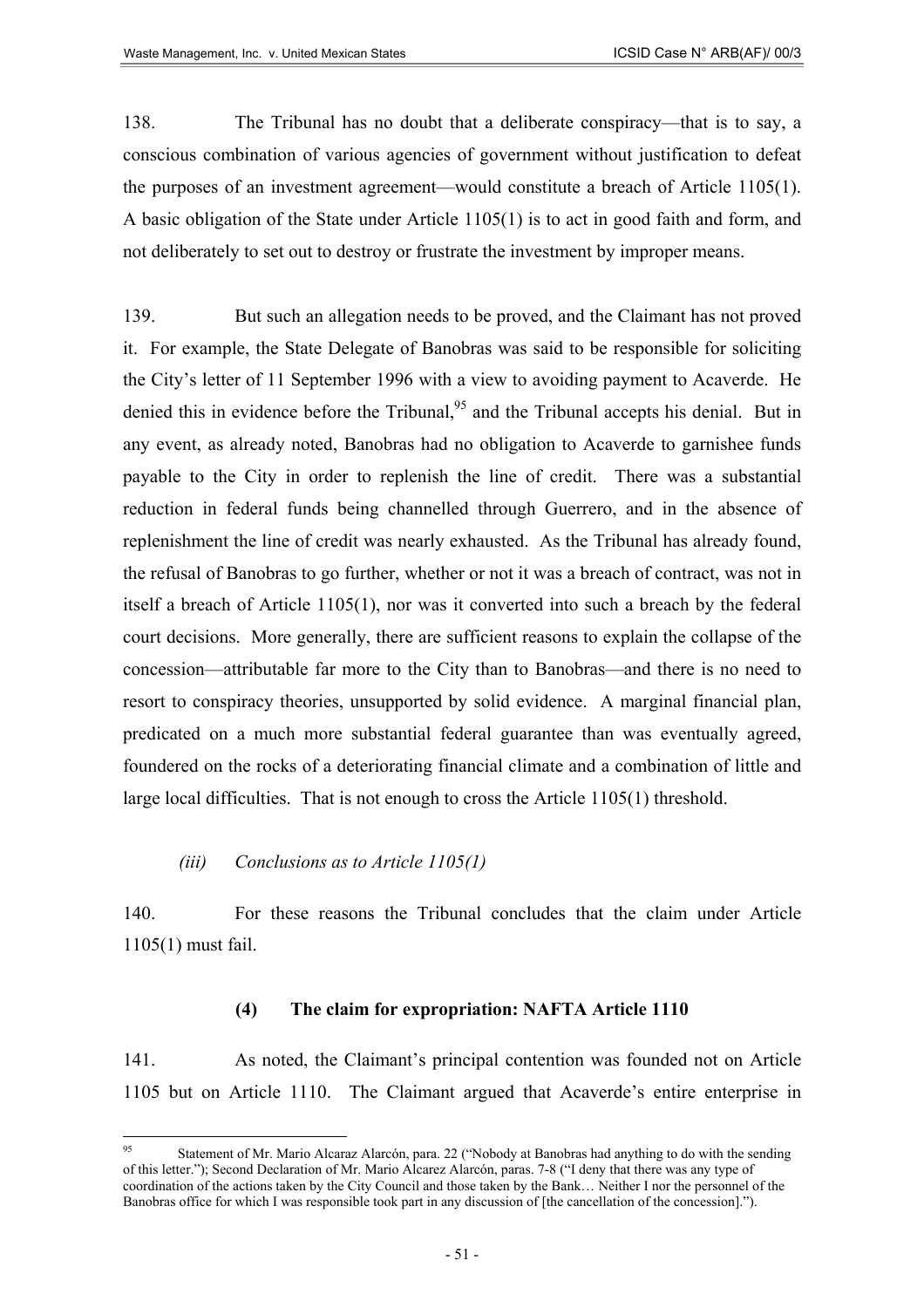Acapulco was expropriated by the City, or at any rate by the combined conduct of the City, Guerrero and Banobras, and that this was a breach of Article 1110 of NAFTA. Although the Claimant did not put it in these terms, it could also be argued that the persistent failure of the City to pay the amounts due under the Concession Agreement was tantamount to an expropriation at least of the amount unpaid. In the Tribunal's view the latter claim is encompassed within the former, and is *infra petita*. It is open to the Tribunal to find a breach of Article 1110 in a case where certain facts are relied on to show the wholesale expropriation of an enterprise but the facts establish the expropriation of certain assets only. Accordingly the Tribunal will consider first the standard set by Article 1110, in particular for conduct tantamount to an expropriation, then whether the enterprise as a whole was subjected to conduct in breach of Article 1110, and finally whether (even if there was no wholesale expropriation of the enterprise as such) the facts establish a partial expropriation.

#### *(i) The Article 1110 standard*

142. So far as relevant, Article 1110 provides that:

"1. No Party may directly or indirectly nationalize or expropriate an investment of an investor of another Party in its territory or take a measure tantamount to nationalization or expropriation of such an investment ('expropriation'), except:

- (a) for a public purpose;
- (b) on a non-discriminatory basis;
- (c) in accordance with due process of law and Article  $1105(1)$ ; and
- (d) on payment of compensation in accordance with paragraphs 2 through 6.
- …

7. This Article does not apply to the issuance of compulsory licenses granted in relation to intellectual property rights, or to the revocation, limitation or creation of intellectual property rights, to the extent that such issuance, revocation, limitation or creation is consistent with Chapter Seventeen (Intellectual Property).

8. For purposes of this Article and for greater certainty, a nondiscriminatory measure of general application shall not be considered a measure tantamount to an expropriation of a debt security or loan covered by this Chapter solely on the ground that the measure imposes costs on the debtor that cause it to default on the debt."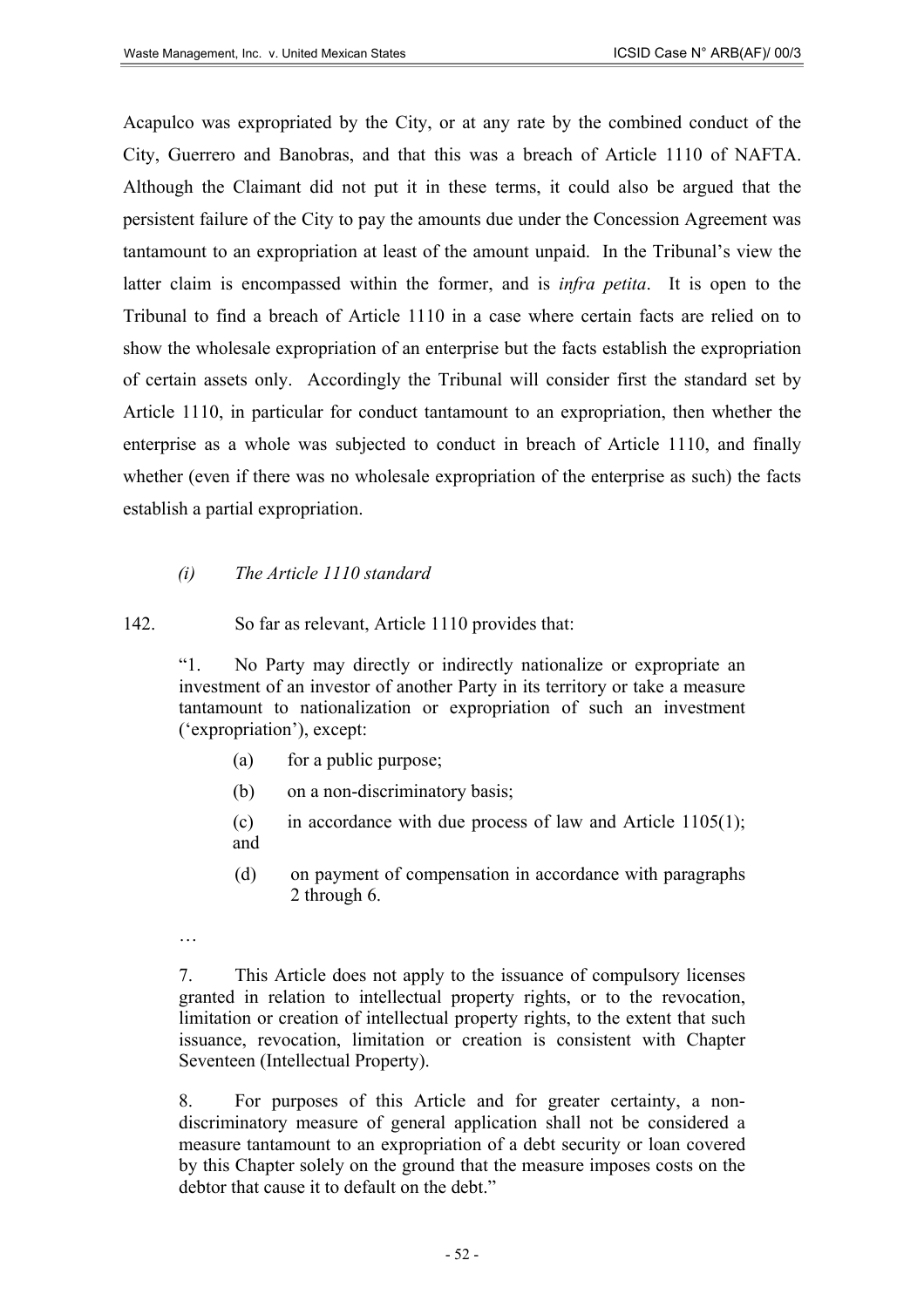143. It may be noted that Article 1110(1) distinguishes between direct or indirect expropriation on the one hand and measures tantamount to an expropriation on the other. An indirect expropriation is still a taking of property. By contrast where a measure tantamount to an expropriation is alleged, there may have been no actual transfer, taking or loss of property by any person or entity, but rather an effect on property which makes formal distinctions of ownership irrelevant. This is of particular significance in the present case, at least as concerns the enterprise of Acaverde as a whole.

144. Evidently the phrase "take a measure tantamount to nationalization or expropriation of such an investment" in Article 1110(1) was intended to add to the meaning of the prohibition, over and above the reference to indirect expropriation. Indeed there is some indication that it was intended to have a broad meaning, otherwise it is difficult to see why Article 1110(8) was necessary. As a matter of international law a "non-discriminatory measure of general application" in relation to a debt security or loan which imposed costs on the debtor causing it to default would not be considered expropriatory or even potentially so. It is true that paragraph (8) is stated to be "for greater certainty", but if it was necessary even for certainty's sake to deal with such a case this suggests that the drafters entertained a broad view of what might be "tantamount to an expropriation".

145. Thus there is some textual basis for the Claimant's submission that "the modern definition of 'expropriation' must be broad enough to encompass every course of sovereign conduct that unfairly destroys a foreign investor's contractual rights as an asset".<sup>96</sup> The Claimant relied on a number of decisions in support of this proposition, and a review of these is first called for.

146. *LETCO v. Liberia*<sup>[97](#page-52-1)</sup> concerned a 1970 concession agreement between LETCO and the Liberian government which gave LETCO, a Liberian company owned by French nationals, the exclusive right to harvest, process, transport and market forest products and to conduct other timber operations within an exclusive exploitation area, in

<span id="page-52-0"></span><sup>96</sup> Reply, para. 4.23.

<span id="page-52-1"></span><sup>97</sup> *Liberian Eastern Timber Corporation [LETCO] v. Government of the Republic of Liberia* (1986) 2 ICSID Reports 343.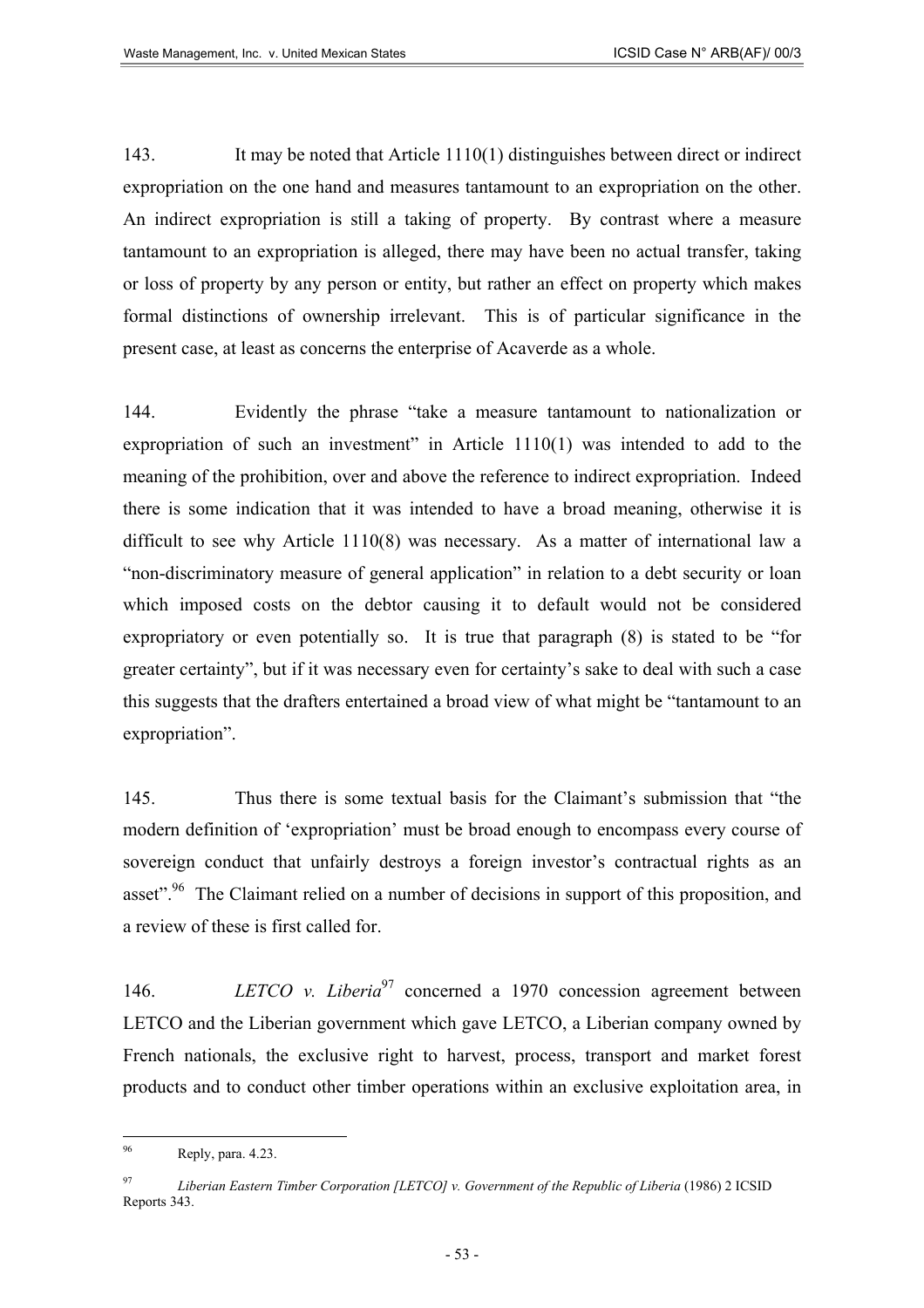return for certain payments and the performance of other contractual obligations.<sup>98</sup> Following an attempt to renegotiate the agreement, the Liberian Forest Development Authority by a letter of 18 February 1980 reduced the concession area by more than half with immediate effect on the grounds of breaches of the concession agreement by LETCO. After unsuccessfully protesting the actions of the Authority, LETCO suspended its operations in March 1983 and commenced ICSID arbitration proceedings under the agreement. Subsequently Liberia annulled the concession agreement, again citing breaches of the agreement by LETCO. The tribunal found that the Authority's letter of February 1980 communicating the withdrawal of over half the concession area was an effective revocation of the agreement which rendered the concession useless to LETCO, and that the revocation was carried out in breach of the notice and cure provisions of the concession agreement.<sup>99</sup> The tribunal examined LETCO's alleged breaches of the agreement (as set out by Liberia in its correspondence with LETCO), and found the alleged breaches were not supported by the facts before it. Before turning to the assessment of compensation due to LETCO for Liberia's breach of contract, the tribunal considered whether Liberia's actions in reducing the concession area could be justified as an act of nationalisation. It found that any such defence would have failed because the confiscation of the concession area was not for a bona fide public purpose, was discriminatory and was not accompanied by appropriate compensation.<sup>100</sup> It should be stressed that LETCO did not base its claim on expropriation or unfair treatment, nor did the tribunal find Liberia responsible under international law for breach of the concession. The tribunal's discussion of expropriation was in the context of addressing a potential defence by Liberia (which did not appear in the proceedings) to the finding of breach of contract. The award of damages was based on the Liberian law of contract.

147. *Sapphire International Petroleums Ltd. v. National Iranian Oil Company*[101](#page-53-3) concerned alleged breaches leading to the unlawful termination of an agreement between the claimant and the National Iranian Oil Company (NIOC) under which the parties would form a joint venture to prospect for and exploit oil in a specified geographical area. The

<span id="page-53-0"></span> $Q\overline{Q}$ Ibid., 359.

<span id="page-53-1"></span><sup>99</sup> Ibid., 363.

<span id="page-53-2"></span> $100$  Ibid., 366-7.

<span id="page-53-3"></span><sup>101</sup> Arbitral Award, 15 March 1963, 35 ILR 136 (1967). The decision was later set aside by an Iranian court: see 9 ILM 1118 (1970).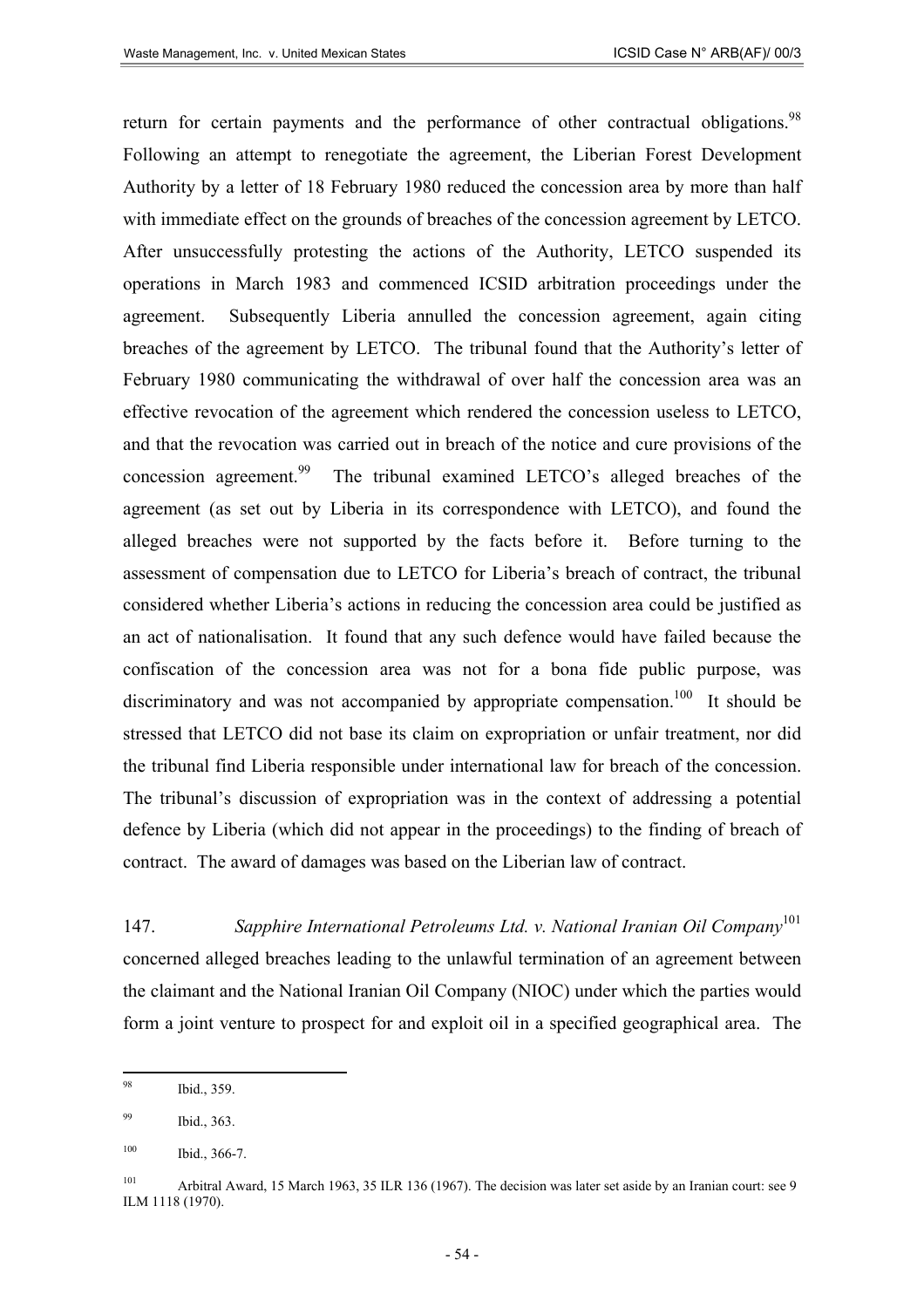relationship between the parties broke down after a only a few months. Sapphire repudiated the agreement on the grounds of NIOC's actions which, it concluded, showed that NIOC did not intend to perform its obligations under the agreement, and commenced arbitration proceedings. As in the *LETCO* case, the arbitration took place pursuant to an arbitration clause in the agreement between the parties. The arbitrator held that NIOC had breached the terms of the concession agreement in a manner which entitled Sapphire to terminate the contract and claim damages.<sup>[102](#page-54-0)</sup>

148. The Claimant argues that the "*Sapphire* decision exemplifies State responsibility for undermining the investor-to-government relations on which a long-term economic development agreement is based" and that "the decision holds a State responsible for such conduct even where neither the State nor any State organ terminates the agreement outright"[.103](#page-54-1) While the arbitrator in *Sapphire* discussed in some depth the relevance of the nature of the contract to his finding as to the substantive law applicable to the dispute, $104$  the award rests on a finding of breaches of contract by NIOC, a separate agency which was party to the contract and the defendant in the arbitration.

149. Thus both *LETCO* and *Sapphire* were awards for breach of contract, given by tribunals constituted under the arbitration provisions of those contracts. By contrast the present case concerns a claim that Mexico has breached Article 1110(1) by actions tantamount to expropriation. There is no suggestion that the contracts in the present case were "internationalized". They were contracts between Mexican persons or entities governed by Mexican law and including Mexican dispute settlement provisions. The Claimant relied on statements in the two decisions for the proposition that breach of contract can be characterised as an expropriation. But the two cases are of limited assistance: the statements to that effect, such as they are,  $105$  were not relevant to the awards of these tribunals.

<span id="page-54-0"></span><sup>102</sup> 35 ILR 136, 185.

<span id="page-54-1"></span><sup>103</sup> Memorial, para. 5.30.

<span id="page-54-2"></span><sup>&</sup>lt;sup>104</sup> 35 ILR 136, 170-6. Arbitrator Calvin found that the law of the contract was the rules of law "common to civilized nations" on the basis that the parties had not specified the applicable law in the contract, and the contract was fundamentally different from the ordinary commercial contract envisaged by the rules of private international law because of its long-term and quasi-international character.

<span id="page-54-3"></span><sup>105</sup> The term "expropriation" was not used by the arbitrator in *Sapphire*.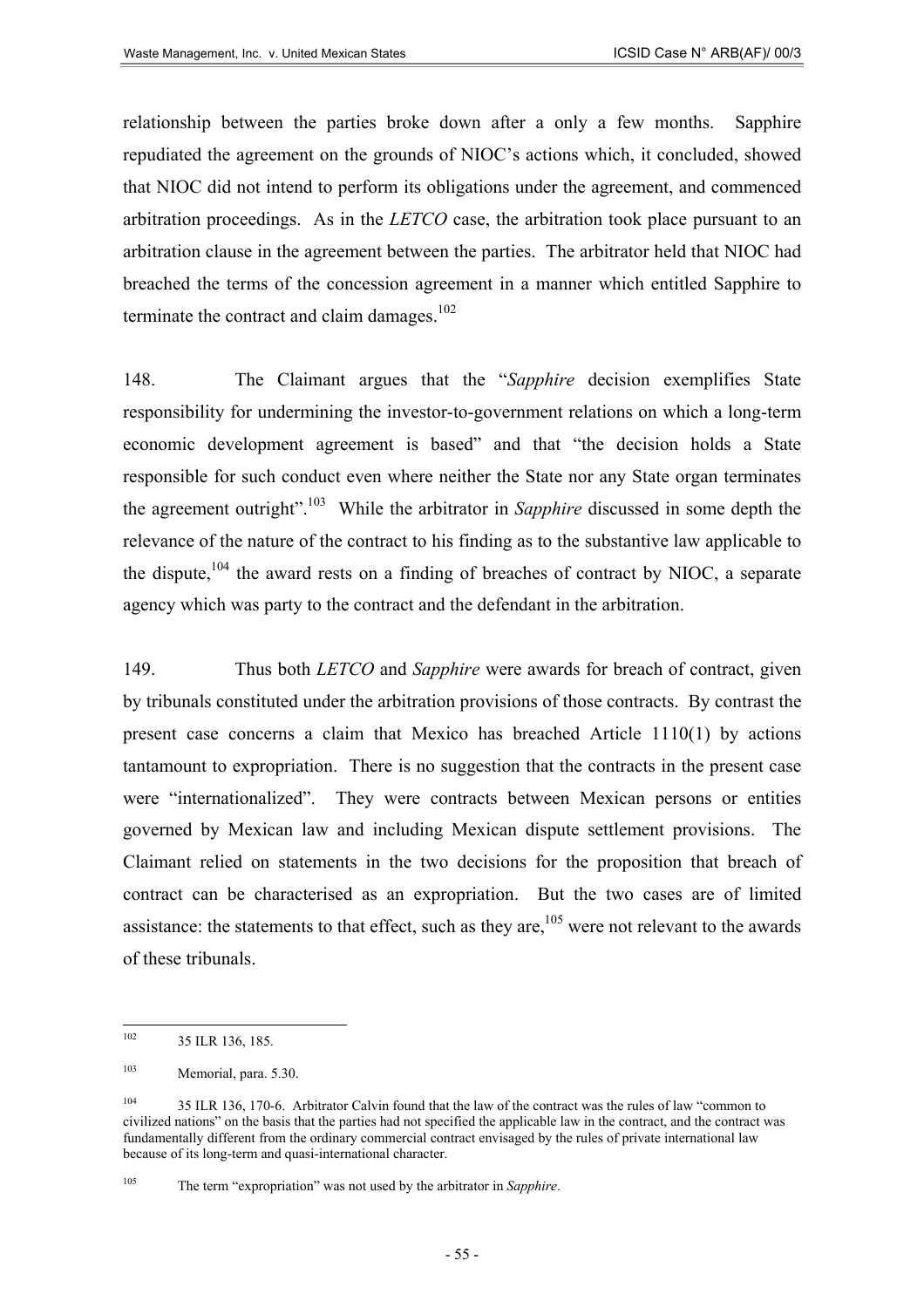150. Turning to NAFTA itself, the meaning of Article 1110 has been discussed in a series of decisions by NAFTA tribunals.

151. *Pope & Talbot Inc. v. Government of Canada* concerned an alleged regulatory expropriation in terms of the right of access to the United States market. The tribunal held that this right was protected by Article 1105 as part of the "business" in question, but that the Canadian measure was not sufficiently restrictive to amount to a "taking".<sup>[106](#page-55-0)</sup>

152. The *S.D. Myers* case was also concerned with the distinction between regulation and expropriation, and to that extent is not relevant here. The tribunal defined creeping expropriation as "a lasting removal of the ability of an owner to make use of its economic rights…".<sup>107</sup> The tribunal accepted that "in legal theory, rights other than property rights may be 'expropriated' and that international law makes it appropriate for tribunals to examine the purpose and effect of governmental measures".<sup>108</sup> The tribunal held that the temporary closure of the border to PCB transports could not be characterised as a measure tantamount to expropriation, rejecting what it characterised as an attempt by the claimant to use the word "tantamount" to extend the meaning of the word "expropriation" beyond the "customary scope of the term... under international law".<sup>109</sup> It noted that:

"The primary meaning of the word 'tantamount' given by the Oxford English Dictionary is 'equivalent'. Both words require a tribunal to look at the substance of what has occurred and not only at form..."<sup>[110](#page-55-4)</sup>

The tribunal considered that the drafters of the NAFTA intended the phrase "tantamount to expropriation" to cover the concept of "creeping expropriation".<sup>111</sup> Canada's actions were

<span id="page-55-0"></span><sup>106</sup> Interim Award of 26 June 2000, 122 ILR 293, 334-337.

<span id="page-55-1"></span><sup>107</sup> *S.D. Myers, Inc. v. Government of Canada*, Partial Award, 13 November 2000, para. 283, cited in Claimant's Reply, fn 184: see [http://www.dfait-maeci.gc.ca/tna-nac/disp/SDM\\_archive-en.asp](http://www.dfait-maeci.gc.ca/tna-nac/disp/SDM_archive-en.asp;). This was an arbitration conducted under the UNCITRAL Rules.

<span id="page-55-2"></span><sup>108</sup> Ibid., paras. 280-1.

<span id="page-55-3"></span><sup>109</sup> Ibid., para. 285.

<span id="page-55-4"></span><sup>110</sup> Ibid., paras. 285-6, citing *Pope & Talbot, Inc. v. Canada*, Interim Award, 26 June 2000, para. 104.

<span id="page-55-5"></span><sup>111</sup> *S.D. Myers*, para. 286.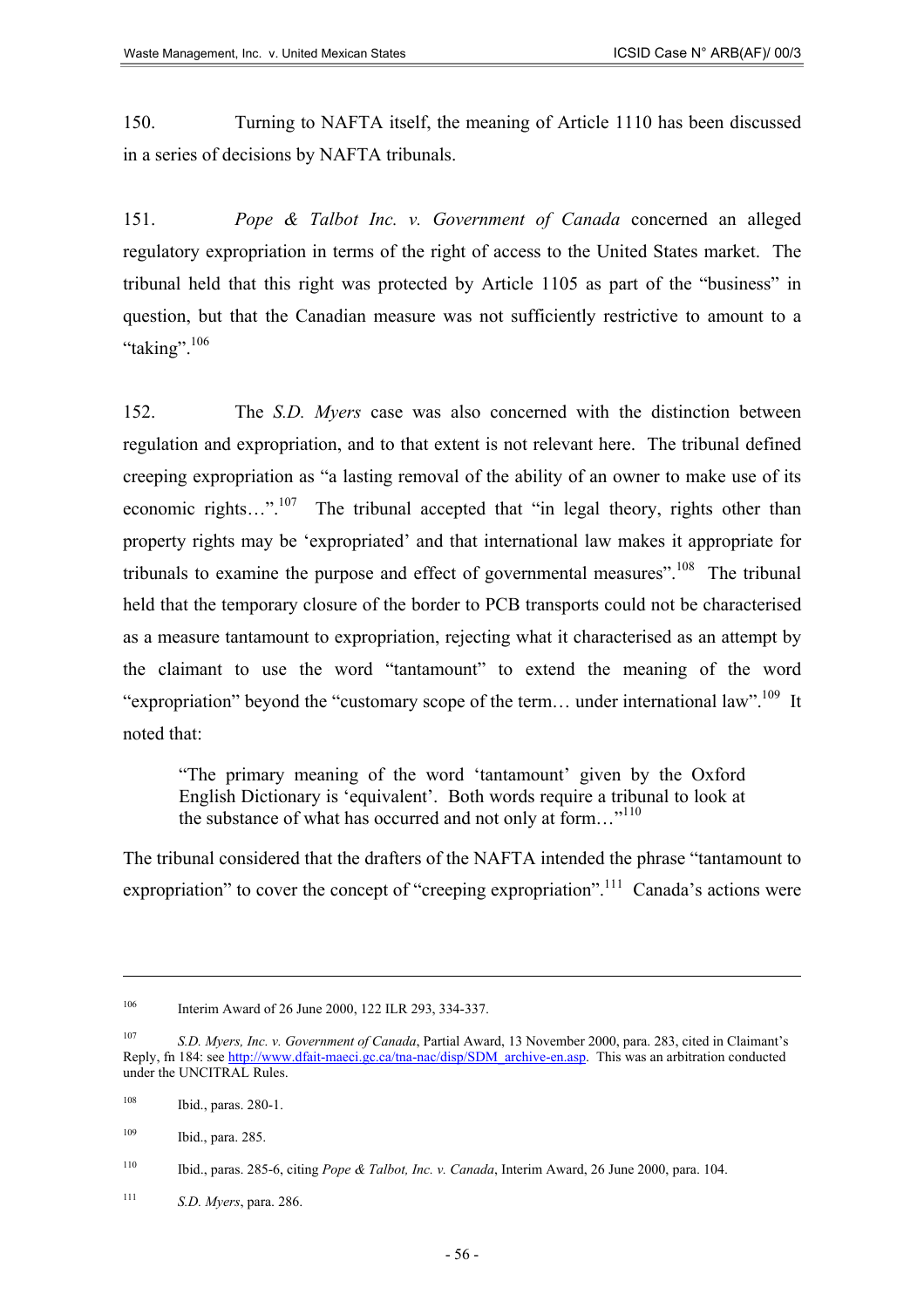not measures "tantamount to expropriation" because Canada realised no benefit from the measure and there was no evidence of a transfer of property or benefit directly to others.<sup>112</sup>

153. *Metalclad Corporation v. United Mexican States* was a claim arising from another municipal concession contract which met fierce local resistance.<sup>113</sup> The claimant alleged that Mexico, through the governments of the State of San Luis Potosi and municipality of Guadalcazar, had breached Articles 1105 and 1110 of the NAFTA by interference in the development and operation of a hazardous waste landfill. Summarising the scope of Article 1110, the tribunal said,

"expropriation under NAFTA includes not only open, deliberate and acknowledged takings of property, such as outright seizure or formal or obligatory transfer of title in favor of the host State, but also covert or incidental interference with the use of property which has the effect of depriving the owner, in whole or in significant part, of the use or reasonably-to-be-expected economic benefit of property even if not necessarily to the obvious benefit of the host State."<sup>[114](#page-56-2)</sup>

The tribunal held that Mexico, by tolerating and acquiescing in the actions of the municipal authorities which prevented the operation of the fully constructed landfill, notwithstanding the approval and endorsement of the federal authorities, was responsible for a measure tantamount to expropriation of Metalclad's investment in breach of Article 1110. Further, it held, the denial by the municipal authority of a construction permit on grounds which were not open to it and which contradicted earlier federal commitments,<sup>115</sup> and the absence of a timely, orderly and substantiated basis for the denial of the municipal permit amounted to an indirect expropriation.<sup>116</sup> The tribunal also considered that the Ecological Decree, setting aside the area as a reserve and thus preventing the land from being used as provided for in the agreement, was an act tantamount to expropriation and a further ground for finding a breach of Article  $1110^{117}$ 

<span id="page-56-0"></span><sup>112</sup> Ibid., para. 287.

<span id="page-56-1"></span><sup>113</sup> *Metalclad Corporation v. United Mexican States*, Award, 30 August 2000, 5 ICSID Reports 209.

<span id="page-56-2"></span><sup>114</sup> Ibid., 230 (para. 103).

<span id="page-56-3"></span><sup>115</sup> The tribunal found that under federal law the municipal authority had the power to issue or refuse construction permits on construction grounds only, and its denial of the permit on ecological grounds was *ultra vires*: ibid., 228 and 230 (paras. 92, 106).

<span id="page-56-4"></span> $116$  Ibid., 230 (paras. 106-7)

<span id="page-56-5"></span><sup>117</sup> Ibid., 231 (paras. 109, 111).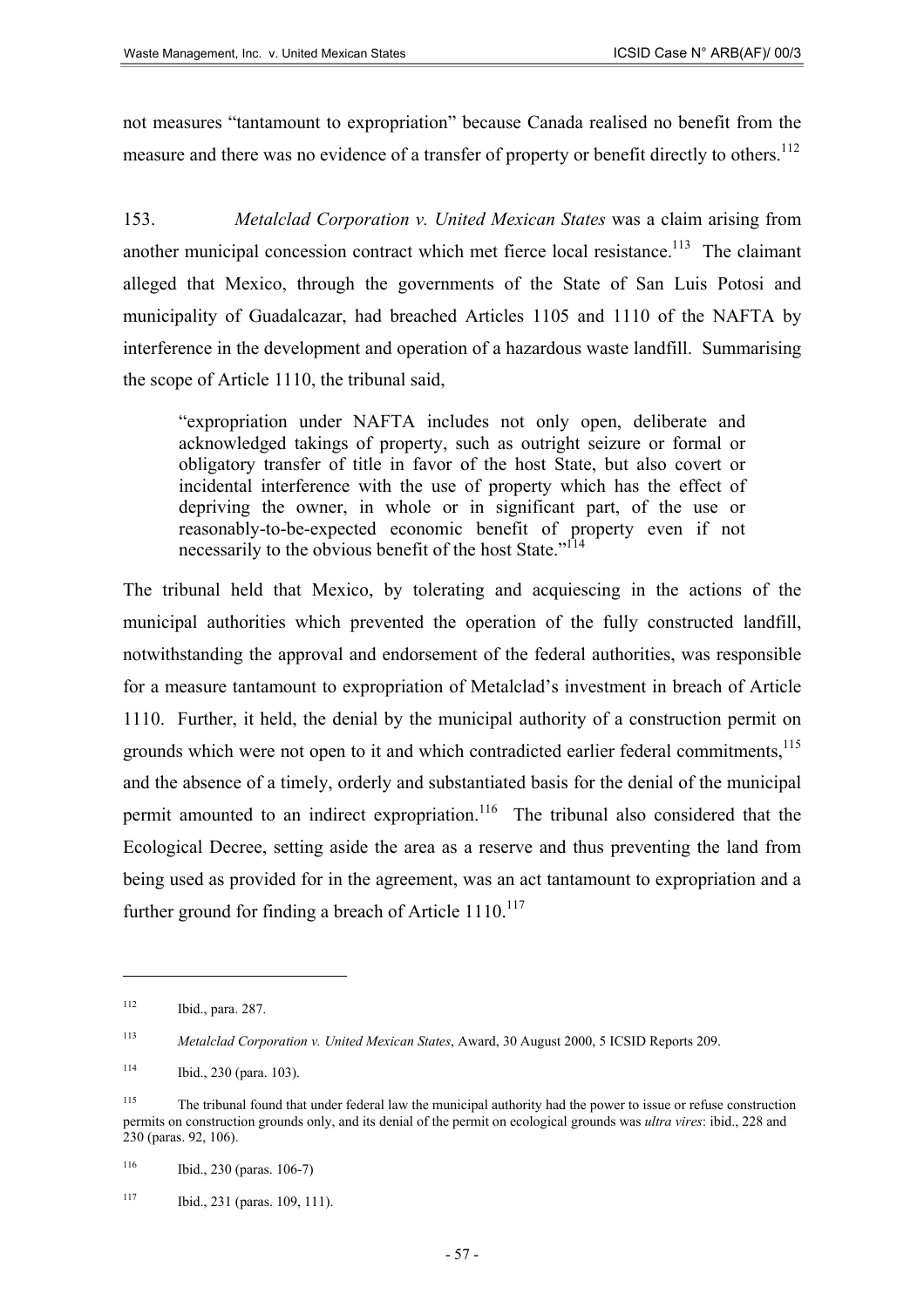154. Mexico sought judicial review of the *Metalclad* award in the Supreme Court of British Columbia on various grounds.<sup>118</sup> The Supreme Court upheld Mexico's argument that the tribunal's finding under Article 1105 was in excess of jurisdiction because the tribunal used NAFTA's transparency provisions (extraneous to Chapter 11) as a basis for the interpretation and application of Article  $1105$ <sup> $119$ </sup> As the tribunal had also based its Article 1110 finding of expropriation, at least in part, on Mexico's failure to act in a transparent manner, this finding was also outside the scope of the submission to arbitration.<sup>120</sup> However, the Supreme Court found that the tribunal's decision that the Ecological Decree was an expropriation was within jurisdiction and not patently unreasonable and that there were no grounds to set it aside.<sup>121</sup> Tysoe J. commented that the tribunal's definition of expropriation for the purposes of Article 1110 was "extremely broad", but held that this was not a reviewable issue under the relevant Canadian legislation. $122$ 

155. In the present case, for reasons that will appear, the Tribunal does not need to reach final conclusions on the meaning of the phrase "measures tantamount to… expropriation" in Article 1110. Each case has to be looked at it in light of the factual situation and the basis for the measures in question. There is no issue in the present case of "regulatory taking"; rather the question is whether the combined conduct of Mexican public entities had an effect equivalent to the taking of the enterprise, in whole or substantial part. In considering this question it is necessary to distinguish between the measures affecting Acaverde as a whole and those concerning particular contractual rights under the Concession Agreement.

 $\overline{a}$ 

<span id="page-57-4"></span> $122$  Ibid., 259 (para. 99)

<span id="page-57-0"></span><sup>118</sup> *United Mexican States v. Metalclad Corporation*, decision of 2 May 2001, 2001 BCSC 664, 5 ICSID Reports

<sup>236.</sup> 

<span id="page-57-1"></span><sup>119</sup> Ibid., 5 ICSID Reports 236, 253 (para. 66).

<span id="page-57-2"></span><sup>120</sup> Ibid., 255 (paras. 78-9).

<span id="page-57-3"></span> $121$  Ibid., 259-60 (paras. 100, 105).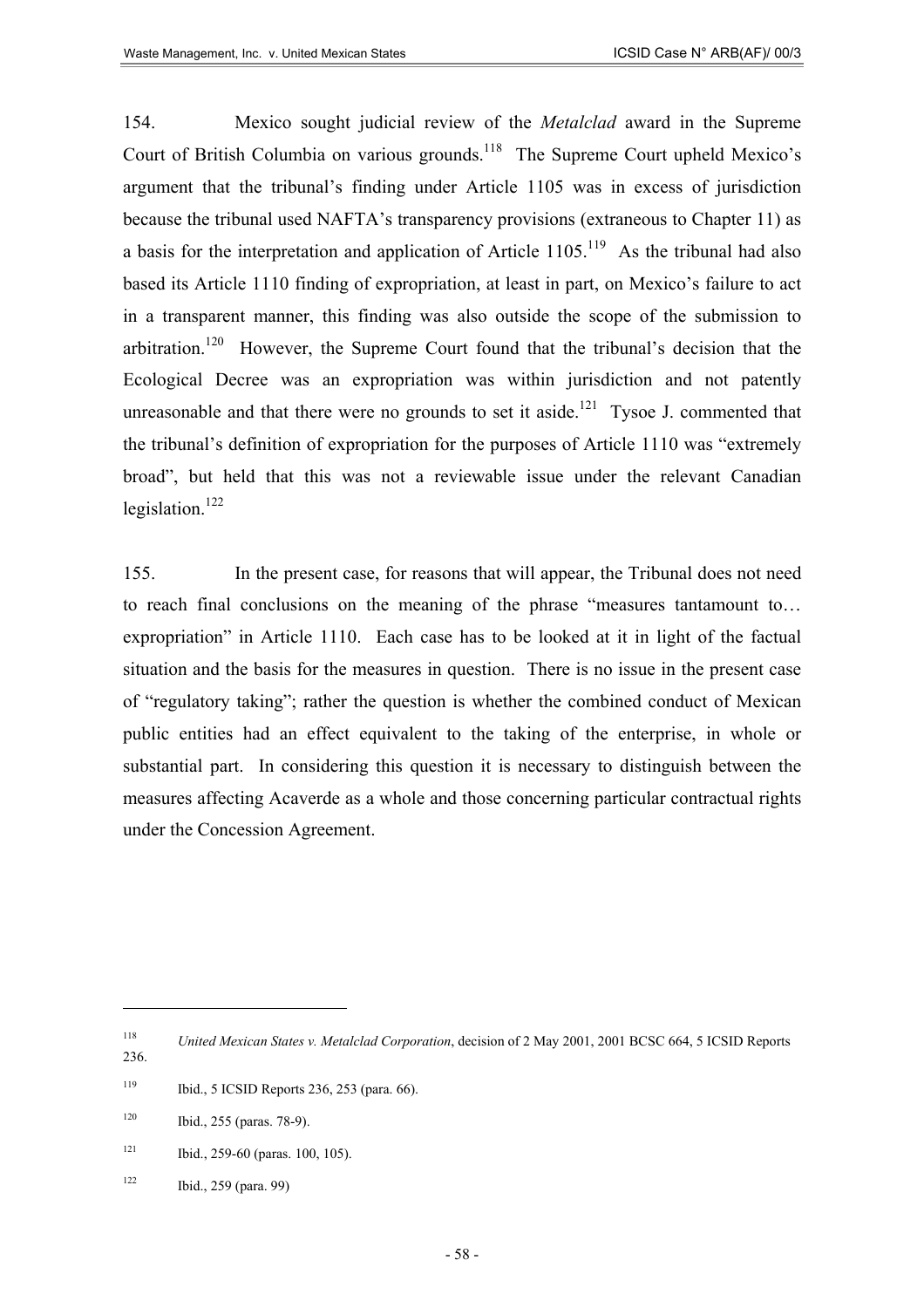#### *(ii) The Article 1110 standard applied to the enterprise*

156. Turning to the impact of the Mexican measures on Acaverde as a whole, the first point is that in the present case there was at no stage any expropriation of physical assets. The assets of Acaverde were sold off in an apparently orderly way at about the time it withdrew from operations under the Concession Agreement.<sup>[123](#page-58-0)</sup>

157. Nor was there any direct or indirect expropriation of the enterprise, Acaverde, as such. As the Tribunal has already held, the reason Waste Management withdrew from Acapulco was not because the enterprise had been seized, or because its activity as a whole had been blocked, for example by the seizure of key items of its property, but because—as a result of contractual defaults, changes of circumstances and the fragility of the underlying business plan—the operation was persistently uneconomic.

158. Thus for present purposes the question is whether there was any conduct tantamount to an expropriation which might trigger NAFTA Article 1110. The Claimant contends that the City's refusal to pay on approved invoices and Banobras' refusal to make payments under the Line of Credit Agreement were confiscatory in effect, and that Acaverde's rights under the concession were rendered valueless by the combination of (a) the City's failure to enforce the exclusivity provisions of the Concession, (b) its frustrating the construction, building and operation of the landfill, and (c) its campaign of obstruction (in cahoots with Guerrero and Banobras) in the face of Acaverde's attempts to resolve the dispute. In short the Claimant argues that these actions and refusals to acts by the City, Guerrero and Banobras taken together resulted in a "creeping" expropriation of the Claimant's investment, in breach of Article 1110.<sup>[124](#page-58-1)</sup>

159. In answering this question it is not necessary for the present Tribunal to resolve the differences in interpretation which arose in the *Metalclad* case as between the NAFTA tribunal and the British Columbia Supreme Court.<sup>125</sup> Leaving aside any question of the breadth of the definition of expropriation given by the *Metalclad* tribunal (at least when considered in isolation from the facts of that case), the present Tribunal does not

<span id="page-58-0"></span> $123$ Mr. Rodney Proto, transcript, 7 April 2003, 194.

<span id="page-58-1"></span><sup>124</sup> Memorial, para. 5.8; Reply, para. 4.23.

<span id="page-58-2"></span><sup>&</sup>lt;sup>125</sup> See paragraphs 153-154 above.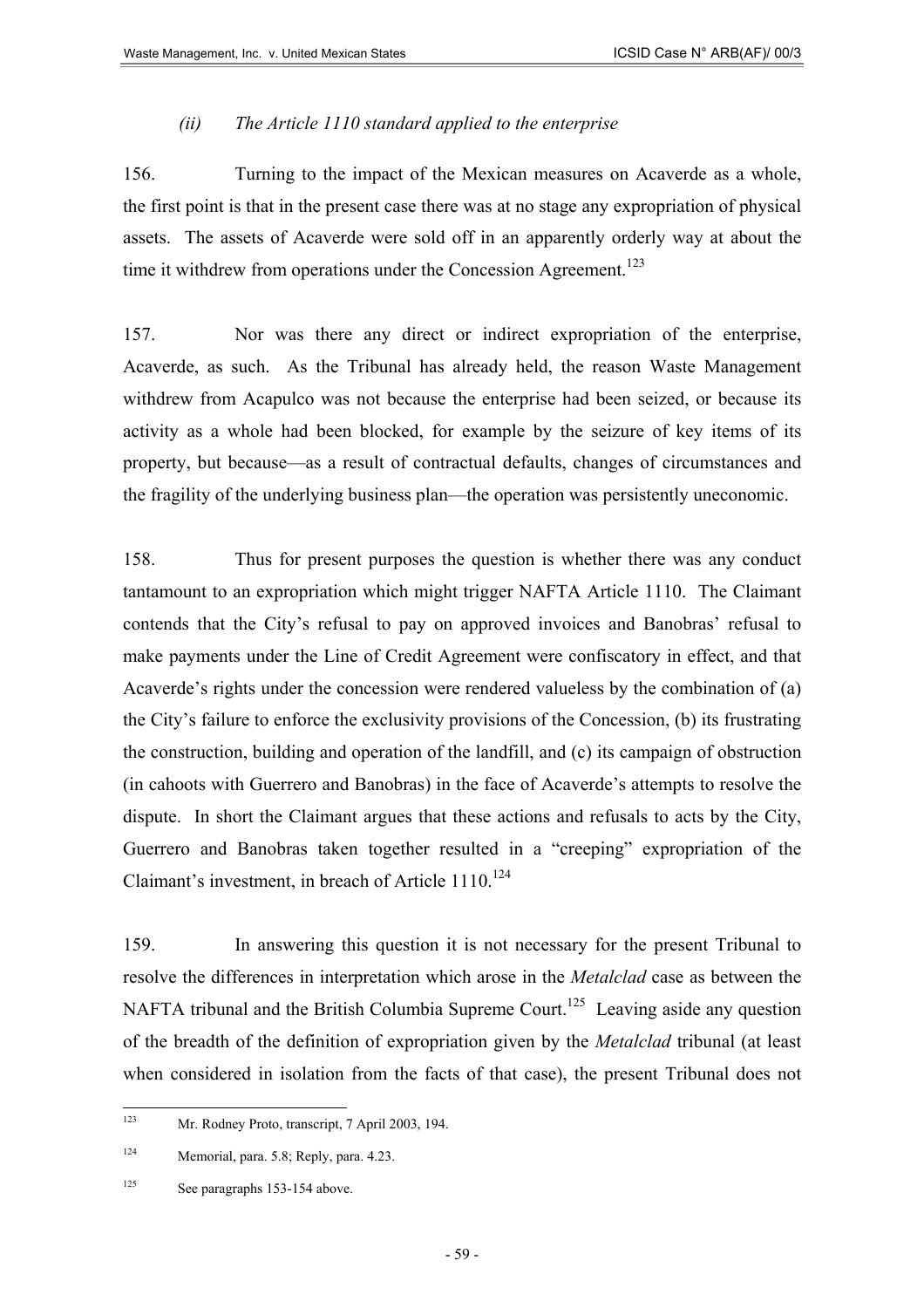regard the conduct of Mexico in the present case as tantamount to expropriation of the enterprise as such, within the meaning attributed to that term in *Metalclad*. Acaverde at all times had the control and use of its property. It was able to service its customers and earn collection fees from them. It is true that the City failed to make available the promised land for the disposal site—but a failure by a State to provide its own land to an enterprise for some purpose is not converted into an expropriation of the enterprise just because the failure involves a breach of contract. It is also true that the City's breaches (not remedied by Guerrero and remedied only to a limited extent by Banobras) had the effect of depriving Acaverde of "the reasonably-to-be-expected economic benefit" of the project so far as the monthly fees due from the City were concerned. But that will be true of any serious breach of contract: the loss of benefits or expectations is not a sufficient criterion for an expropriation, even if it is a necessary one.

160. In the Tribunal's view, an enterprise is not expropriated just because its debts are not paid or other contractual obligations towards it are breached. There was no outright repudiation of the transaction in the present case, and if the City entered into the Concession Agreement on the basis of an over-optimistic assessment of the possibilities, so did Acaverde. It is not the function of Article 1110 to compensate for failed business ventures, absent arbitrary intervention by the State amounting to a virtual taking or sterilising of the enterprise.

161. The nearest the Claimant came to showing an outright repudiation of the enterprise by Mexico was the Mayor's statement, shortly after the Concession Agreement came into force, to the effect that "the obligation to contract Acaverde's services will be eliminated in order to remove what was previously interpreted as an imposition".<sup>126</sup> This of course related only to one aspect of the concession arrangements, although an important aspect. But even if a unilateral and unjustified change in the exclusivity obligation could have amounted to an expropriation, no legislative change was in fact made. The Claimant argued that this statement "effectively repealed the law" but the Tribunal does not agree. The Mayor was not purporting to exercise legislative authority or unilaterally to vary the contract. He was not intervening by taking some extra-legal action, as the Mayor of Palermo did when he intervened in the *ELSI* case. He was saying what ought to be done,

<span id="page-59-0"></span><sup>126</sup> See paragraph 56 above for the statement and its context.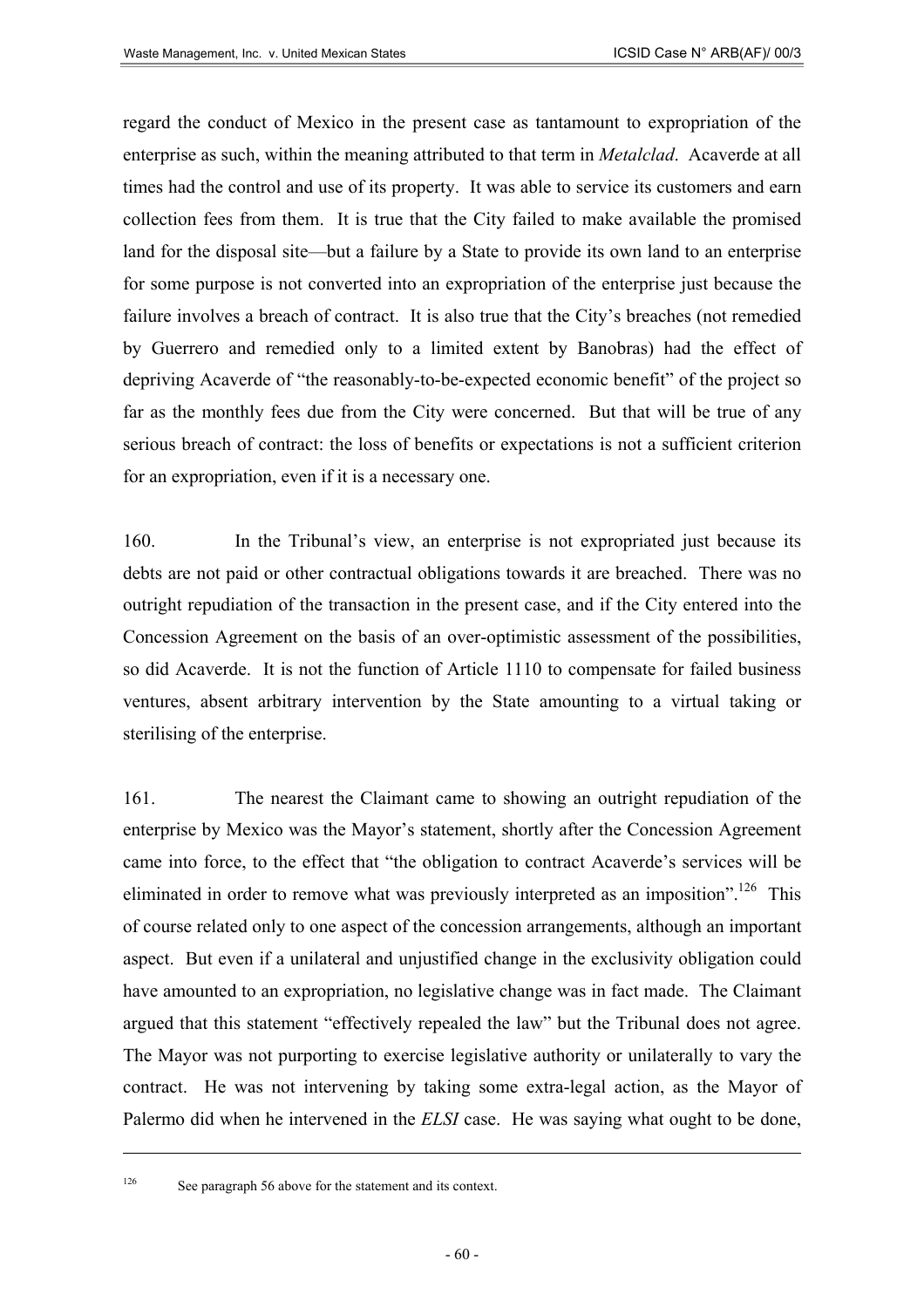in his view, to allay public concerns, concerns which did in fact exist at the time. Individual statements of this kind made by local political figures in the heat of public debate may or may not be wise or appropriate, but they are not tantamount to expropriation unless they are acted on in such a way as to negate the rights concerned without any remedy. In fact no action was taken of the kind threatened at the time or later. Even if it had been taken, the Claimant had remedies available to it, under the Concession Agreement and otherwise.

162. For these reasons the Tribunal does not accept that there was an expropriation of Acaverde in this case, or any measure tantamount to the expropriation of Acaverde as an enterprise.

# *(iii) Was there conduct tantamount to an expropriation of Acaverde's contractual rights?*

163. This conclusion does not however exhaust the Claimant's case, for the reasons given in paragraph 141 above. Even if the enterprise of Acaverde was not subjected to conduct in breach of Article 1110 when considered as a whole, it is arguable that the persistent refusal or inability of the City to pay sums due under the Concession Agreement involved an expropriation, or at least measures tantamount to an expropriation, of the sums due. As another NAFTA tribunal confirmed in the *Mondev* case, "the protection afforded by the prohibition against expropriation or equivalent treatment in Article 1110 can extend to intangible property interests".<sup>127</sup> The Claimant alleged that the City's failure to pay, persisted in over many months, was a virtual expropriation of its contractual rights amounting to a breach of Article 1110.

164. This issue was raised but not resolved in the *Azinian* case.<sup>128</sup> There the claimants argued that the fundamental non-performance by the city council of a waste management contract with its Mexican subsidiary was a violation of Article 1110, relying on a "wealth of authority treating the repudiation of concession agreements as an

<span id="page-60-0"></span><sup>127</sup> *Mondev International Limited v. United States of America*, Award of 11 October 2002, 6 ICSID Reports 192, 216 (para. 98).

<span id="page-60-1"></span><sup>128</sup> *Azinian, Davitian & Baca v. United Mexican States,* Award of 1 November 1998, 5 ICSID Reports 269.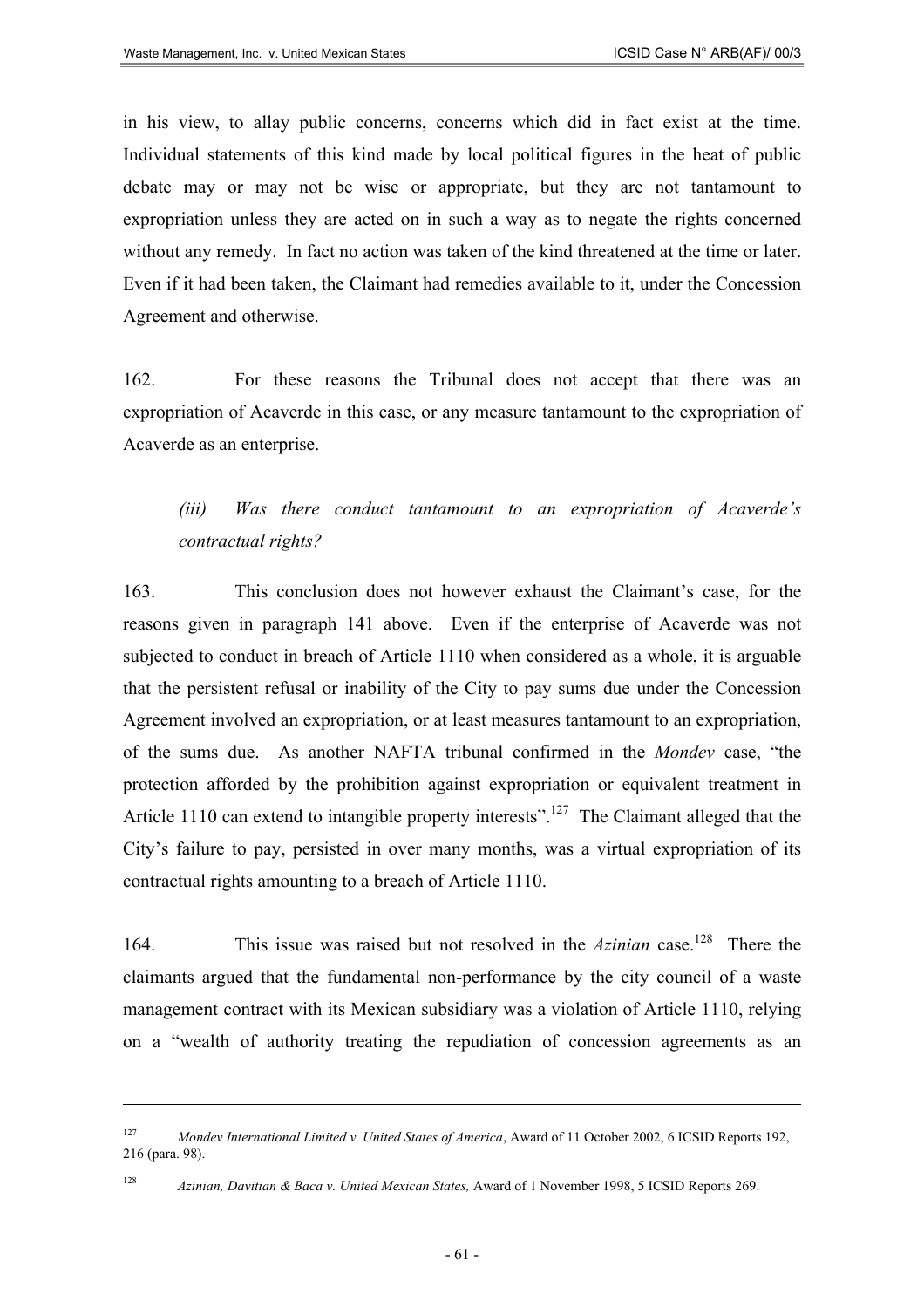expropriation of contractual rights".<sup>129</sup> The tribunal, having emphasised that proof of a breach of contract did not equate to a breach of NAFTA Chapter 11, responded to this argument in the following terms:

"Labelling is… no substitute for analysis. The words 'confiscatory,' 'destroy contractual rights as an asset,' or 'repudiation' may serve as a way to describe breaches which are to be treated as extraordinary, and therefore as acts of expropriation, but they certainly do not indicate on what basis the critical distinction between expropriation and an ordinary breach of contract is to be made. The egregiousness of any breach is in the eye of the beholder—and that is not satisfactory for present purposes."<sup>[130](#page-61-1)</sup>

The Tribunal noted however that the repudiation by the council in that case took the form of the actual rescission of the contract for cause, which cause was upheld by the Mexican courts in proceedings not alleged to involve a denial of justice. In the absence of a denial of justice, the Mexican contract had no further existence as a source of rights.<sup>131</sup> That being so, the issue of breach of contract as conduct tantamount to expropriation did not arise: it was "unnecessary to consider issues relating to performance of the Concession Contract".<sup>[132](#page-61-3)</sup>

165. In the present case, by contrast, the City at no stage purported to invalidate or terminate the Concession Agreement. As the Tribunal has held, it did attempt to perform its obligations in a number of respects. At the same time it is undeniable (and the Respondent hardly sought to deny) that the City was in breach of the Agreement for much of its duration, especially as concerns its failure to pay the monthly fee due. Thus the present case does raise the question whether a persistent and serious breach of a contract by a State organ can constitute expropriation of the right in question, or at least conduct tantamount to expropriation of that right, for the purposes of Article 1110.

<span id="page-61-0"></span> $120$ Ibid., 288 (para. 89).

<span id="page-61-1"></span><sup>130</sup> Ibid., 288 (para. 90).

<span id="page-61-2"></span><sup>&</sup>lt;sup>131</sup> The tribunal stressed that the claimants' failure to plead denial of justice in respect of the decisions of the Mexican courts was fatal: "if there is no complaint against a determination by a competent court that a contract governed by Mexican law was invalid under Mexican law, there is by definition no contract to be expropriated": ibid., 290 (para. 100).

<span id="page-61-3"></span> $132$  Ibid.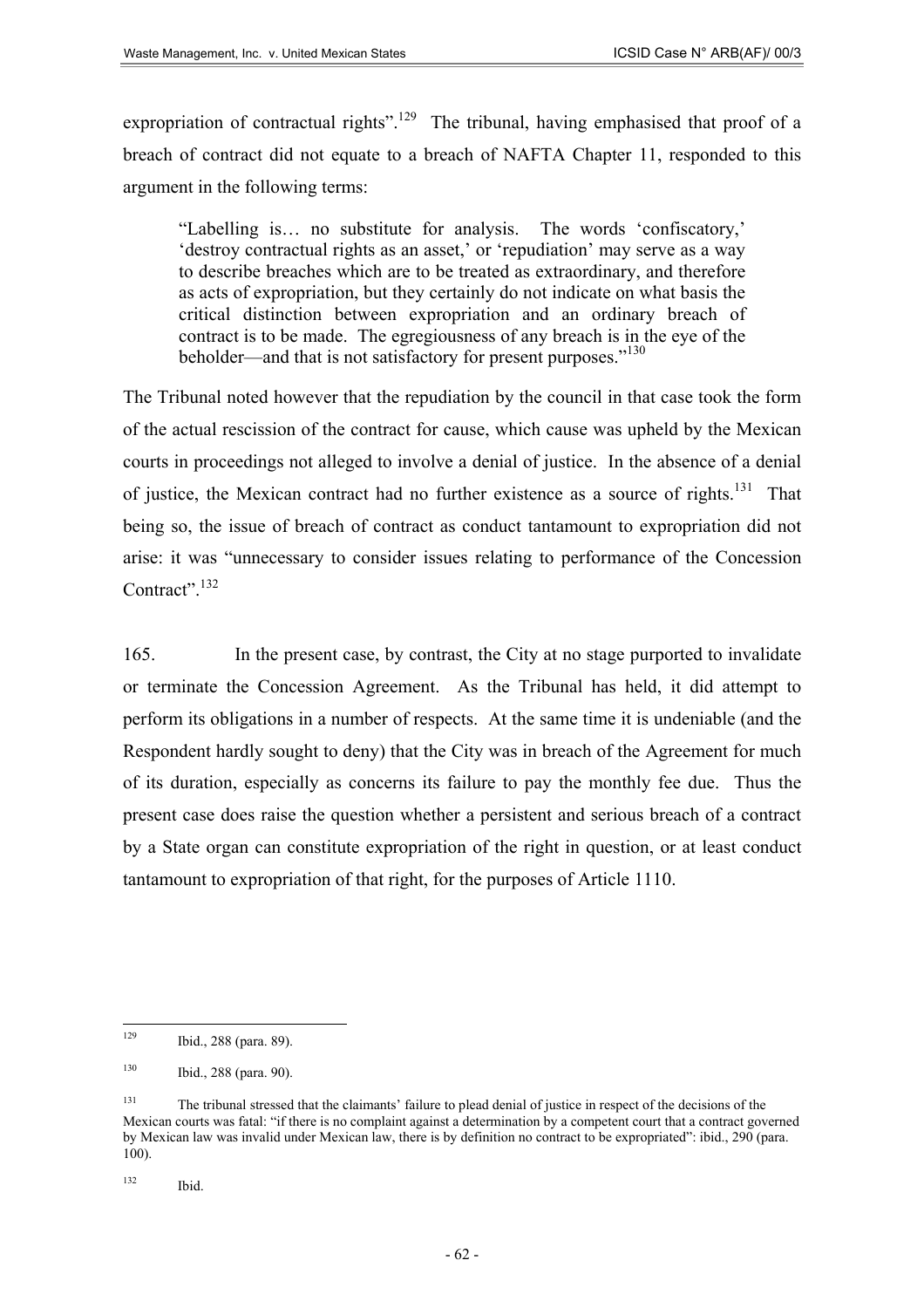166. The Claimant relied on several earlier cases as authority for the proposition that contractual non-performance, and in particular the refusal to pay a debt, can constitute an expropriation.

167. *George W. Cook v. United Mexican States*[133 w](#page-62-0)as a decision of the United States-Mexican Claims Commission established under the Convention of 8 September 1923.[134](#page-62-1) This was a claim for postal money orders issued in 1913 and 1914 which were not paid by the Mexican postal authorities on presentation. The Commission found for the claimant, dismissing Mexico's submission that the action was time-barred because the right to collect on money orders expired two years after issue. Cook had presented the orders for payment within the two year period, the authorities had refused to pay them, contrary to the governing provisions of Mexican law, and now Mexico could not rely on its own default as a defence to the claim. Commissioner Nielsen, in a statement with which the other two commissioners concurred, said that: "[b]y the failure of the Mexican authorities to pay the money orders in question in conformity with the existing Mexican law when payment was due… Cook was wrongfully deprived at the time of property in the amount [of the postal orders]." $135$  It may be noted that the Commission had jurisdiction over the whole class of claims by nationals of one State against the Government of the other State, to be decided "in accordance with the principles of international law, justice and equity". According to Article V of the Convention:

"The High Contracting Parties, being desirous of effecting an equitable settlement of the claims of their respective citizens, thereby affording them just and adequate compensation for their losses or damages, agree that no claim shall be disallowed or rejected by the Commission by the application of the general principle of international law that the legal remedies must be exhausted as a condition precedent to the validity or allowance of any claim"

Thus the Commission's jurisdiction was not dependent upon the qualification of the conduct as expropriatory; nonetheless the Commission did characterise it in those terms.

<span id="page-62-0"></span><sup>133</sup> <sup>133</sup> *George W. Cook v. United Mexican States*, Opinion of 3 June 1927, 22 *AJIL* 189. See also A.H. Feller, *The Mexican Claims Commissions 1923-1934* (New York, Macmillan, 1935) 179-80.

<span id="page-62-1"></span><sup>134</sup> *United States Treaty Series*, No. 678; 118 *British & Foreign State Papers*1103.

<span id="page-62-2"></span><sup>135 22</sup> *AJIL* 189, 191.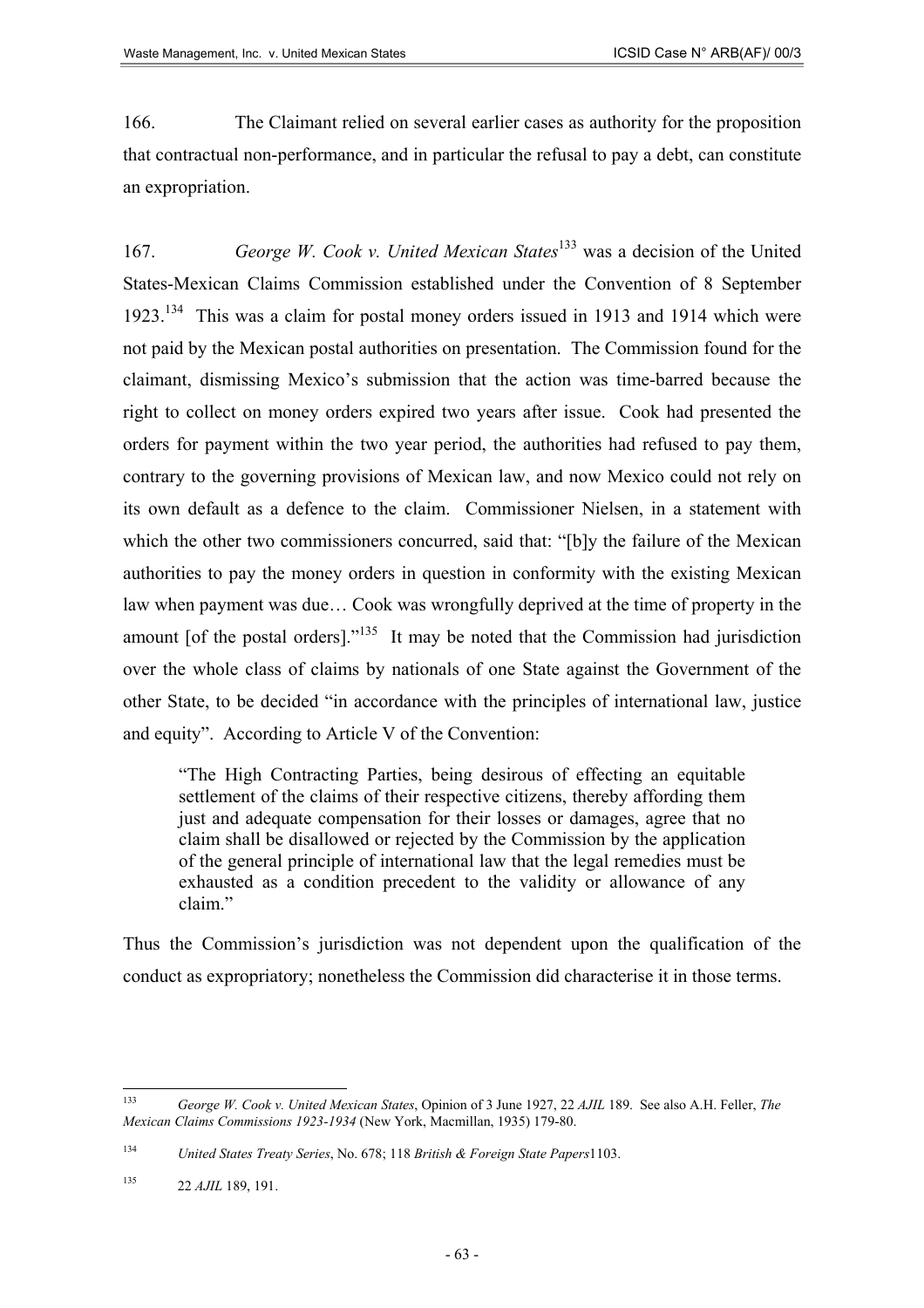168. In the Tribunal's view, the outright refusal by a State to honour a money order or similar instrument payable under its own law may well constitute either an actual expropriation or at least a measure tantamount to an expropriation of the value of the order. There was no suggestion that Cook as the beneficiary of the money order was not entitled to be paid. Like other instruments of similar character the money order was not just an ordinary contract; it was an instrument representing a certain value which the State was *ex facie* committed to pay under its own law.

169. The *Cook* case was, however, relied on in *Singer Sewing Machine Co. v. The Republic of Turkey*<sup>136</sup> for the broader proposition that a government's failure to pay a debt due under a contract is an expropriation of the amount owed—and correspondingly the *Singer* case was relied on by the Claimant before this Tribunal. In that case the American-Turkish Claims Committee held that the Turkish Government's failure to pay for sewing machines it had agreed to purchase could be viewed as either a confiscation of the purchase price of the commodities or the destruction or confiscation of property rights in a contract. According to Neilsen's report, the Committee stated that:

"It cannot be said that the law of nations embraces any 'Law of Contracts' such as is found in the domestic jurisprudence of nations. International law does not prescribe rules relative to the forms and legal effect of contracts, but that law may be considered to be concerned with the action authorities of a government may take with respect to contractual rights. It is believed that in the ultimate determination of responsibility under international law, application can properly be given to principles of law with respect to confiscation, and that the confiscation of the property of an alien is violative of international law. If a government agrees to pay money for commodities and fails to make payment, the view may be taken that the purchase price of the commodities has been confiscated, or that the commodities have been confiscated, or that property rights in a contract have been destroyed or confiscated."<sup>[137](#page-63-1)</sup>

170. The United States-Turkish Exchange of Notes of 24 December 1923, pursuant to which the decision was made, was not limited to claims for expropriation, or indeed to claims for breaches of international law in any sense. The Exchange of Notes provided only that the Committee…

<span id="page-63-0"></span><sup>136</sup> <sup>136</sup> Reported in F.K. Neilsen, ed., *The American-Turkish Claims Settlement Commission. Opinions and Report* (Washington, Government Printing Office, 1937), 490, cited in Claimant's Memorial, paras. 5.46-5.47.

<span id="page-63-1"></span><sup>137</sup> Nielsen, 491.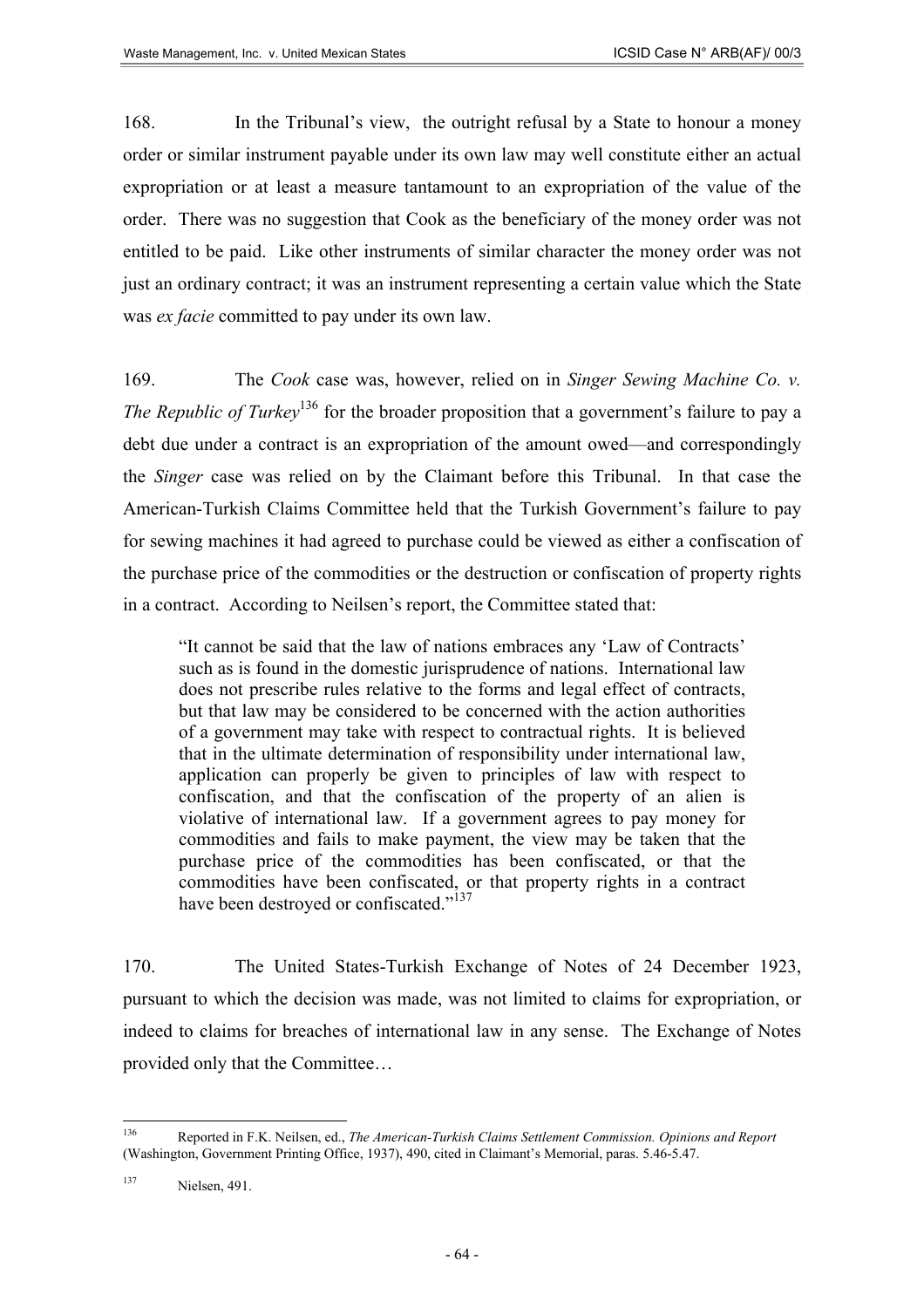"will proceed, with a view to determining the solutions which should be given them, to the examination of the claims presented by either Government within a period of six months from its constitution. The dossiers of the claims must contain the documents establishing the nature, the origin, and the justification of each claim."<sup>[138](#page-64-0)</sup>

Thus the Committee's dictum quoted above was not necessary for the purposes of its decision. Moreover it was, in the present Tribunal's view, far too wide. Taken literally that dictum would appear to eliminate the distinction between breach of contract and breach of treaty entirely.

171. Subsequent authorities have sought to make a distinction between mere failure or refusal to comply with a contract, on the one hand, and conduct which crosses the threshold of taking or expropriation, on the other hand. The Tribunal is sympathetic to the view expressed in *Azinian* that such a distinction is not adequately made by the addition of adjectives ("egregious", "gross", "flagrant" or whatever).<sup>139</sup> But *some* distinction must be made: if certain cases of contractual non-performance may amount to expropriation, it must be possible to say, in principle, which ones, otherwise the distinction between contractual and treaty claims disappears.

172. On analysis it appears that the cases fall into a number of groups. First and perhaps best known are the cases where a whole enterprise is terminated or frustrated because its functioning is simply halted by decree or executive act, usually accompanied by other conduct.<sup>140</sup> This was so in many of the oil cases;<sup>141</sup> and in many cases before the Iran-United States Claims Tribunal.<sup>142</sup>

173. Secondly, there are cases where there has been an acknowledged taking of property, and associated contractual rights are affected in consequence. In such cases the bundle of rights requiring to be compensated includes all the associated contractual and

<span id="page-64-0"></span><sup>138</sup> <sup>138</sup> Text in CI Bevans, *Treaties and other International Agreements of the United States of America 1776-1949* (1974) vol. 11, 1105.

<span id="page-64-1"></span><sup>&</sup>lt;sup>139</sup> See above, para. 164.

<span id="page-64-2"></span><sup>&</sup>lt;sup>140</sup> Thus in the *Rudloff* case, the council unilaterally terminated the contract and destroyed the building the Claimant was constructing on the land in question: (1905) 9 RIAA 255, 259.

<span id="page-64-3"></span><sup>141</sup> E.g., *Libyan American Oil Company v. Government of the Libyan Arab Republic*, (1977) 62 ILR 141, 189-90. See also *Revere Copper & Brass, Inc. v. Overseas Private Investment Corporation* (1978) 56 ILR 258.

<span id="page-64-4"></span><sup>142</sup> See the cases reviewed by GH Aldrich, *The Jurisprudence of the Iran-United States Claims Tribunal* (Oxford, Clarendon Press, 1996) ch. 5.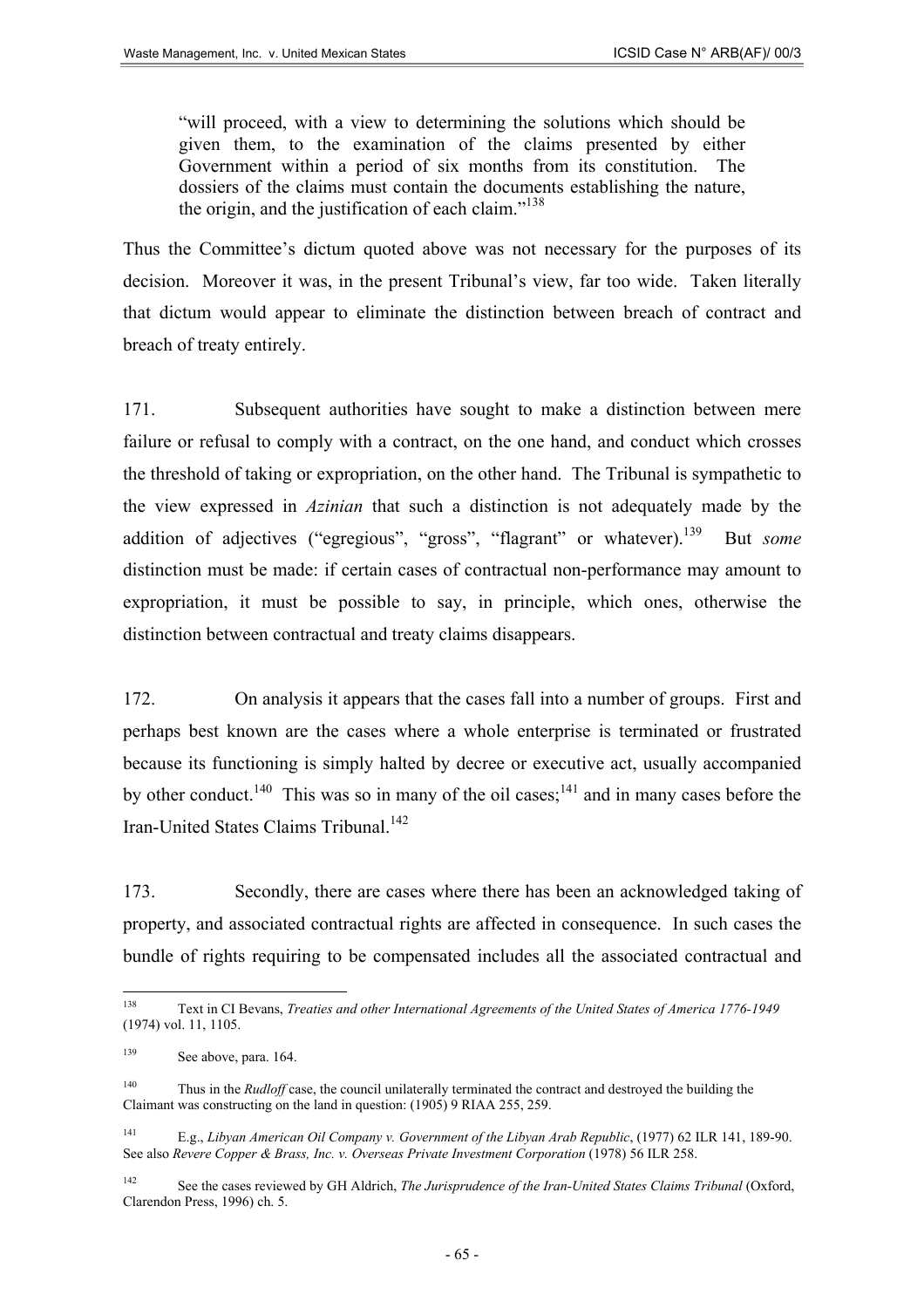other incorporeal rights,<sup>143</sup> unless these are severable and retain their value in the hands of the claimant notwithstanding the seizure of the related property.

174. Thirdly, there is the much smaller group of cases where the only right affected is incorporeal; these come closest to the present claim of contractual nonperformance. *Cook* was such a case, and (if it is properly classified as an instance of expropriation, which is doubtful) so was *Singer Sewing Machine Co. v. The Republic of Turkey*. In such cases, simply to assert that "property rights are created under and by virtue of a contract" is not sufficient.<sup>144</sup> The mere non-performance of a contractual obligation is not to be equated with a taking of property, nor (unless accompanied by other elements) is it tantamount to expropriation. Any private party can fail to perform its contracts, whereas nationalization and expropriation are inherently governmental acts, as is envisaged by the use of the term "measure" in Article 1110(1). It is true that, having regard to the inclusive definition of "measure",<sup>145</sup> one could envisage conduct tantamount to an expropriation which consisted of acts and omissions not specifically or exclusively governmental. All the same, the normal response by an investor faced with a breach of contract by its governmental counter-party (the breach not taking the form of an exercise of governmental prerogative, such as a legislative decree) is to sue in the appropriate court to remedy the breach. It is only where such access is legally or practically foreclosed that the breach could amount to an definitive denial of the right (i.e., the effective taking of the chose in action) and the protection of Article 1110 be called into play.

175. The Tribunal concludes that it is one thing to expropriate a right under a contract and another to fail to comply with the contract. Non-compliance by a government with contractual obligations is not the same thing as, or equivalent or tantamount to, an expropriation. In the present case the Claimant did not lose its contractual rights, which it was free to pursue before the contractually chosen forum. The law of breach of contract is not secreted in the interstices of Article 1110 of NAFTA. Rather it is necessary to show

<span id="page-65-0"></span><sup>143</sup> See, e.g., *Starrett Housing Corporation v. Government of the Islamic Republic of Iran* (1987) 16 Iran-US CTR 112, 230-1 (paras. 361-2).

<span id="page-65-1"></span><sup>144</sup> See *Shufeldt Claim*, (1930) 2 RIAA 1083, 1097. This was a case of legislative invalidation of a concession agreement 6 years after its inception.

<span id="page-65-2"></span><sup>145</sup> Article 201 defines "measure" as including "any law, regulation, procedure, requirement or practice".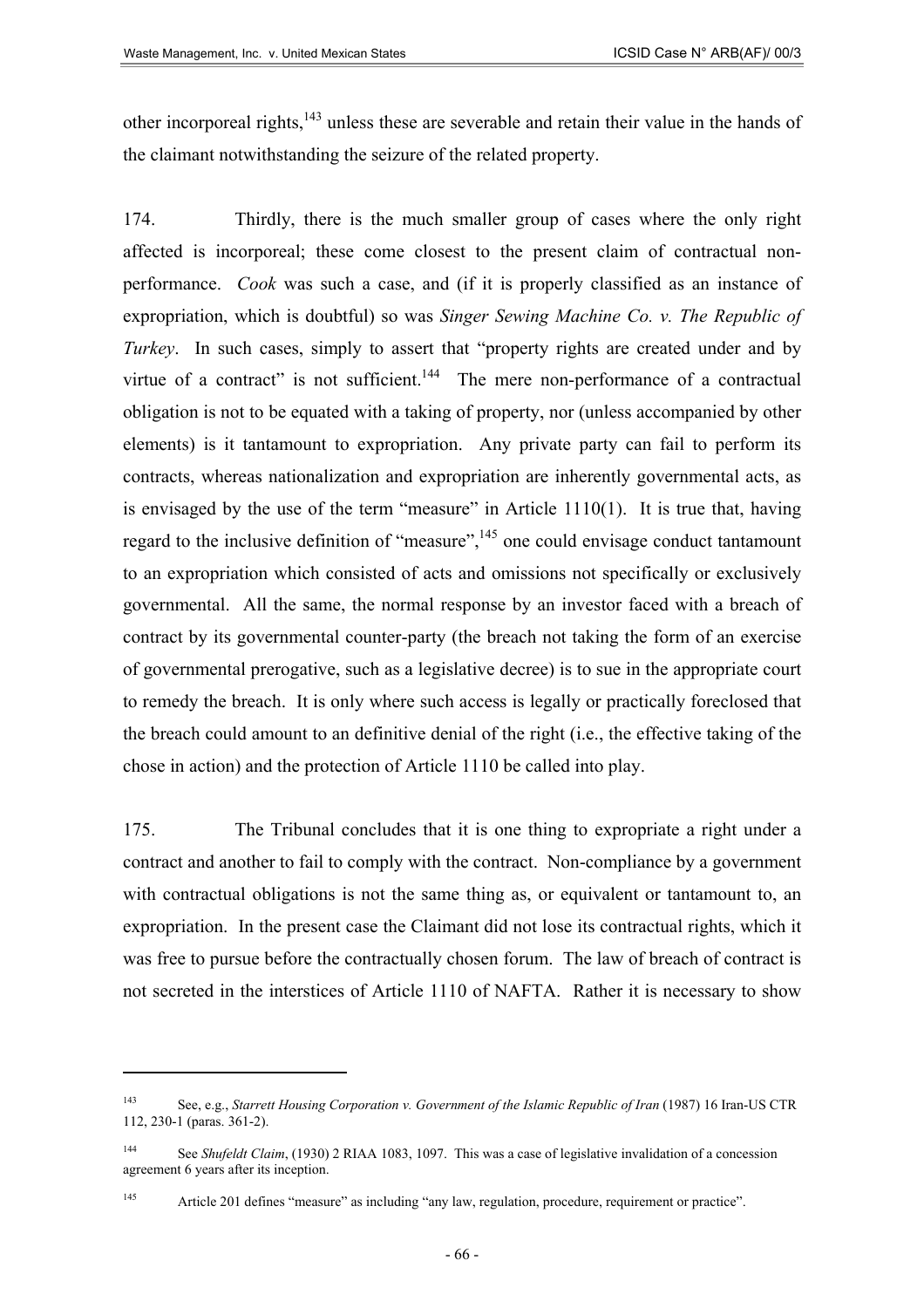an effective repudiation of the right, unredressed by any remedies available to the Claimant, which has the effect of preventing its exercise entirely or to a substantial extent.

176. In the present case, in the Tribunal's view, this has not been shown. The question here is not one of final refusal to pay (combined with effective obstruction and denial of legal remedies); it is one of neglect and failure at the contractual level in the context of a marginal enterprise. That does not pass the test for an expropriatory taking of contractual rights as it emerges from the decisions analysed above.

#### *(iv) Conclusion as to Article 1110*

177. In the Tribunal's view, it is not the function of the international law of expropriation as reflected in Article 1110 to eliminate the normal commercial risks of a foreign investor,  $146$  or to place on Mexico the burden of compensating for the failure of a business plan which was, in the circumstances, founded on too narrow a client base and dependent for its success on unsustainable assumptions about customer uptake and contractual performance. A failing enterprise is not expropriated just because debts are not paid or other contractual obligations are not fulfilled. The position may be different if the available legal avenues for redress are blocked or are evidently futile in the face of governmental intransigence. But this was not the case here. The Claimant's decision not to proceed with the CANACO arbitration may have been understandable, but taking into account all the circumstances it did not implicate Mexico in a breach of Article 1110 any more than of Article  $1105^{147}$  $1105^{147}$  $1105^{147}$ 

178. For all these reasons, in the Tribunal's view, there was nothing which could be properly described as an expropriation by Mexico of Waste Management's property, assets or investment, or a measure tantamount to such expropriation, within the meaning of NAFTA Article 1110. The Claimant's case on Article 1110, like that on Article 1105, must fail.

<span id="page-66-0"></span><sup>146</sup> Cf. *Marvin Feldman v. Mexico*, ICSID Case No. ARB(AF)/99/1, Award of 16 December 2002, para. 111.

<span id="page-66-1"></span><sup>&</sup>lt;sup>147</sup> See above, para. 118-132 for an analysis of the remedies sought by Acaverde in the context of Article 1105.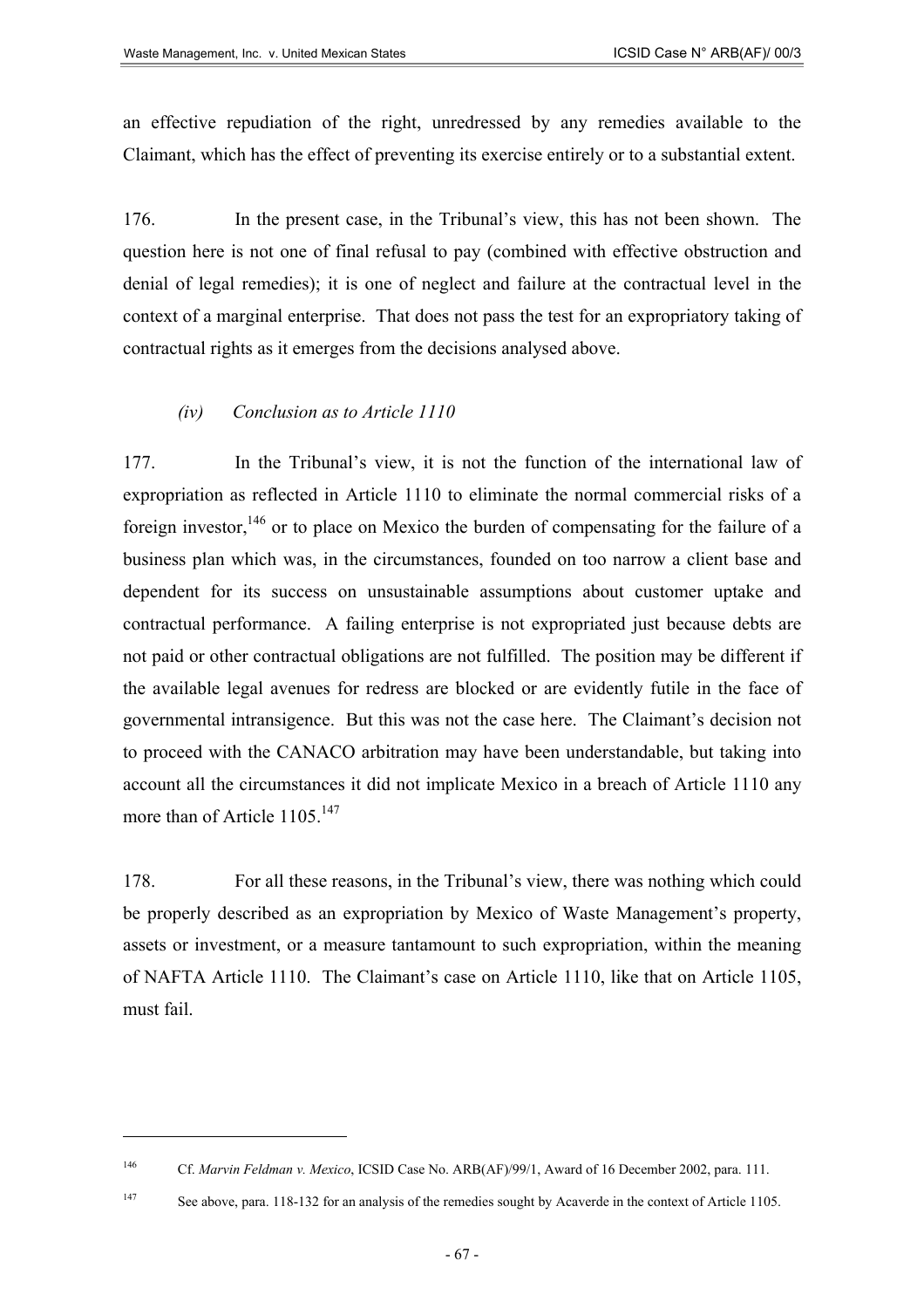# **D. THE ISSUE OF COSTS**

179. Turning to the question of the costs and expenses of the proceeding, no question arises as to the costs of the first proceeding, which were dealt with by the first Tribunal.<sup>148</sup>

180. In its decision of 26 June 2002, this Tribunal reserved the question of costs on Mexico's preliminary objection, as to which the Claimant was successful.

181. As is now unfortunately common, there were a significant number of interlocutory issues raised by both parties during the proceedings.

182. As to the merits, in the Tribunal's view the proceedings were expeditiously and efficiently conducted by the representatives of both parties.

183. There is no rule in international arbitration that costs follow the event. Equally, however, the Tribunal does not accept that there is any practice in investment arbitration (as there may be, at least *de facto*, in the International Court and in interstate arbitration) that each party should pay its own costs. In the end the question of costs is a matter within the discretion of the Tribunal, having regard both to the outcome of the proceedings and to other relevant factors.

184. In circumstances where the conduct of the City is by no means beyond criticism, the Tribunal concludes that a fair outcome would be an order that each party bear its own legal costs and expenses, and that the costs and expenses of the Tribunal be borne equally between them.

<span id="page-67-0"></span><sup>148</sup> *Waste Management, Inc. v. United Mexican States*, Award, 2 June 2000, 5 ICSID Reports 443, 461-2.